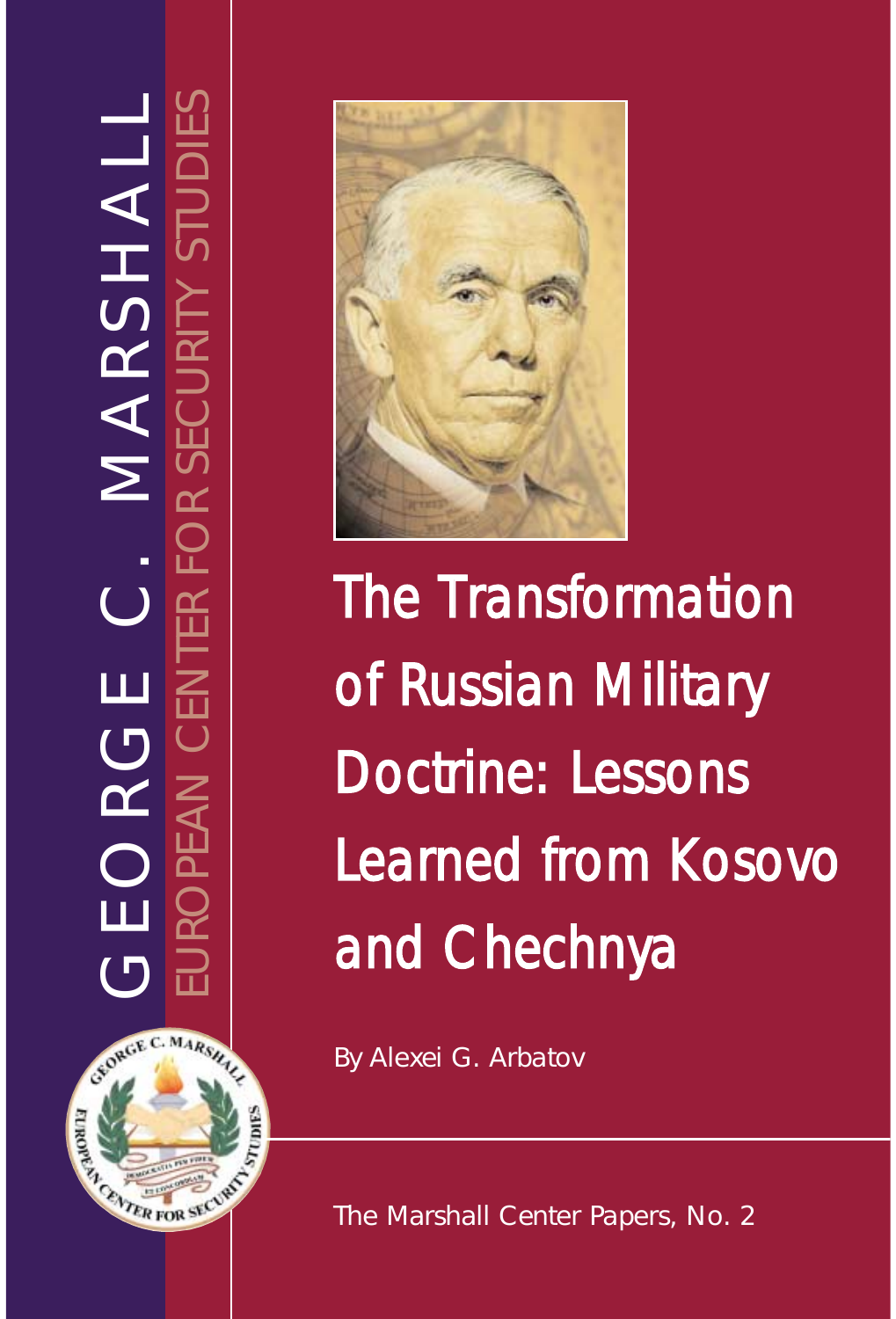#### *The George C. Marshall European Center for Security Studies*

The George C. Marshall Center, a leading transatlantic defense educational and security studies institution, bilaterally supported by the US and German governments, is dedicated to the creation of a more stable security environment by advancing democratic defense institutions and relationships; promoting active, peaceful engagement; and enhancing enduring partnerships among the nations of North America, Europe, and Eurasia.

#### *The Marshall Center Papers*

The *Marshall Center Papers* seek to further the legacy of the Center's namesake, General George C. Marshall, by disseminating scholarly monographs that contribute to his ideal of ensuring that Europe and Eurasia are democratic, free, undivided, and at peace in the 21st century. Papers selected for this series are meant to identify, discuss, and influence significant defense–related security issues. The *Marshall Center Papers*' focus is on comparative and interdisciplinary topics to include international security and democratic defense management, civil military relations, strategy formulation, defense planning, arms control, peacekeeping, crisis management, and cooperative security. The *Marshall Center Papers* are authored by Marshall Center faculty and staff, Marshall Center alumni, or by individual, invited contributors.

The views expressed in this paper are those of the author and do not necessarily reflect the official policy or position of the George C. Marshall European Center for Security Studies, the United States Department of Defense, the German Ministry of Defense, or the United States and German Governments. This report is approved for public release; distribution is unlimited.

#### *We invite comments and ask that you address them to:*

*International Address: US Address:*

Director Director George C. Marshall Center George C. Marshall Center ECMC-CL-O-MCP ECMC-CL-O-MCP Gernackerstrasse 2 Unit 24502 82467 Garmisch-Partenkirchen APO AE 09053 Deutschland

*Address Changes and Requests for Copies of Marshall Center Papers:* Please write to the above address, or TEL 49-(0)8821-750310, FAX 49-(0)8821-750688, or via the internet at mcpapers@marshallcenter.org.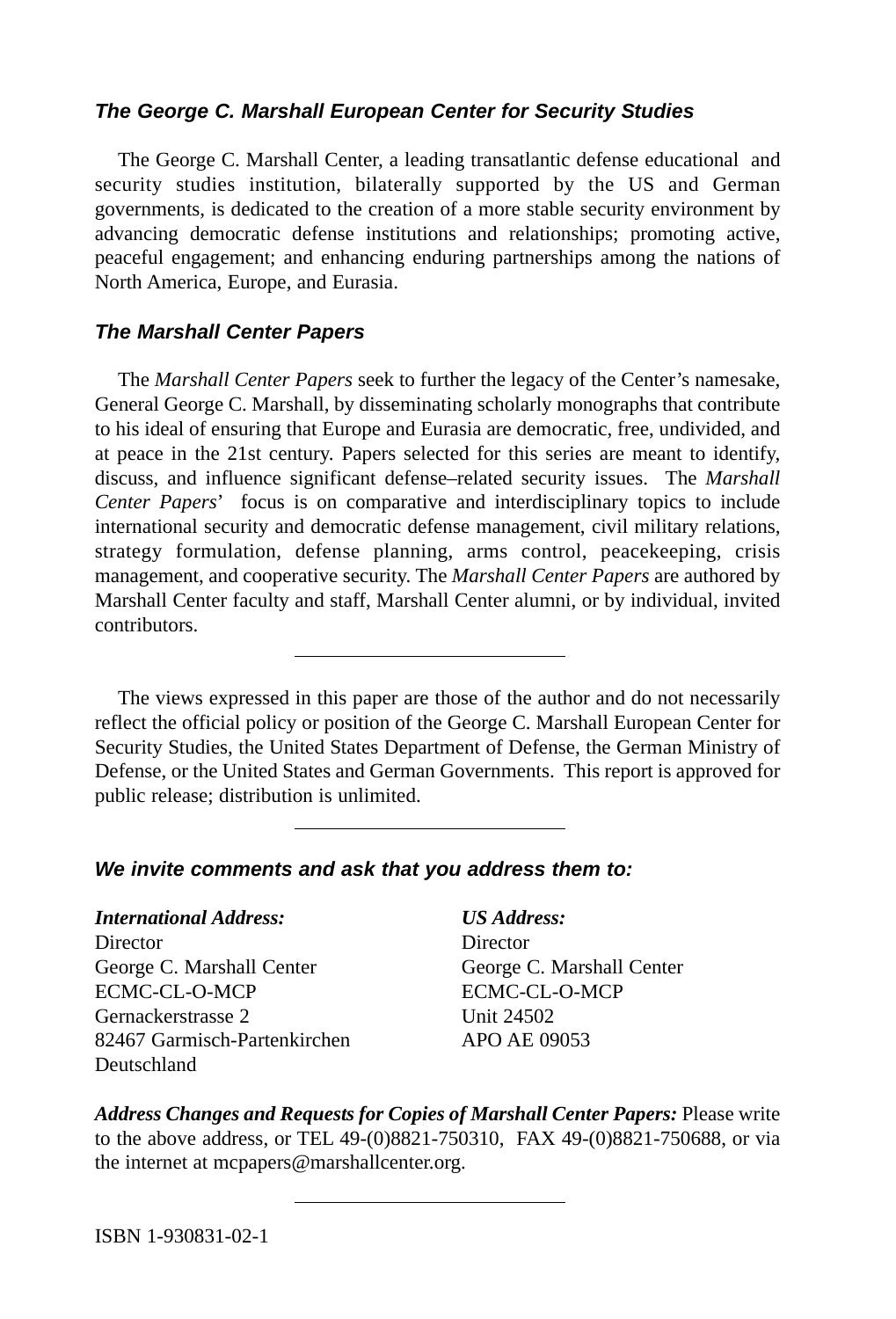# *The Transformation of Russian Military Doctrine: Lessons Learned from Kosovo and Chechnya*

*By Alexei G. Arbatov*

Dr. Alexei G. Arbatov has been a member of the Russian State *Duma* (Parliament) since 1994. He is deputy chair of the *Duma* Defense Committee, where he is responsible for the defense budget and processing of arms control treaties. He also serves as Director of the Center for Political and Military Forecasts at the Institute of World Economy and International Relations (IMEMO) of the Russian Academy of Sciences.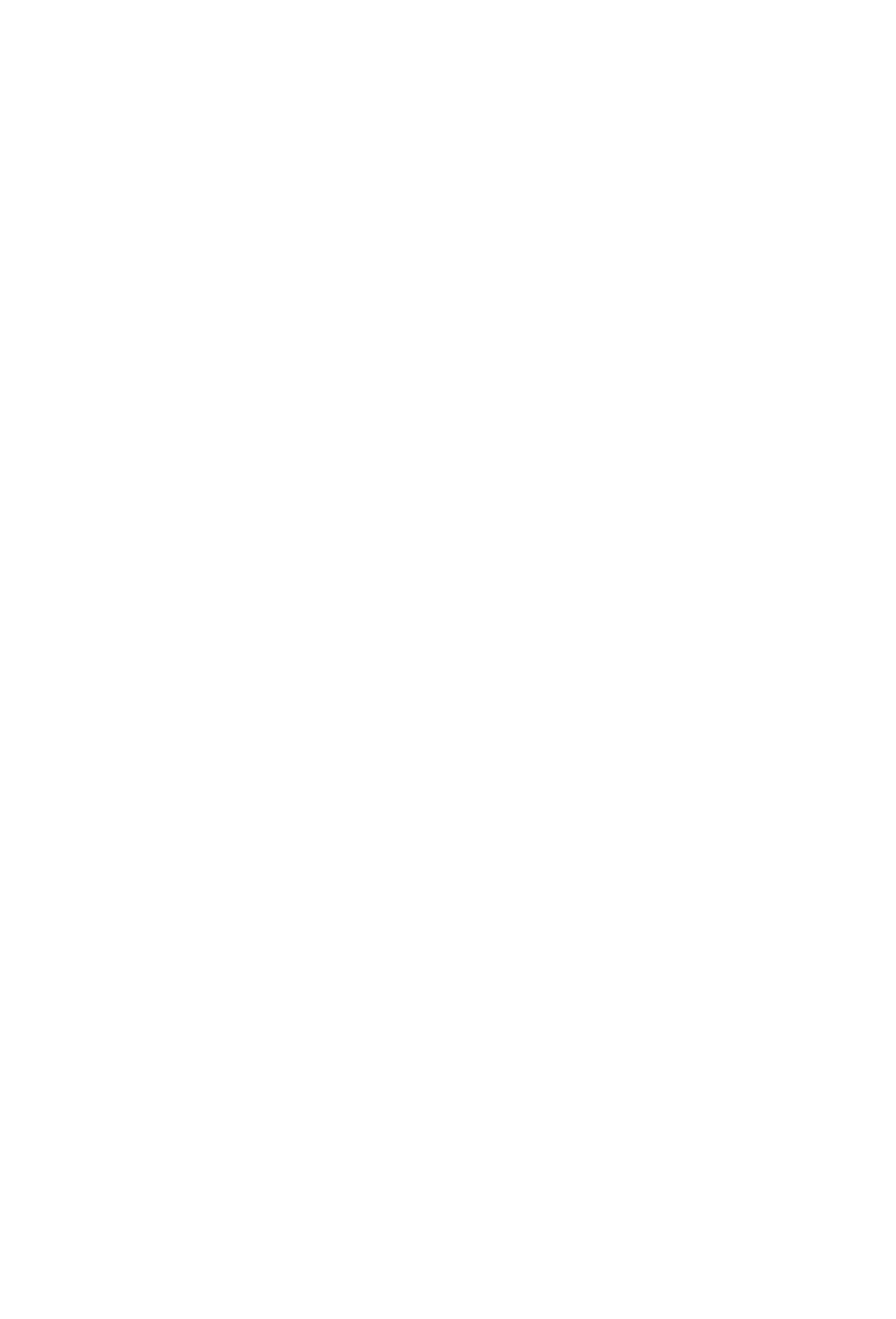#### *Foreword*

The George C. Marshall European Center for Security Studies takes great pride in presenting this second edition of the *Marshall Center Papers*. Dr. Alexei G. Arbatov's paper, "The Transformation of Russian Military Doctrine: Lessons Learned from Kosovo and Chechnya," continues our tradition of publishing monographs that are current and challenging, even when they may prove controversial. This series has been specifically created to disseminate scholarly monographs that explore and influence the resolution of Atlantic–European–Eurasian security issues. Dr. Arbatov's paper provides an authoritative analysis of national security thinking in Moscow, as well as some pointed suggestions on how to improve relations between Russia and the West. To assist readers who may want more details from official documents, as opposed to the opinions of an individual scholar and parliamentarian, we have also included extracts from the current Russian *Military Doctrine* and *National Security Concept*.

The conflicts in Kosovo and Chechnya deserve careful study as models for the conduct of future wars and, more urgently, for insights on how to prevent them. It is hardly surprising that scholars from different countries find dissimilar lessons. Writing from the Russian perspective, Dr. Arbatov criticizes NATO for conducting its air campaign without prior authorization by the United Nations or the Organization for Security and Cooperation in Europe (OSCE). He strongly defends traditional views of state sovereignty and international law–as opposed to recent Western emphasis on the need to protect human rights. This is a new and important debate, which will affect a wide range of security agreements and institutions.

Dr. Arbatov also criticizes some aspects of Russia's war against the Chechens. Indeed, he asserts that the use of force in Chechnya was based on "a flimsy legal foundation, just like NATO's action against Yugoslavia." He worries that this conflict is far from over, and he warns that the growing involvement of the Russian armed forces in domestic conflicts might threaten a young and growing Russian democracy, unless it is properly regulated by the rule of law.

Western readers may or may not agree with Dr. Arbatov, when he claims that NATO's actions in Kosovo greatly affected the conduct of Russia's war in Chechnya. However, his overall assessment of the Russian security situation is both logical and important. He addresses many of the same questions that concern Western defense planners. What are the different threats to Russian national interests? How have Kosovo and Chechnya altered possible scenarios of future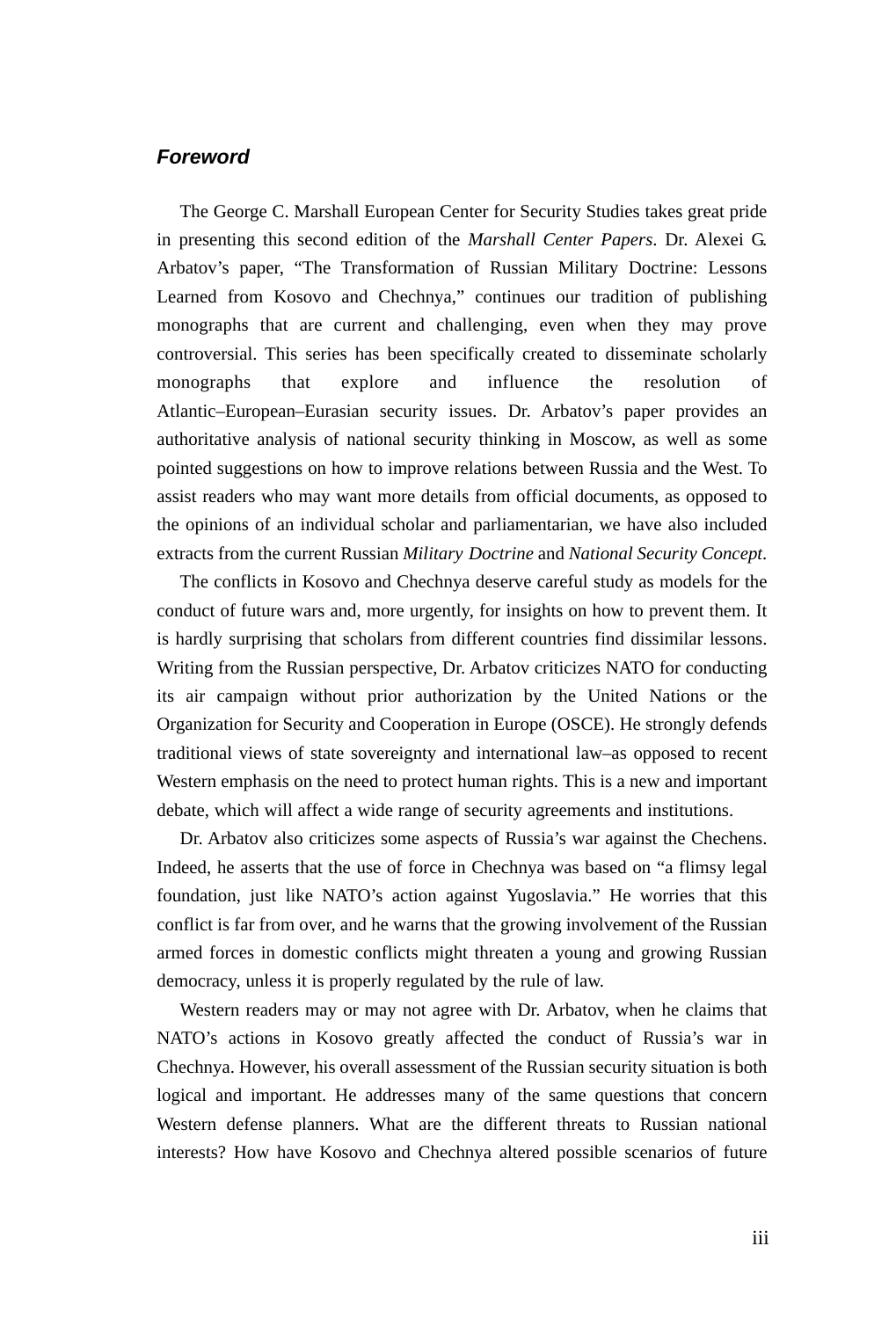conflicts? How important are the strategic nuclear forces and arms control agreements? And, what is the right balance among forces designed for sharply different kinds and levels of conflict?

When colleagues from different countries disagree about pressing issues of international security, they should study each other's views dispassionately and continue their dialogue. For this reason, I believe that Dr. Arbatov's monograph deserves both a wide readership and a spirited response.

Robert Kennedy, PhD

**Director** George C. Marshall European Center for Security Studies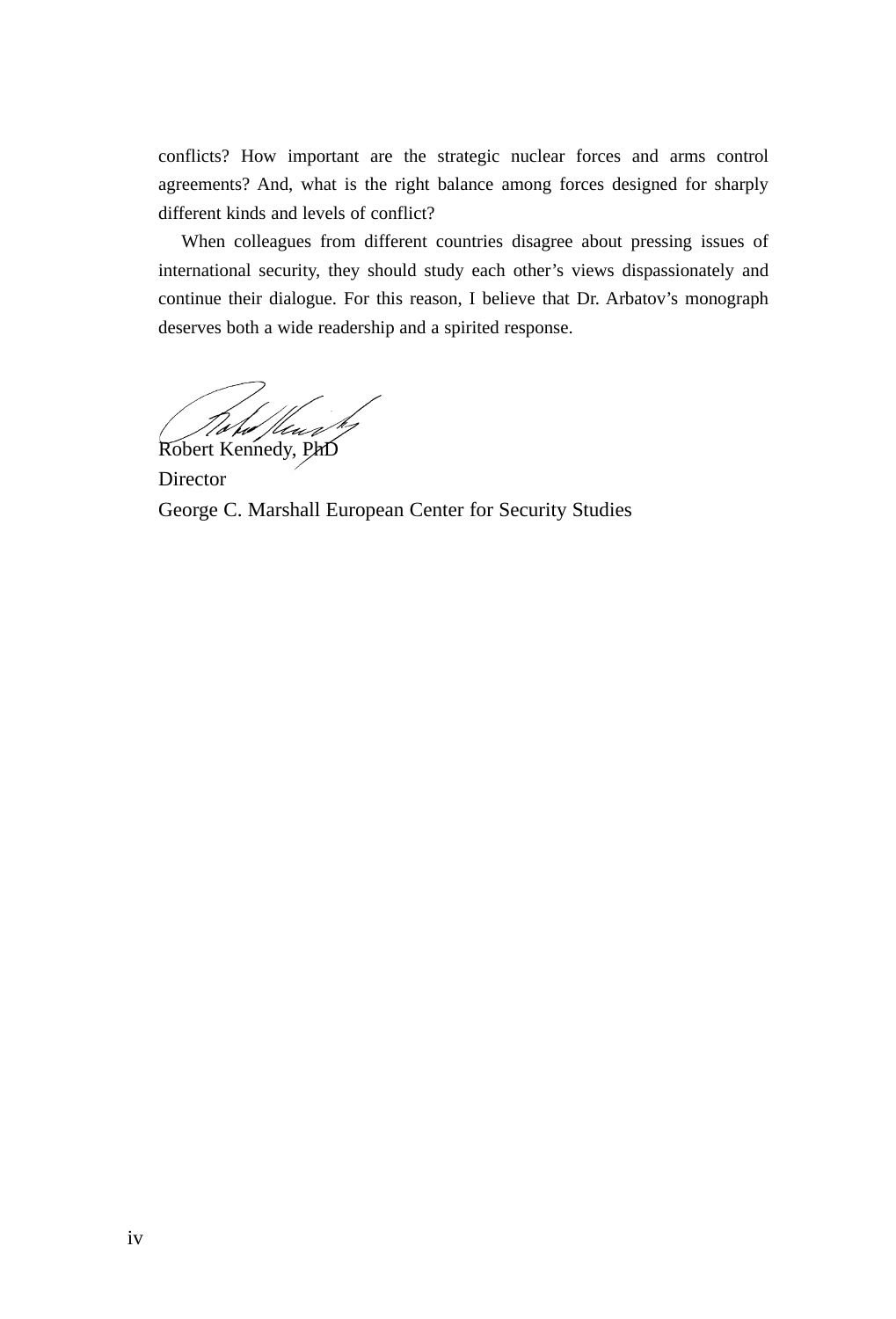#### *Executive Summary*

The use of North Atlantic Treaty Organization (NATO) aircraft and missiles against Serbia on March 24, 1999 ended the post–Cold War phase of international affairs. The Serbs conducted ethnic cleansing against the Albanians on an unprecedented scale, but these attacks escalated after the initiation of the NATO air campaign.

The attack on Serbia suddenly removed a Russian taboo against the use of military force that followed the first war in Chechnya of 1994–1996. NATO's military action was a final humiliation and a "spit in the face" for Russia, which more than ever before demonstrated the Western arrogance of power and its willingness to ignore Russian interests.

Russia has learned many lessons from Kosovo. Above all, the end justifies the means. The use of force is the most efficient problem solver, if applied decisively and massively. Negotiations are of dubious value and should be used as a cover for military action. International law and human suffering are of secondary significance in achieving the goal. Massive devastation and collateral fatalities among the civilian population are acceptable in order to limit one's own casualties. Foreign public opinion and the position of Western governments are to be discounted if Russian interests are at stake. The key to success is a concentrated campaign in the mass media and tight control over information about the war.

After an unprecedented decade of disarmament, de–targeting of nuclear missiles, cooperation, and transparency in defense and security matters between Russia and the United States, Kosovo has revived the worst instincts and stereotypes of the Cold War. It is likely that US–Russian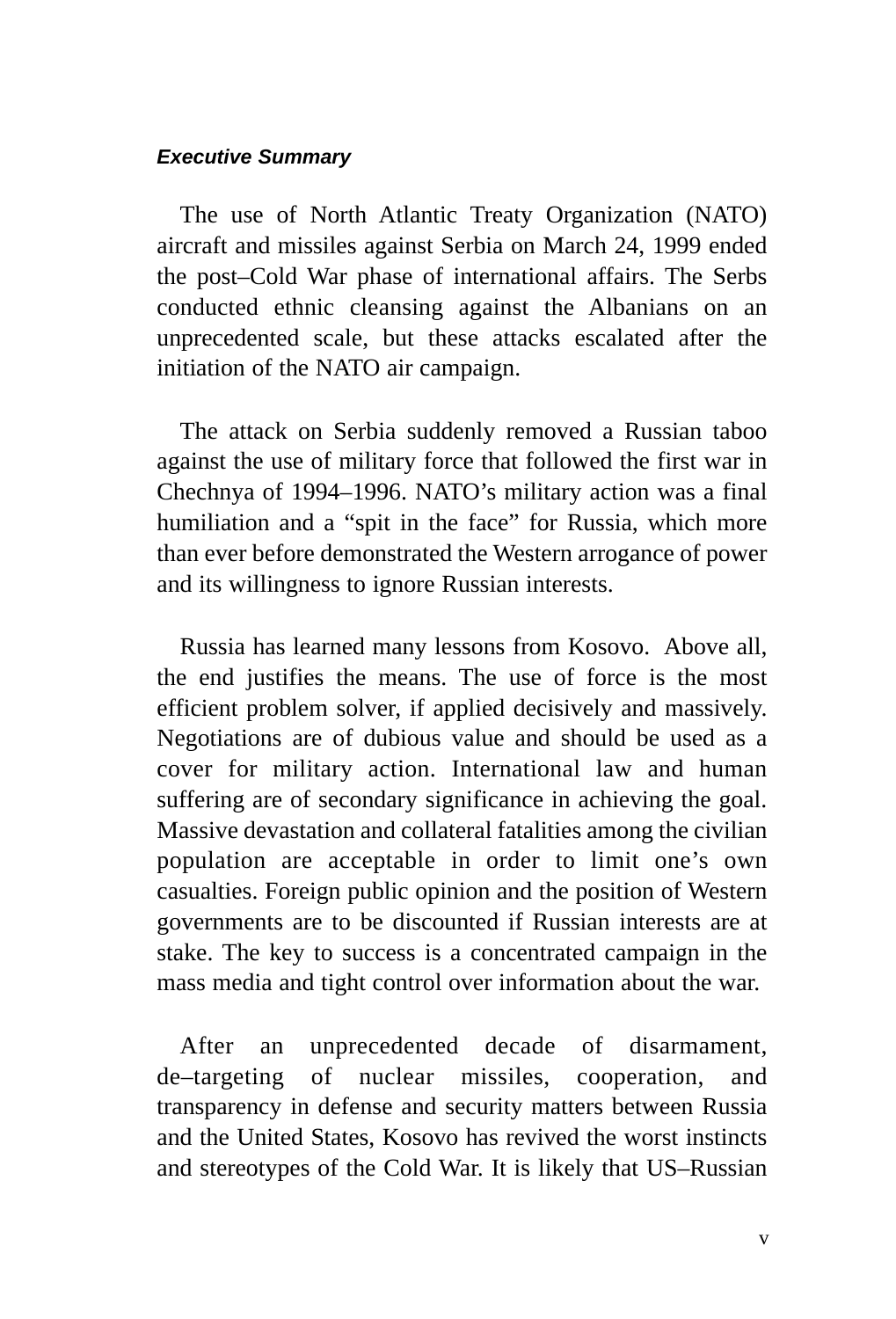relations will never be the same as before March 24, 1999. The Clinton administration and its European allies bear full responsibility for this change.

The growing rift between Russia and the West is reflected in new editions of the highest official documents: Russia's *National Security Concept* and *Military Doctrine*. They emphasize nuclear deterrence and nuclear first use as the principal pillars of Russian security; robust conventional defense against a "Balkan–type" attack by NATO; and regular employment of the armed forces to deal with local, including domestic conflicts. Russian military spending will probably rise from the present 2.8 per cent of Gross National Product to about 3.5 per cent. That level of expenditure would permit several different options for future force structure, which are explored in the text.

To prevent further tensions and military confrontation between Russia and the West, US–Russian and NATO–Russian security cooperation must be patiently and consistently rebuilt step–by–step. Pragmatically and without excessive expectations, the zone of cooperation must be expanded and given solid public support. The ratification of Strategic Arms Reduction Treaty–II (START–II) by the Russian State *Duma* (Parliament) on April 14, 2000 gave a good start to such a policy. Now it depends largely on the United States whether a new START–III/Anti–Ballistic Missile (ABM) package can be negotiated. Other steps should be a tacit understanding that there will be no further NATO expansion during the next several years. The NATO–Russia Permanent Joint Council (PJC) could become the forum for planning joint peacekeeping operations, on which Moscow by definition should participate as an equal with NATO member states. At least tacitly, it must be recognized that NATO will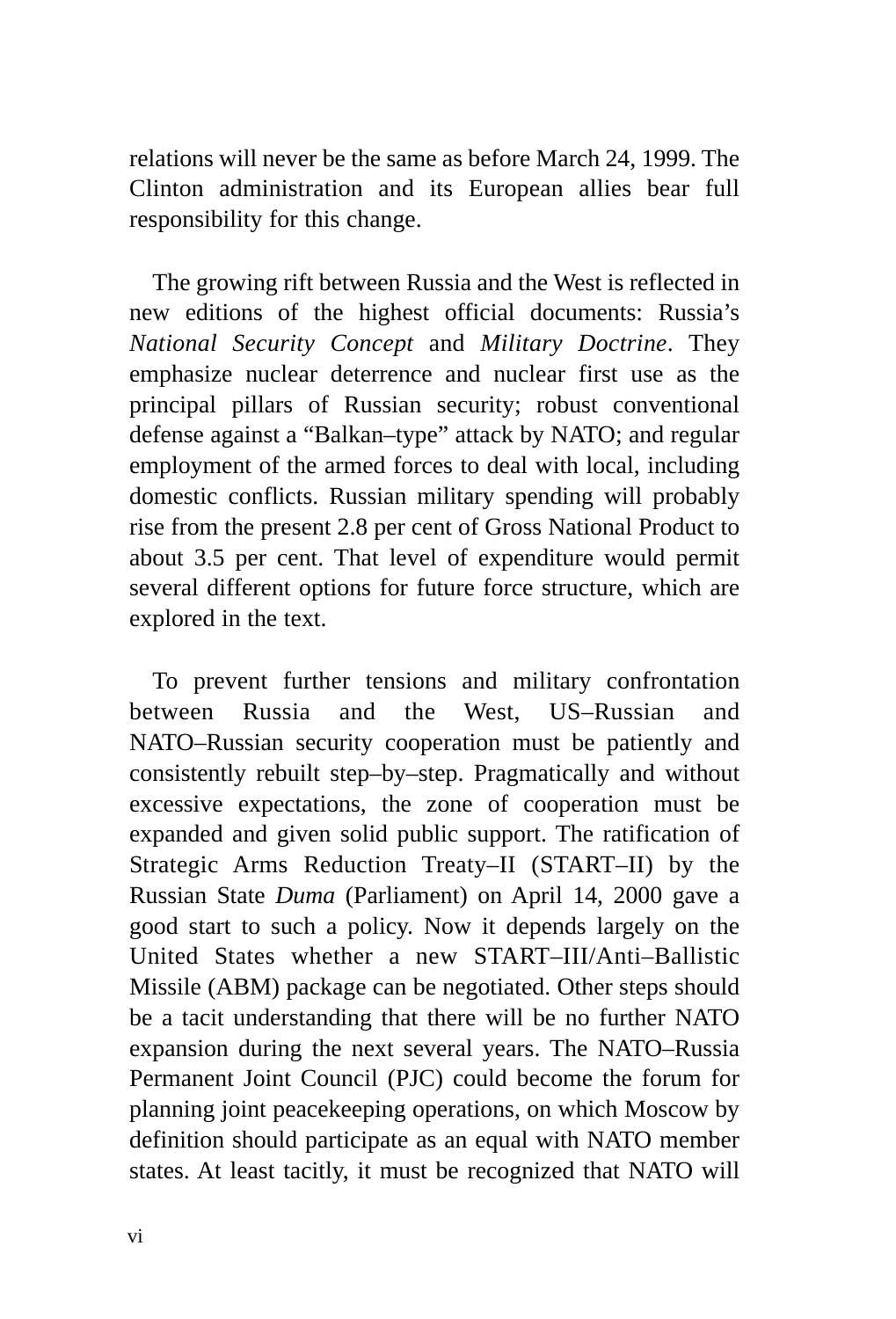not implement any new out–of–area military action, except by authorization of the United Nations (UN) Security Council. Deep reductions and restructuring of conventional forces for joint peacekeeping operations could be a goal for the Conventional Armed Forces of Europe–2 (CFE–2) treaty process.

Even if all these goals are achieved, the great dreams of post–Cold War integration, partnership, and even strategic alliance of the early 1990s will hardly be revived. However, further disintegration of the international security and arms control regimes can be stopped, and a reasonable measure of cooperation between Russia and the West can be enhanced until the time when major new reforms in Russia's domestic life, as well the West's foreign policy and strategy, may open the door to much closer economic, political, and military integration.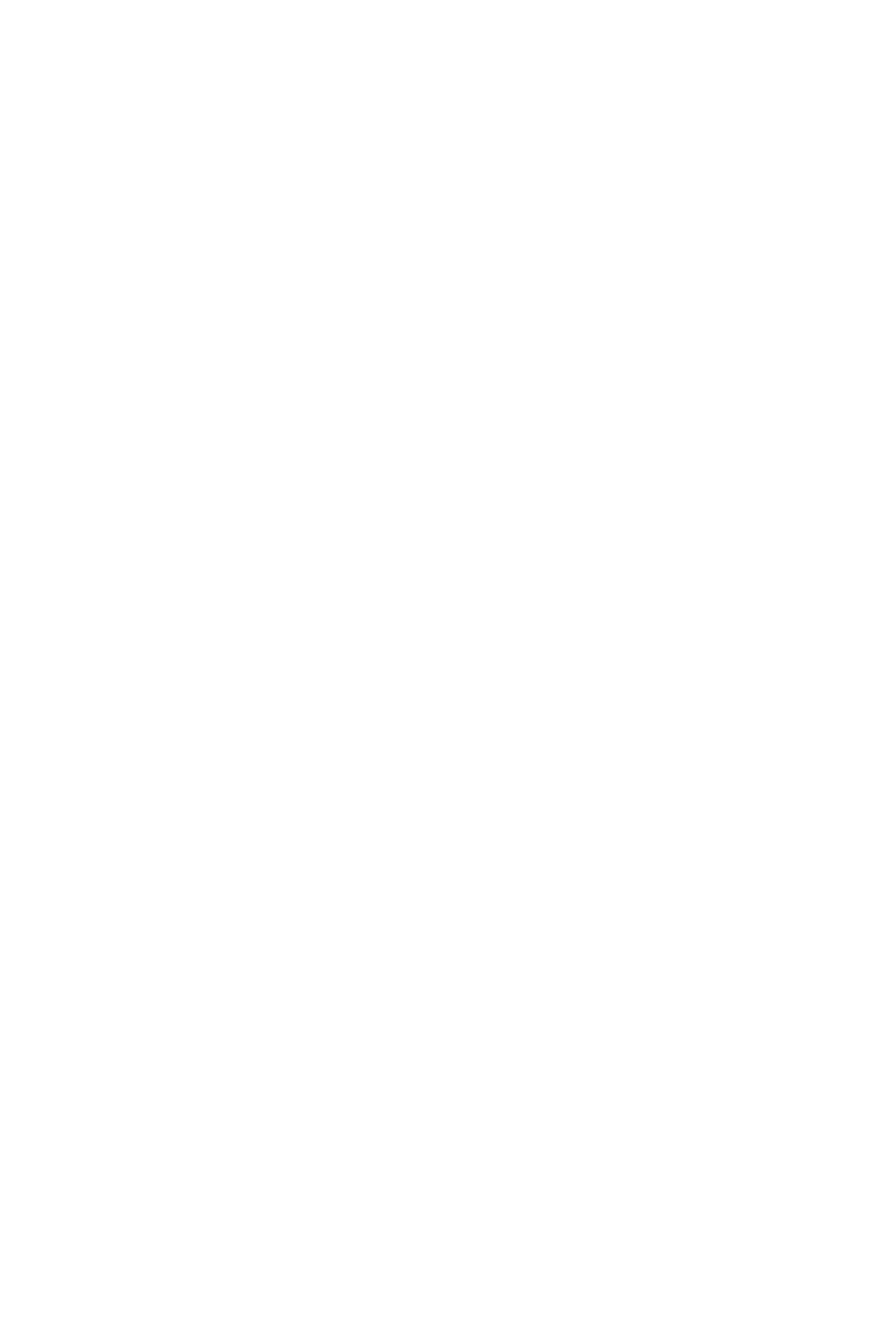# *The Transformation of Russian Military Doctrine: Lessons Learned from Kosovo and Chechnya*

#### *Introduction*<sup>1</sup>

The first wave of North Atlantic Treaty Organization (NATO) aircraft and missiles that hit Serbian targets on March 24, 1999 marked the end of the post–Cold War phase of international affairs—a period of world history that Russian President Mikhail Gorbachev had initiated some 10 years earlier. The United States–led action in Kosovo also deeply undermined the emerging framework of international security.

This new security system was allegedly based on an enhanced role for the United Nations (UN) and the Organization for Security and Cooperation in Europe (OSCE). It assumed strict conformity with the UN Charter; compliance with international law; respect for existing agreements between Russia and the West (especially the NATO–Russia Founding Act of 1997),<sup>2</sup> and a partnership between Russia and NATO, to include joint conflict–management and peacekeeping operations, as well as comprehensive arms control and disarmament regimes.

Kosovo reversed these trends. The war resulted in Russia's experiencing an unprecedented surge of anti–American and anti–Western sentiments, and these sentiments had many ramifications. The Russian public became markedly disenchanted with the West. Moscow initiated a desperate search for other foreign partners and renewed its efforts to build up a defense capability against the United States (US) and its allies. The war in Yugoslavia did away with the remaining hopes for a genuine security partnership and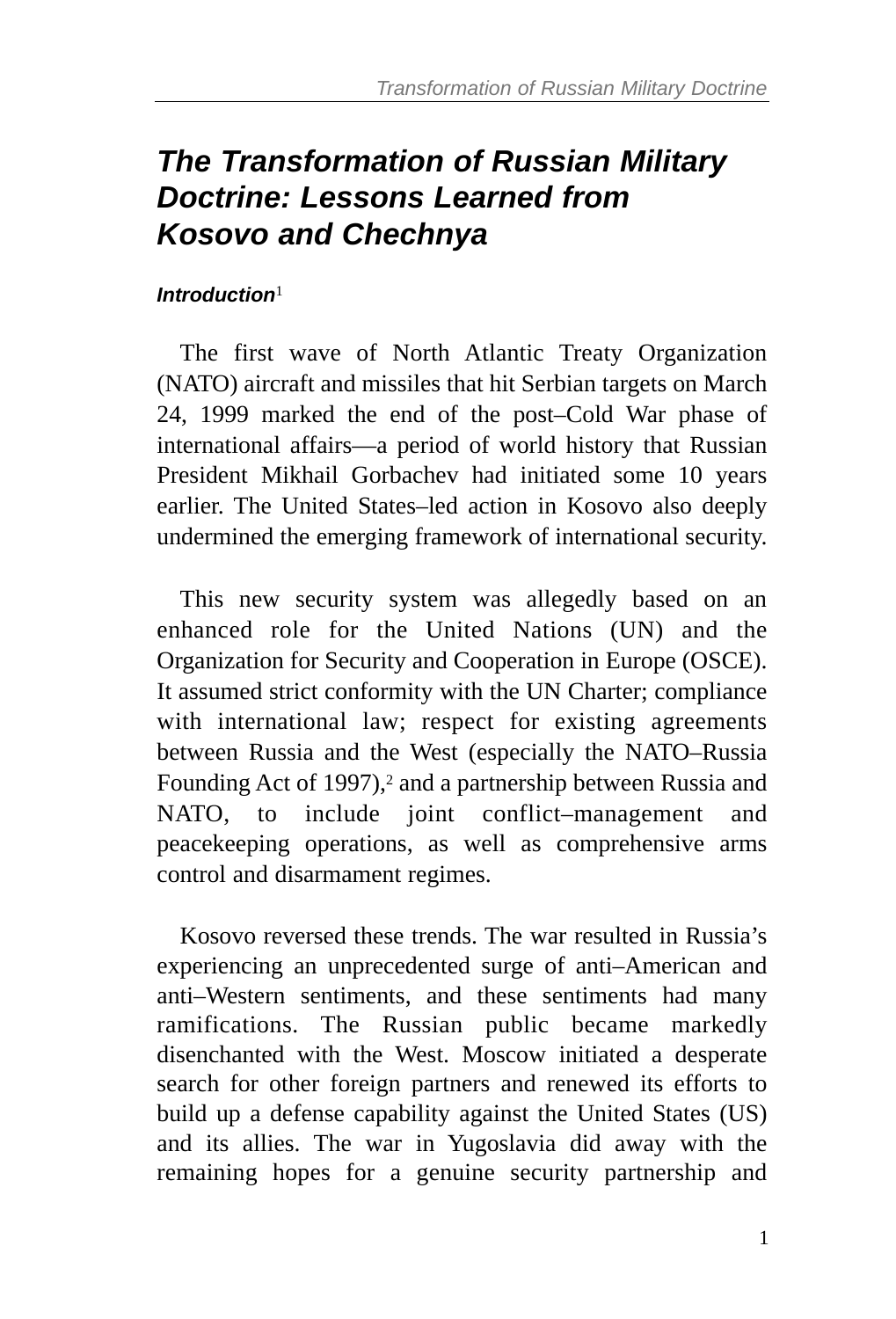military cooperation between Russia and NATO. Once again, Russia perceives NATO as its primary defense concern for the foreseeable future.

As a result, a number of crucial treaties, that had been signed, planned, and/or finalized, were "frozen" without ratification: Strategic Arms Reduction Treaty–III (START–III); Comprehensive Test Ban Treaty (CTBT); the Open Skies Treaty; and the adaptation of the Treaty on Conventional Armed Forces in Europe (CFE). (START–II, however, was ratified by Russia on April 14, 2000. The State *Duma* [Parliament] approved the CTBT on April 21, 2000.) Still worse, the implementation of previously ratified treaties and/or unilateral agreements was placed in doubt: START–I (which is undermined as well by renewed American plans for a strategic defense program); CFE; Intermediate–Range Nuclear Forces and Shorter–Range Missiles (INF–SRM); Chemical Weapons Convention (CWC); parallel reduction of tactical nuclear arms; and de–targeting of strategic missiles.3

*Yugoslav war destroyed remaining hopes for genuine security partnership and military cooperation between Russia and NATO* 

NATO's decisive and efficient military action against Yugoslavia served as an example to Russia and provided Russia a powerful push toward a new military campaign in Chechnya. Western employment of large–scale forces in the Balkans lifted the taboo against the use of military force as an instrument for resolving ethnic problems and conflicts that had been in place since the end of the first Chechen war of 1994–1996. (From 1996–1999 there was not a single instance of Russian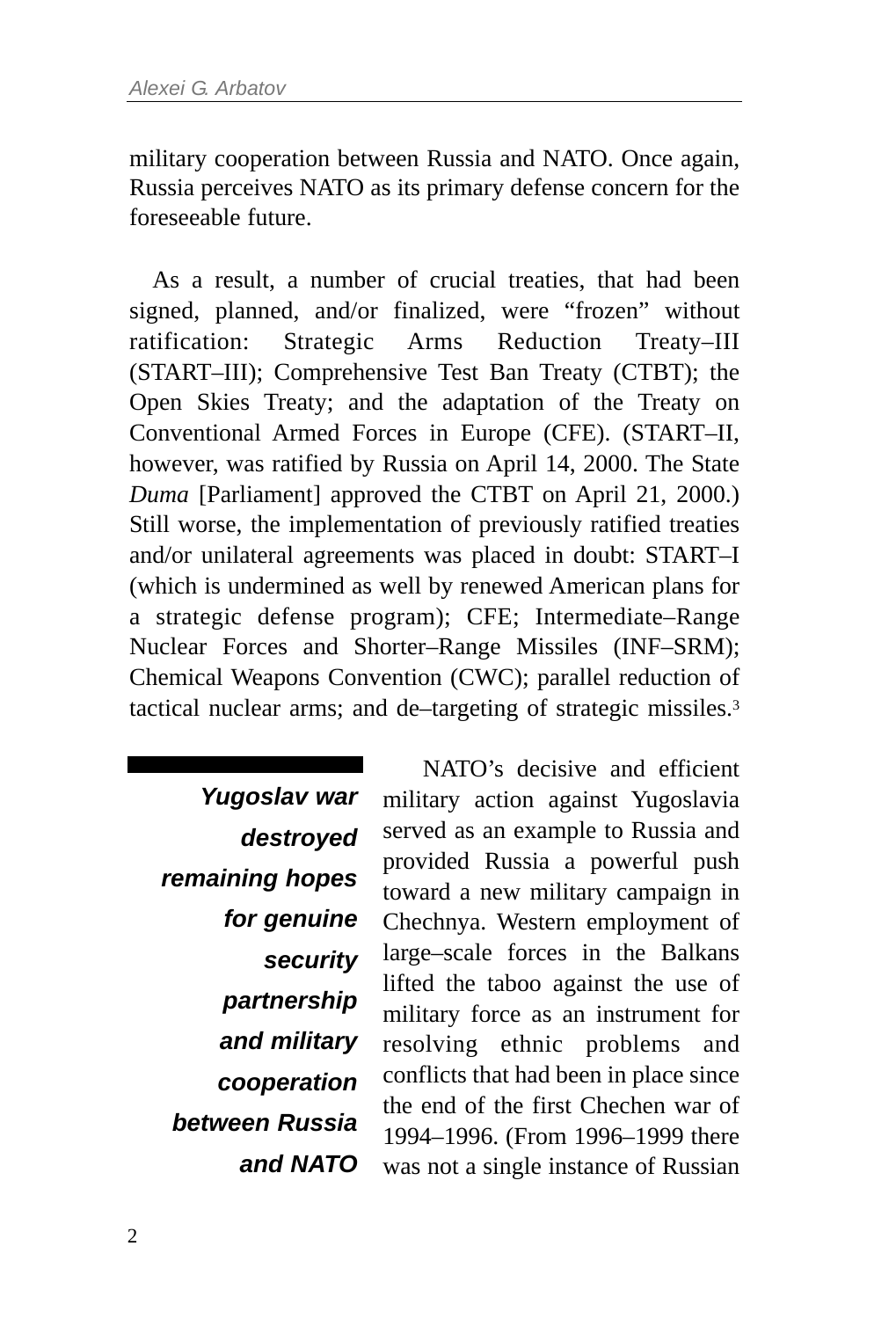armed forces firing a shot in any "hot spot," in or outside of Russia.) Following September 1999 clashes with the Wahhabis<sup>4</sup> in Daghestan, Russia once again engaged military force in Chechnya.

Altogether, the NATO bombing of the Balkans resulted in strong public support for the Kremlin's new war in Chechnya. It caused an overwhelming vote for hard–line politicians and nationalist parties in both the parliamentary elections of December 1999 and the presidential elections of March 2000. And, it very significantly triggered a major revision of both the *Russian Federation National Security Concept* (See Appendix B) and the *Russian Federation Military Doctrine* (See Appendix A).

The official new version of the *National Security Concept* was adopted by the Security Council in January 2000.<sup>5</sup> In April 2000 the new *Military Doctrine* was approved by the Security Council.6 These revised documents provide a general security strategy framework for the new Russian President, Vladimir Putin, for many years ahead.

## *The Evolution of Russian Military Requirements*

The new, revised, Russian official *Military Doctrine* was not written on a blank sheet of paper. Its basis, *Principal Guidance on the Military Doctrine of the Russian Federation*, was approved by the Security Council on November 2, 1993, and became law that same day as *Presidential Decree No. 1833 (PGMD)*. The new doctrine retains some of the principal points of the *PGMD*, but it reprioritizes, elaborates on, and presents a sharper and more straightforward substance.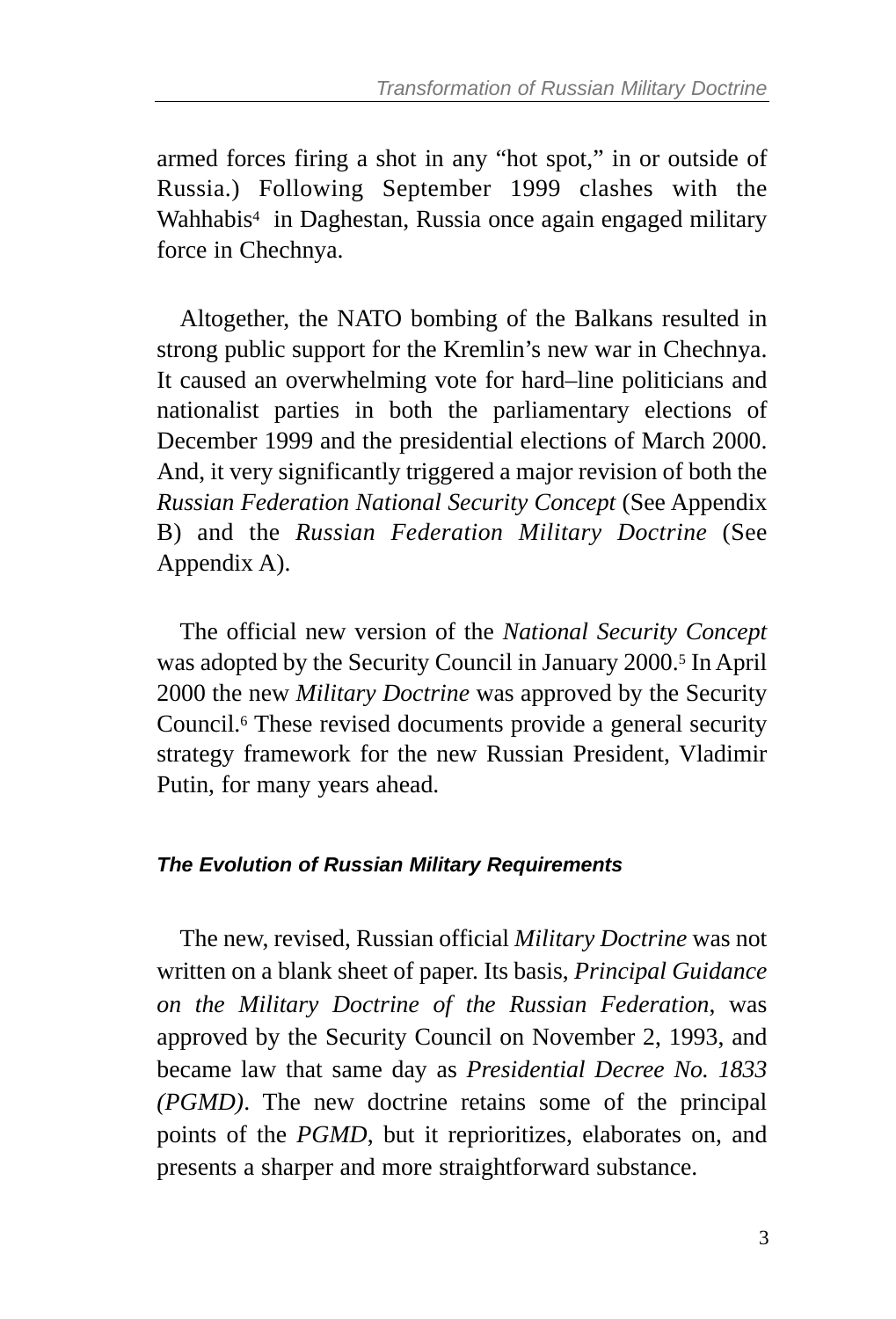In the past, official documents were purely declaratory and had nothing to do with actual diplomatic, military, and budgetary circumstances. However, the new *Security Concept* and *Military Doctrine* are notably very much in line with the current practice of Russian foreign and defense policies and programs.

During the last phase of the Cold War (from the mid–1970s to the mid–1980s) Moscow's geopolitical space directly bordered on territories controlled or protected by the United States and China. Hence, Soviet armed forces were built, deployed, and assigned to meet specific strategic military goals: 1) to limit damage in a global nuclear war with any combination of the other four nuclear powers; 2) to win in large–scale, multi–theater wars in Europe and the Far East; and 3) to be able to conduct sub–regional operations in support of Russia's Third World clients (e.g., Afghanistan).

In the early 1980s, at the apogee of the Cold War, the Union of Soviet Socialist Republics (USSR) had the world's second largest economy. Its military budget was equal to that of America, although its Gross National Product (GNP) was roughly half as large. Of the almost four million men in the Soviet armed forces, about 70 per cent were allocated to the European theater, 20 per cent to the Far East, and 10 per cent to the southern zone. These forces were deployed under the umbrella of 10,000 strategic and 30,000 tactical nuclear weapons. The Soviet Union produced approximately 3,000 tanks, 600 aircraft, 1,000 missiles of all classes, and 20 large combat ships and submarines annually.

All of this appears in stark contrast to the present and foreseeable future. Currently, the former Soviet Republics lie to the west and south of Russia. They are marked by a high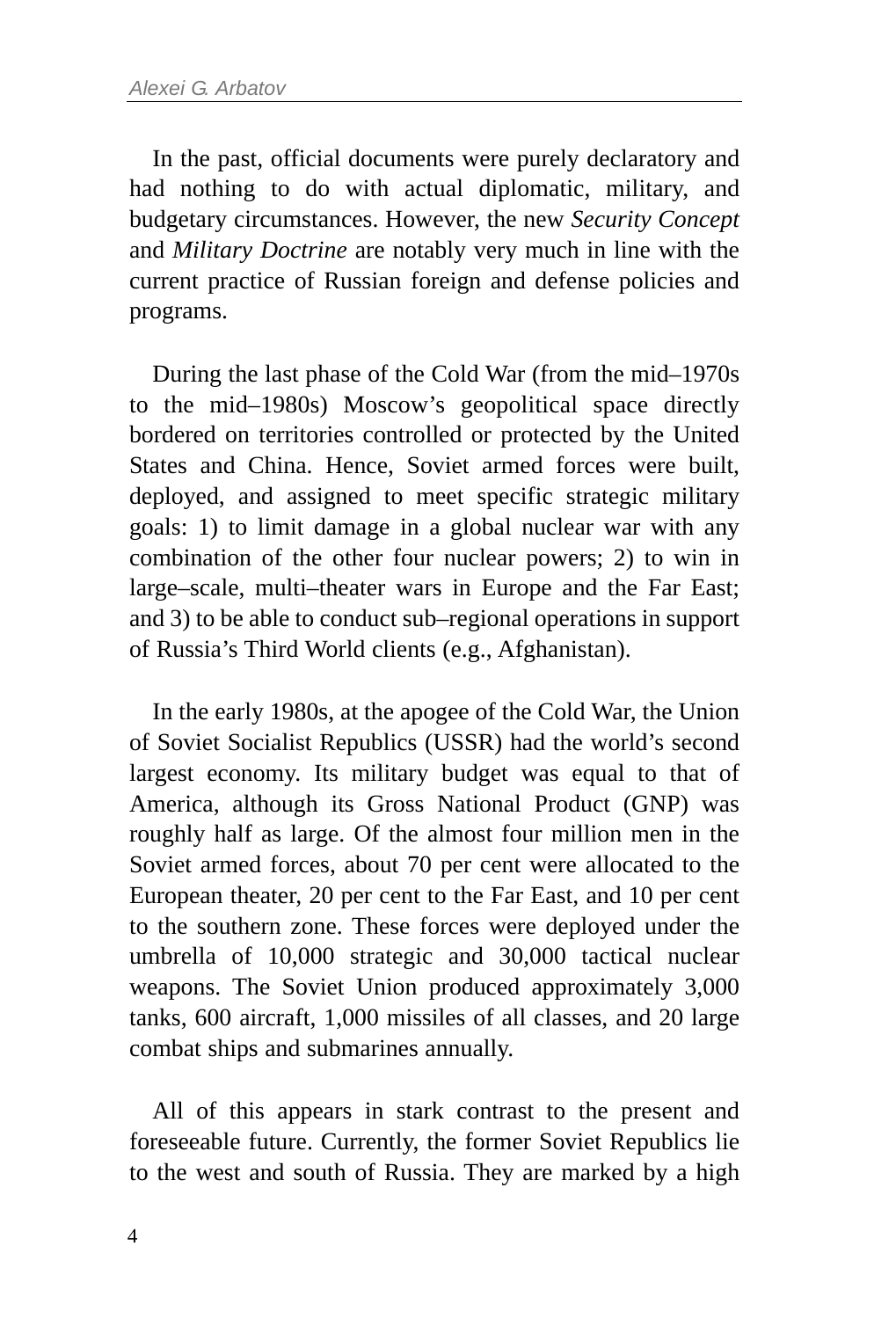degree of internal instability, are vulnerable to external influences, and are engaged in tense relations, or even open armed conflict, with secessionist groups, with each other, or with Russia. The actual borders between Russia and the former Soviet Republics are mostly symbolic and are exposed to illegal migration and massive smuggling activities.

Russian GNP has fallen to 2.5 per cent of that of the US.7 The Russian defense budget has shrunk to 2 per cent of the American budget and the armed forces have been reduced to 1.2 million. Nuclear forces consist of 5,000 strategic and approximately 2,000 tactical warheads (which due to serial obsolescence will be reduced to around 1,000–1,500 in the next 10 years). Russian defense output is on the average 10–20 times smaller than it was in the 1980s.

Beyond dealing with the new countries that occupy former Soviet territory, Russia now faces a number of states and alliances with superior armed forces. NATO has enlarged its military power and moved much closer to Russian borders by accepting new member states. During the next 10 years, in addition to holding a conventional superiority in Europe of approximately 2:1, or even 3:1, NATO will also possess a substantial nuclear superiority in both tactical and strategic nuclear forces.8

Altogether, this is certainly a major shift in the military balance of Europe. Less than 10 years ago the Warsaw Pact enjoyed a 3:1 conventional force superiority over NATO, and a 2:1 superiority in theater and tactical nuclear weapons, as well as parity in strategic forces. The USSR alone was twice as strong in conventional forces as all European NATO states combined.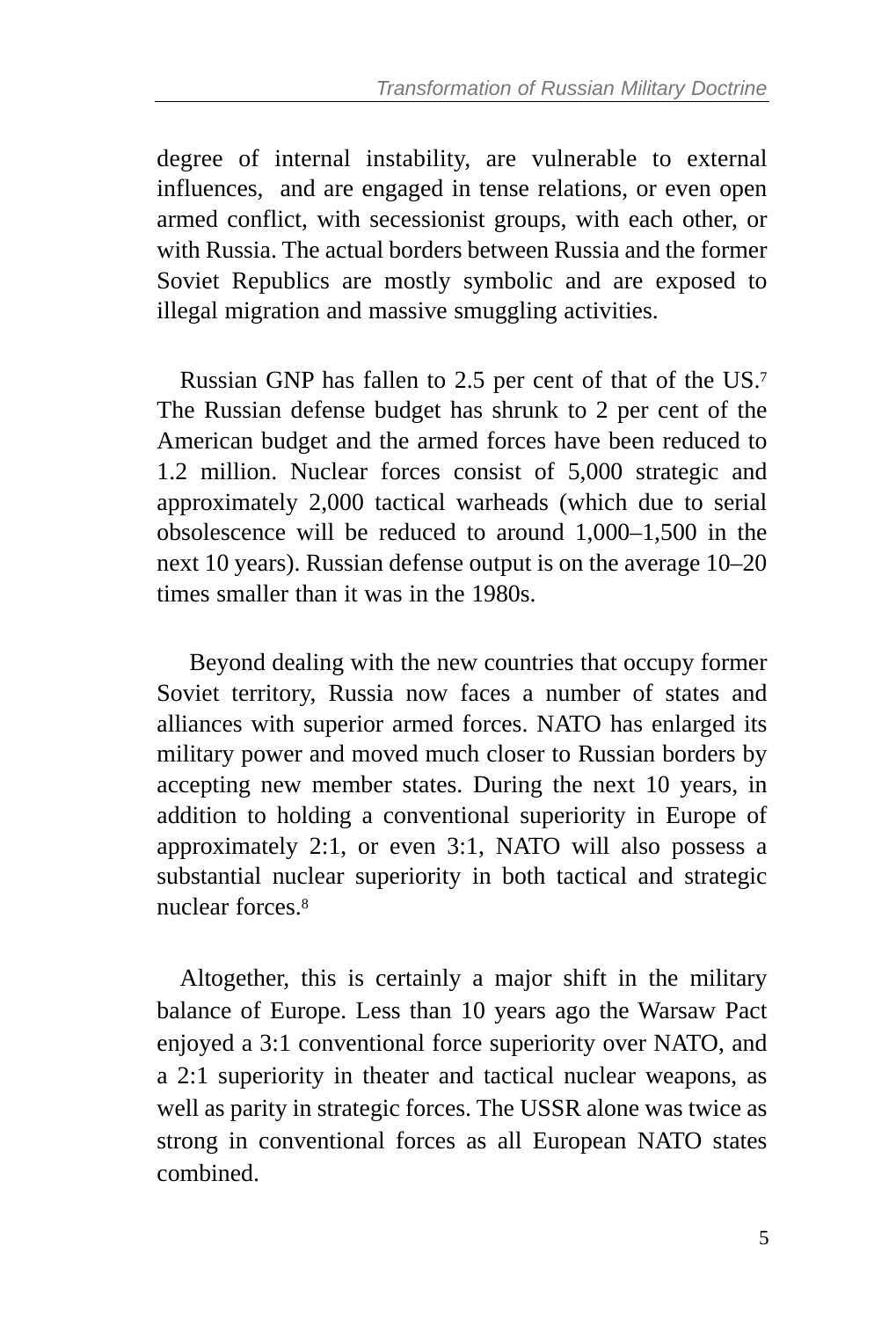A numerical comparison of armed forces is an insufficient basis upon which to estimate the real war–fighting capabilities in offensive or defensive operations. However, due to the failures of Russian military reform from 1992–1997 and the chronic underfunding of Russian defense from 1997–1999 (in constant prices, during these 3 years, the military budget has fallen by 50 per cent), qualitative factors (training, combat readiness, command and control, troop morale, and technical sophistication of weapons and equipment, etc.) are presently even more favorable to NATO than pure numerical ratios might indicate. Such a fundamental shift is not conducive to Russian interests, irrespective of all other circumstances. 9

At Russia's southern rim, Turkey, Pakistan, and Afghanistan, and less likely Iran, may present security issues during the next 5–10 years. Most likely, such threats will not take a direct form, but rather will consist of support for regimes, political movements, or policies in the Transcaucasus and Central Asia, directed against Russia or its allies. Another possibility is that these states will engage in secessionist activities against Russia's government (e.g., Chechnya), or against regimes friendly to Russia (e.g., Tajikistan).

In the Far East, Japan and China could pose a threat to Russia during the next 10–15 years. Japan's conventional offensive capabilities in contrast to those of Russia will be quite limited for at least the next 10 years. The possible remilitarization of Japan and a revival of its expansionist strategies would represent a major change in the security environment of the Far East. A remilitarized Japan would require a profound revision of Russia's regional military requirements, particularly its naval and air power. Of course this would not happen overnight, and Russia would have sufficient time to take adequate countermeasures.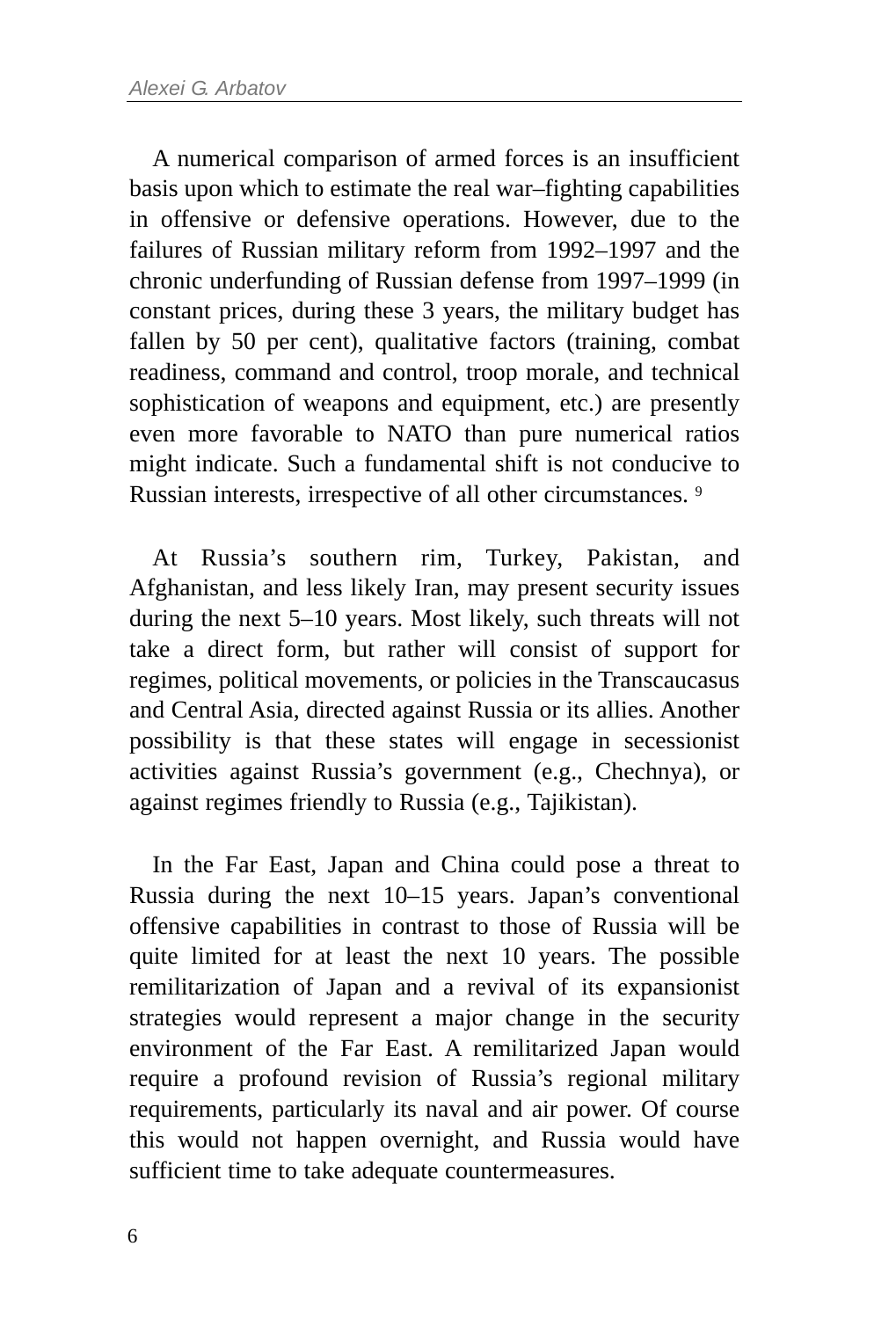China's current military buildup, its geostrategic situation, and a long history of territorial disputes with Russia and the USSR might in the future encourage expansionist policies toward Russian Siberia and the Far East, or against Kazakhstan and other Central Asian allies of Moscow. In 10–15 years, China may achieve conventional offensive superiority along the Transbaikal and Maritime Province borders. Such an advantage would allow China to interdict Russian reinforcements from its European territory.

Whatever problems Russia faces in the former Soviet space around its current borders, prior to 1999 it was commonly accepted within the Russian political elite and strategic community that Russian armed forces were unlikely to be called upon to fight in a large–scale, theater–wide war in the foreseeable future, either in the east or in the west. In the *Military Doctrine* of 1993 there were references to the need for "defending against massive naval air strikes with high–precision weapons" (apparently mindful of the 1991 Gulf War precedent). However, this requirement for a defense against massive naval air strikes was not taken seriously and was never reflected in the military appropriations of 1994–1999. In fact, the inclusion of this scenario in the 1993 *Military Doctrine* was perceived as a tribute to Russia's traditional military theorists and to the domestically motivated pandering to the defense establishment.

Former Minister of Defense Igor Rodionov advocated preparations for theater–wide conventional war with NATO. This, in turn, implied open–ended defense requirements and the need for a major increase in defense appropriations and force levels.10 Rodionov's stance eventually led to conflict with the Secretary of the Defense Council, Yuri Baturin, and Boris Yeltsin, himself. The conflict ended with Rodionov's demotion.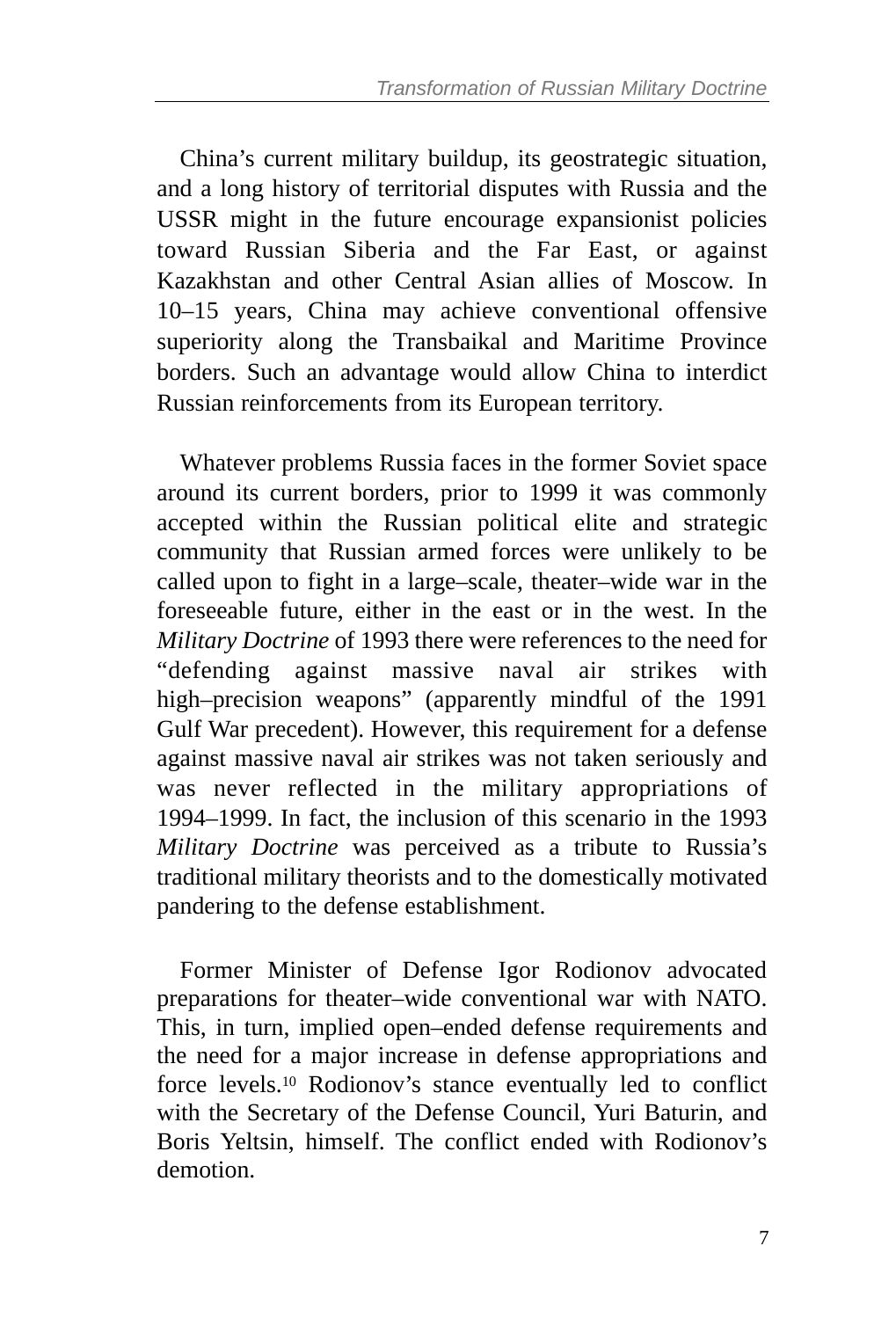The *Military Doctrine* of 1993 postulated two main defense policy tasks: the simultaneous occurrence of stable nuclear deterrence and sound preparation to handle local conflicts (to include simultaneous peace enforcement and peacekeeping operations). However, President Yeltsin did not clearly formulate these principal doctrinal points until the appointment of Igor Sergeev as Minister of Defense in May 1997.

Despite tensions with NATO over the issue of its enlargement, the western military districts of Russia (Moscow, Leningrad, and Ural-Volga) were largely considered basing areas, providing a supply and training infrastructure for forces, and were assigned to missions in the south and southeast (in the North Caucasus military district, the Transcaucasus, and Central Asia, where Russia had security commitments and was engaged in local conflicts or in peacekeeping operations).

The defense budgets of 1997–1999 were structured accordingly, with a predominant portion (up to 70 per cent) allocated to the maintenance of the armed forces—while deeply cutting personnel numbers, altogether by 30 per cent. At the same time the investment appropriations—Research and Development (R&D), procurement, and production were barely sufficient for modernization of the minimal strategic forces. This was all the more the case in that the federal budgets from 1994 on had never been fully implemented—with the exception of the 1999 budget—and annual cuts led to an even greater dominance of maintenance over investment (80:20 per cent).

#### *Kosovo's Impact on Russian Perceptions of War and Politics*

NATO's attack on Yugoslavia in March 1999 marked a watershed in Russia's assessment of its own military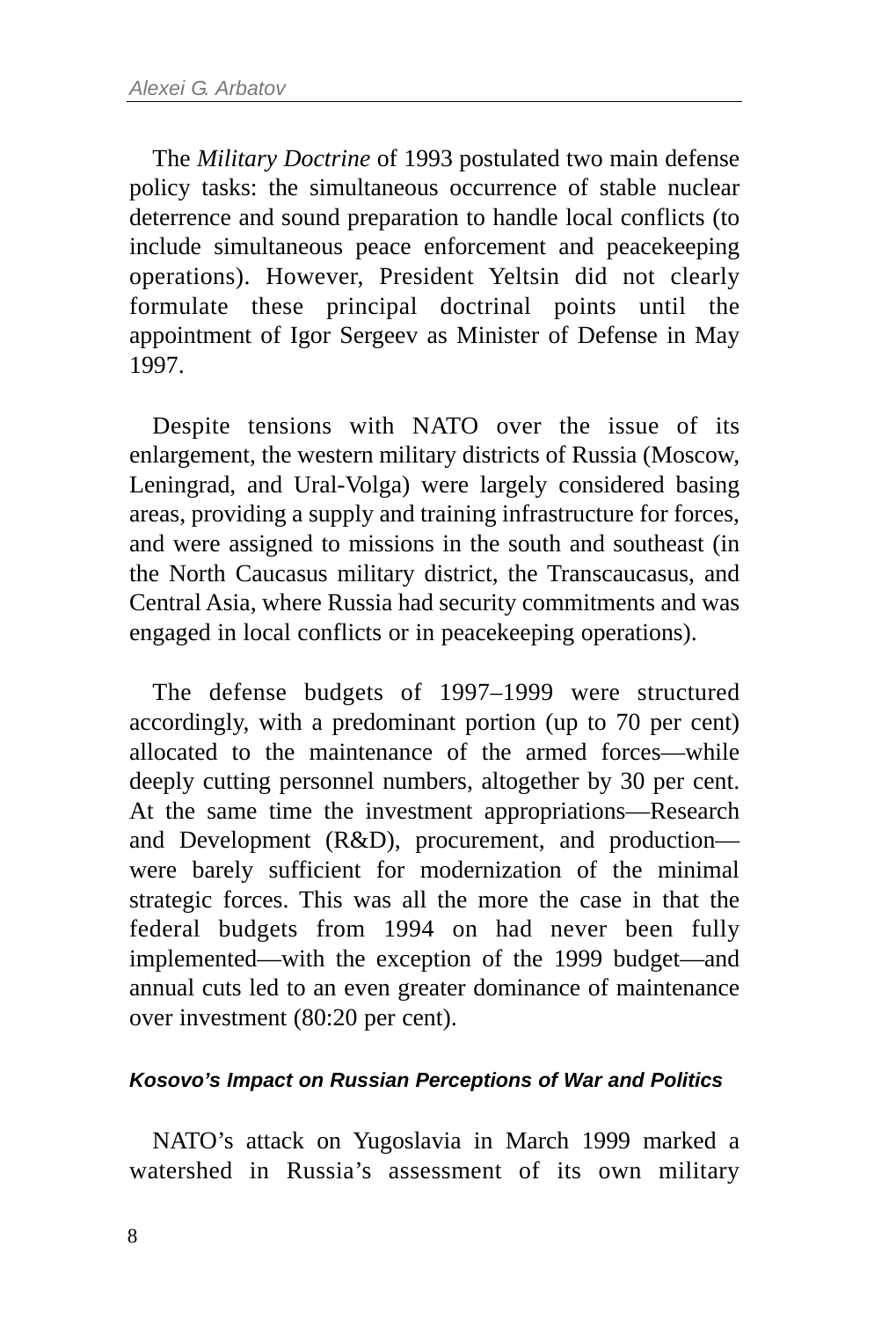requirements and defense priorities. For the first time since the mid–1980s, within operational departments of the General Staff and Armed Forces, the Security Council, and Foreign Ministry crisis management groups, and in closed sessions of

the *Duma*, serious discussions took place concerning military conflict with NATO. All of a sudden the apocalyptic scenarios of a Third World War (the types of scenarios so superbly presented in Tom Clancy's best–selling suspense novels), which were presumed to

*Bombing of Yugoslavia revived worst instincts of the Cold War* 

have been permanently discarded with the end of the Cold War, returned to the table as practical policy making and military operational planning issues. Following an unprecedented decade, for both Russia and the United States, of disarmament, de–targeting, cooperation, and transparency in defense and security matters, this was like a cold shower, reviving the worst instincts and stereotypes of the Cold War.

However short the period—those first few weeks of NATO bombing in the Kosovo war—its impact will probably scar the US–Russian relationship forever. The relationship will never again be what it was before March 24, 1999. The Clinton administration and its European allies bear full responsibility for this upheaval.

NATO attacks against Yugoslavia were perceived as a clear demonstration of a genuine transformation of the alliance. During the Cold War, NATO really was a defensive coalition of states, capable of protecting their territories and deterring the superior offensive military power of the Warsaw Pact. With the collapse of the Warsaw Pact and the Soviet Union, the immediate military threat very suddenly evaporated, and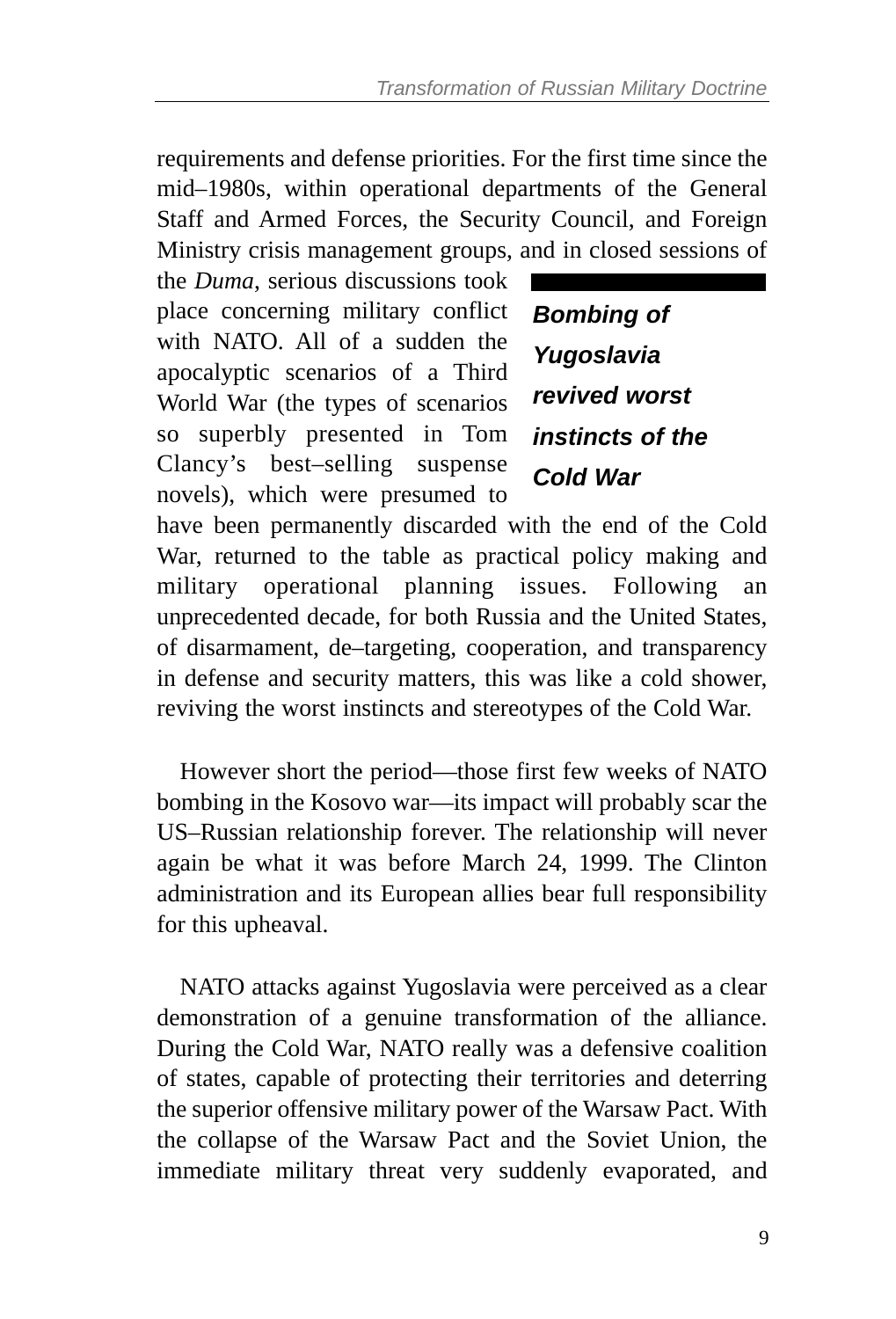NATO inadvertently became by far the most powerful military force in the world.

Absent the Soviet Union and the Warsaw Pact, NATO discovered the military missions of peace enforcement and peacekeeping. This redirection would have been welcome and expedient if the alliance had trimmed its forces and structures radically and provided its services to the legitimate international security organizations: the UN and OSCE.

However, NATO was too powerful, exclusive, and sophisticated to succumb to such a modest secondary position. Therefore, it made claim to a loftier, post–Cold War mission: that of being on an equal footing to, and possibly at a much higher level of status and power than the UN and OSCE. NATO, by implication, proclaimed its right to act independently of UN or OSCE authorization. UN and OSCE authorization is still recognized as desirable, but not essential, for NATO to initiate military action. Moreover, the new alliance strategy allows for offensive military action beyond the territories of NATO member states. For those countries that do not belong to, nor aspire to membership in the alliance, there is profound reason to fear possible NATO military action based on arbitrary decisions. The legitimate judgments of the UN and the UN Security Council—as the highest international court of justice to make such verdicts and to execute just punishments—are no longer the basis for NATO decisions.

> *NATO's attack demonstrated Western arrogance*

On top of it all, Russia viewed NATO's military action as a final humiliation and a "spit in the face." NATO's attack, more than ever before, demonstrated a Western arrogance of power and willingness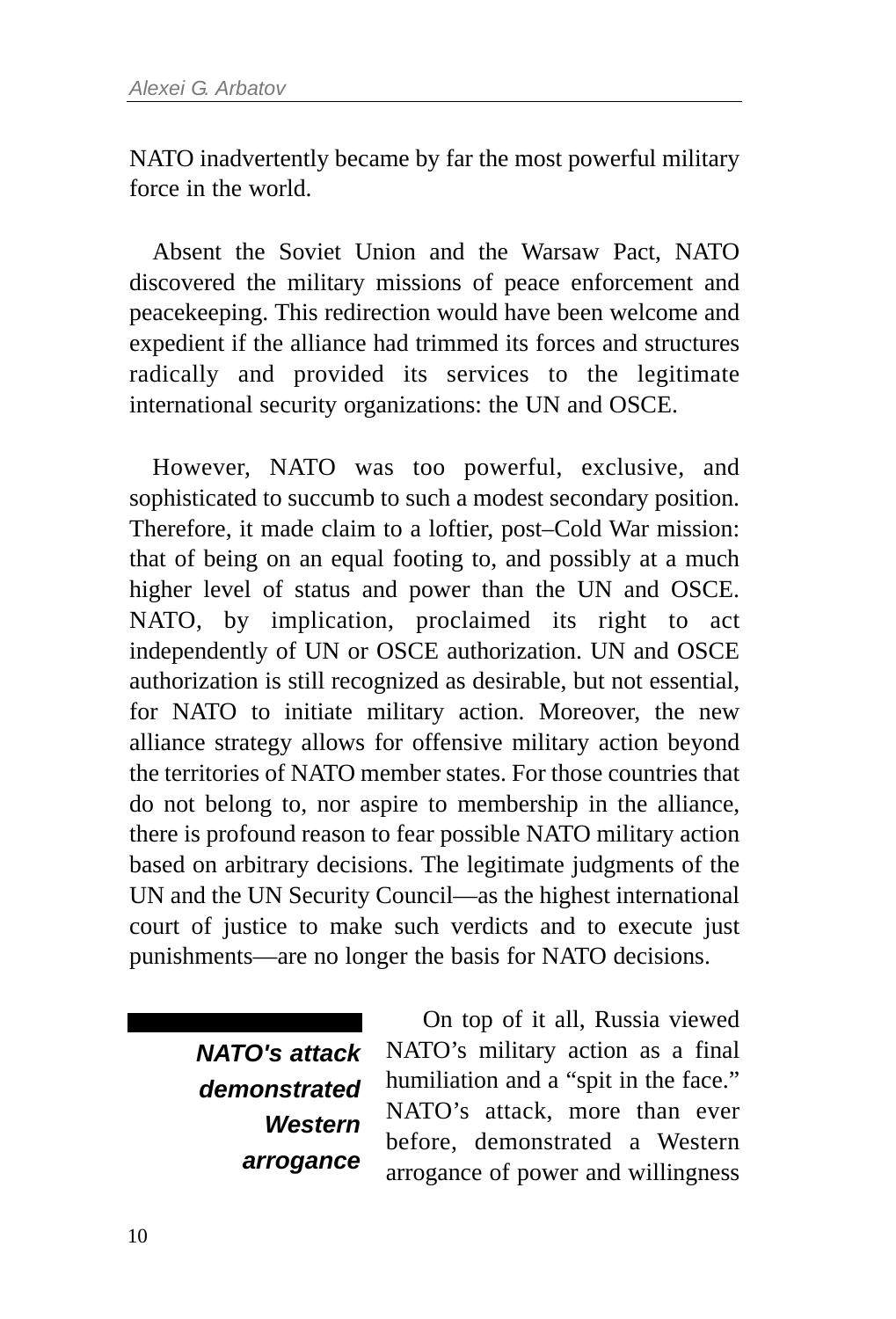to ignore Russian interests—especially when they diverged from those of the West.11 Kosovo also demonstrated Russia's total impotence in supporting its own declarations and commitments with even minimally tangible actions. It was a particularly painful humiliation for Moscow, in that President Yeltsin had personally guaranteed Yugoslav security and had taken many initiatives to solve the crisis peacefully.

The explosion of national pride and enthusiasm that took place in June 1999, when a battalion of Russian paratroopers made its *blitz*–march from Bosnia to Kosovo, testified to Russia's pain.12 This burst of enthusiasm, however, gave way to an even deeper sense of gloom and disappointment after the failure of Viktor Chernomyrdin's mediatory mission. Far from achieving a negotiated settlement to the crisis, his visit did little more than to impose NATO dictates on Slobodan Milosevic and disperse Russian peacekeepers among NATO's "occupation zones," where they were subordinated to NATO commanders.

The military dimensions of the 1999 war are a subject to be explored in a separate study. Suffice it to say that NATO turned the war into a major military production, where the most advanced and sophisticated weapons, command and control systems, and operations and tactics were demonstrated. The campaign "Allied Force" continued for 78 days, with the participation of 14 out of 19 NATO member states. Altogether the NATO campaign employed 1,260 aircraft and 30 combat ships, including three aircraft carriers and six nuclear attack submarines with cruise missiles. NATO air power conducted 35,000 sorties, and about 15,000 bombs and missiles hit Yugoslavia. In preparation for a ground offensive, 27,000 troops were re–deployed to Albania and Macedonia. During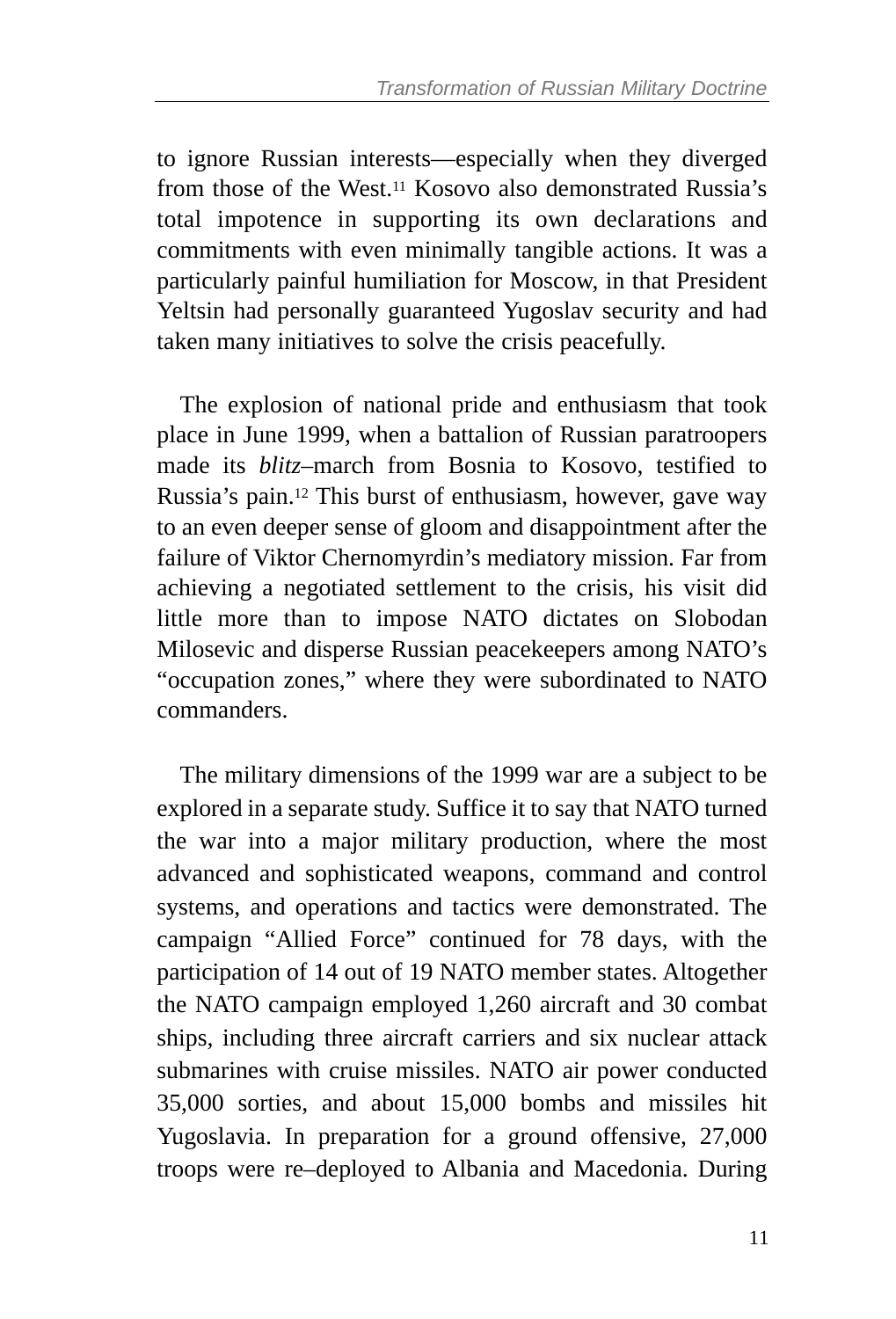the war the newest technology was extensively employed: stealth B–2 and F–117 airplanes; long–range, sea– and air–launched cruise missiles; guided bombs; cluster and penetrating munitions; space reconnaissance, communication and navigation systems; new, airborne warning and control systems; electronic warfare and counter–radar systems; and various kinds of drones, etc.

All of this frightening panoply of military power (representing almost 20 per cent of NATO's full potential) was thrown against a small country with a population no larger than New York City, with a GNP smaller than the US military R&D budget, and an army of only 100,000 (armed with 1960s vintage Soviet weapons). Yugoslavia essentially failed to resist the massive air–campaign thrust upon it, symbolically firing back with only anti–aircraft guns and obsolete SA–6 and SA–7 missile systems.

As a preliminary conclusion it may be suggested that, oddly enough, this strange war in a post–Cold War Europe was technically well executed, but totally failed on the tactical and operational levels. It was a short–term strategic success, but appears to have failed to achieve the long–term strategic and political goals.

The initial goal of NATO was to degrade the Serbian Army, and its supply and infrastructure assets in Kosovo and across the rest of the country. The goal was to make the Serbian Army curtail its operations in Kosovo and retreat from the province, bringing an end to a humanitarian catastrophe and leading to the victory of the Kosovo Liberation Army (KLA), trained and supplied by the West. However, when Serbian troops finally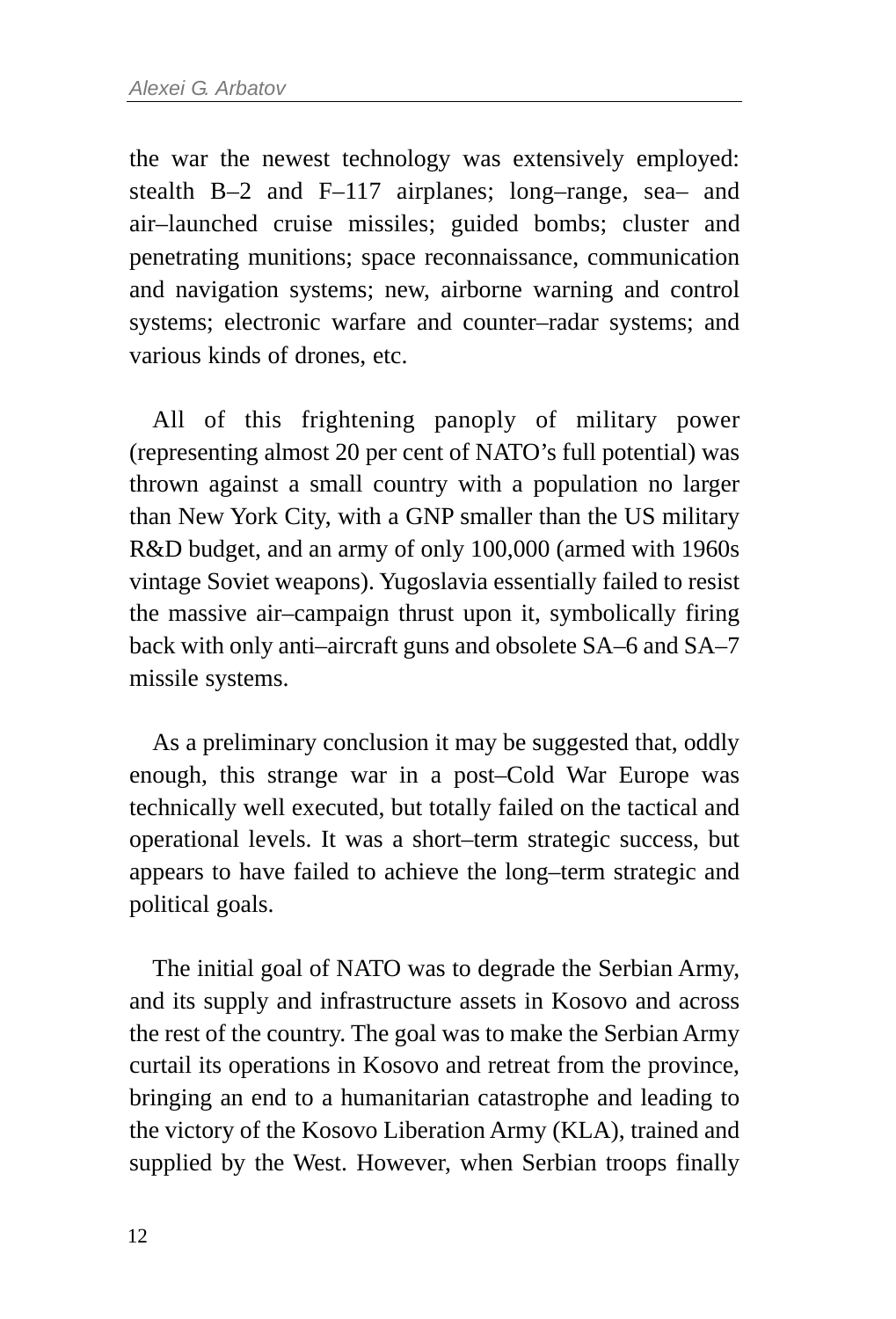did depart Kosovo, it became apparent that only 13 tanks were destroyed, while 300 tanks and Armored Personnel Carriers remained intact. The Serbian Army survived a terrible beating in Kosovo and was prepared to meet a ground offensive and to inflict heavy casualties on the enemy. Apparently Western statistics on the Yugoslav Army's losses in Kosovo, and elsewhere, were highly exaggerated. In fact, the Serbian Army and police continued their operations in Kosovo up to the very last day before the truce. The KLA was fully defeated and driven out of the province. Ethnic cleansing was conducted against Albanians at an unprecedented scale (ethnic cleansing of the Albanians escalated only after the initiation of the NATO air campaign). And, the Kosovo war expanded the humanitarian catastrophe to almost a million Albanian refugees (plus 200,000 Serbian refugees) who fled the province to escape ground *pogroms*, the fighting, and NATO bombing.

In addition to the failures just discussed, NATO's war failed to achieve a very basic early goal. As in the 1991 Gulf War, NATO used the tactic of attempting to provoke all of the enemy's Surface–to–Air Missile (SAM) radars into operation against the first waves of aircraft. The purpose here was for NATO to discover and then destroy the SAM radar system with anti–radiation missiles, thus depriving Yugoslavia of any air defense capability. Having disabled Yugoslavia's air defense, Western aircraft would then be in a position to attack the Serbian Army with precision–guided weapons from a low altitude and to provide close air support to NATO forces in the case of an eventual ground invasion. However, the Serbs thwarted this ploy by not switching on their radar at the time of the early NATO air attacks. They chose to preserve their air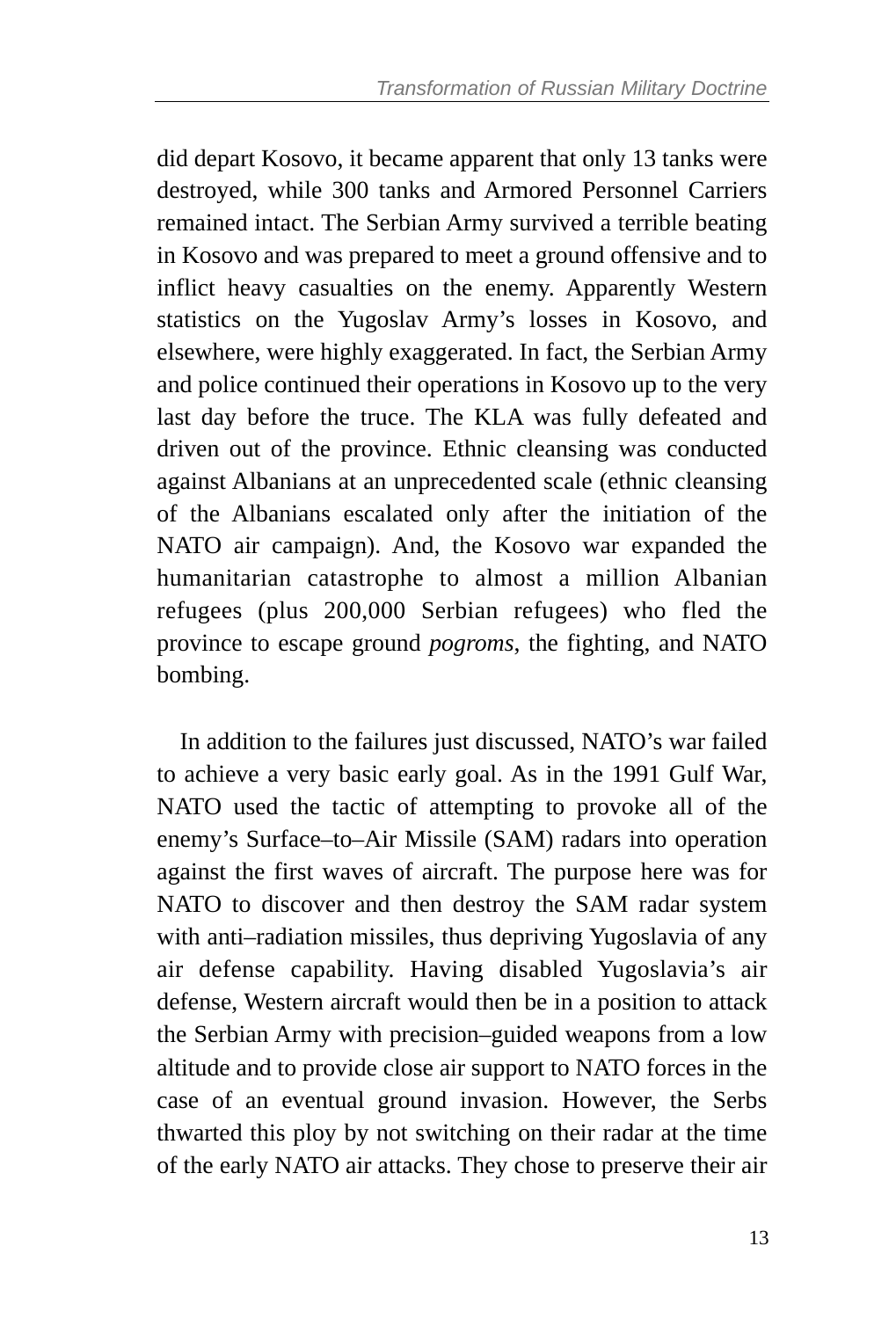defense system for a potential NATO ground invasion, retaining their system for use when NATO aircraft would have to fly at low altitudes in order to provide air cover for ground forces.

Then, failing to destroy Serbia's air defense, NATO avoided flying at lower altitudes. That is why, in the end, NATO losses were so amazingly small: two airplanes and 16 drones, and not a single pilot killed in combat. At the same time, however, the Serbian Army was not seriously crippled.

Not having achieved its initial goal, the NATO alliance apparently changed its strategy to focus on the destruction of Yugoslav industrial assets, infrastructure, administrative, and communications facilities. In this *pogrom* against a defenseless country from an altitude of 10,000 meters, NATO air power was highly "successful" (although the famous precision–guided weapons sometimes hit the wrong targets: embassies, like that of China, and even the wrong countries— Macedonia and Albania). Seven weeks of bombarding Yugoslavia destroyed 100 per cent of the oil refineries, 70 per cent of the defense industry, 60 per cent of the fuel storage facilities, 100 per cent of the electrical line transformers, and 40 per cent of the TV and radio stations—including the Belgrade TV center, where 16 civilian employees were killed by missiles. In addition, 68 bridges were destroyed, and 70 per cent of the roads and 50 per cent of the railroads were put out of action.

Altogether 1,500 people were killed—two–thirds of them civilians—2,500 lost their homes, and two million became jobless. Other collateral damage included 86 historic monuments, and more than 300 schools, hospitals, etc.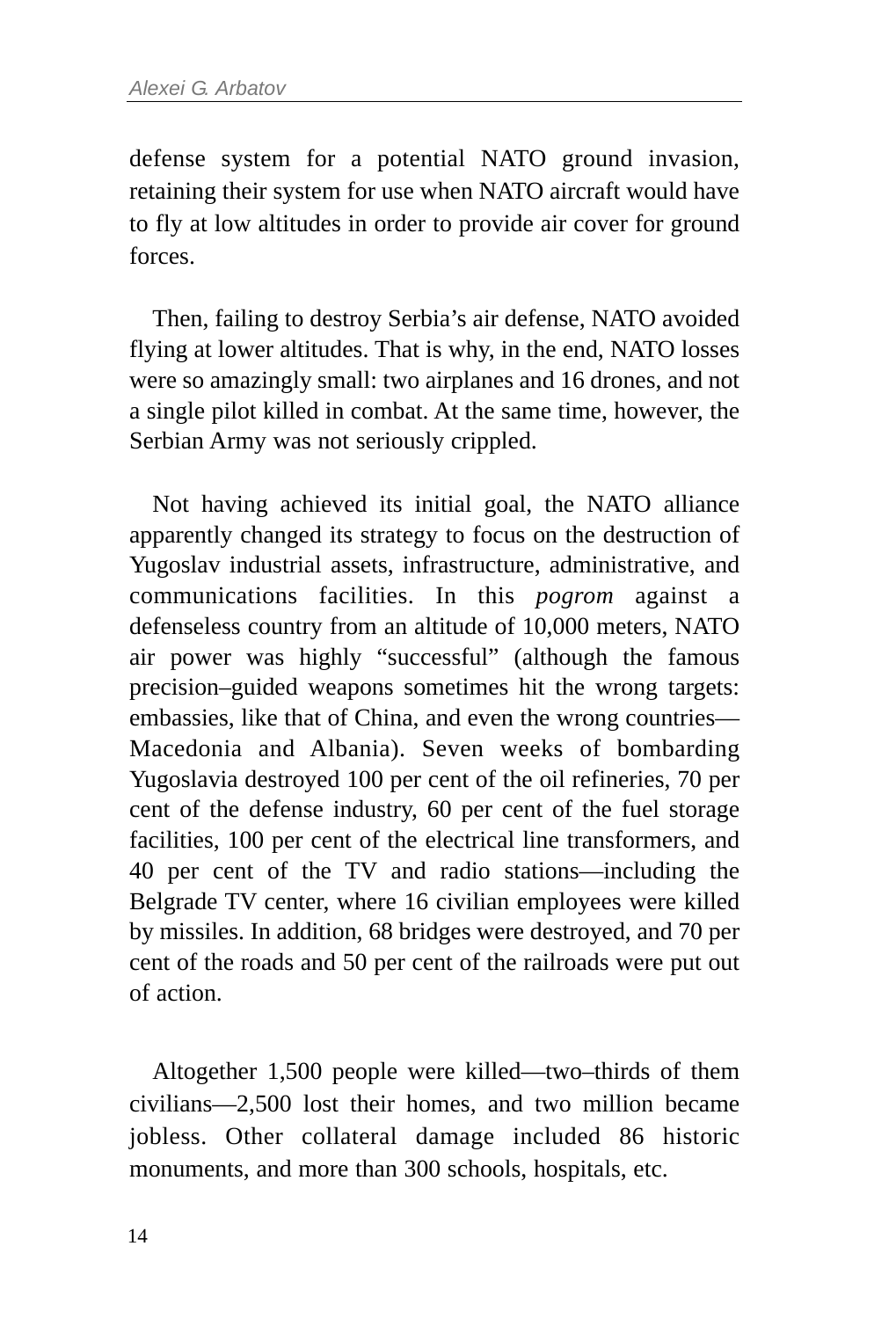The destruction of oil refineries, oil storage, and chemical plants caused significant ecological damage. The heavy pollution from all this destruction entered the Danube, one of Europe's main rivers, and was carried into the Black Sea and the Eastern Mediterranean.

In late 1999, the Chief Prosecutor of the UN International Criminal Tribunal for the Former Yugoslavia, Carla del Ponte, reviewed complaints, not only of Serbian atrocities in Kosovo, but also of NATO crimes committed during the course of the bombing campaign, including the issue of gross violations of the Geneva Convention on the rights of civilians during combat.13

Overall, the Kosovo war caused Russia to reconsider the basic tenets of its security structure. The new versions of the *National Security Concept* and *Military Doctrine* largely reflect Moscow's military reaction to the Balkan war.

## *New Defense Priorities*

The principal point addressed by the new *National Security Concept* is that military threats to Russia are on the increase and the main danger emanates from the West: "Elevated to the level of strategic doctrine the shift of NATO to the practice of force employment outside its area of responsibility and without UN Security Council sanction is prone with the threat of destabilization of the whole strategic situation in the world."14

One way for Russia to respond to this threat is to enhance its nuclear forces to deter not just nuclear, but also, large–scale conventional attacks of the type demonstrated in the Balkans. The new *Military Doctrine* states: "The Russian Federation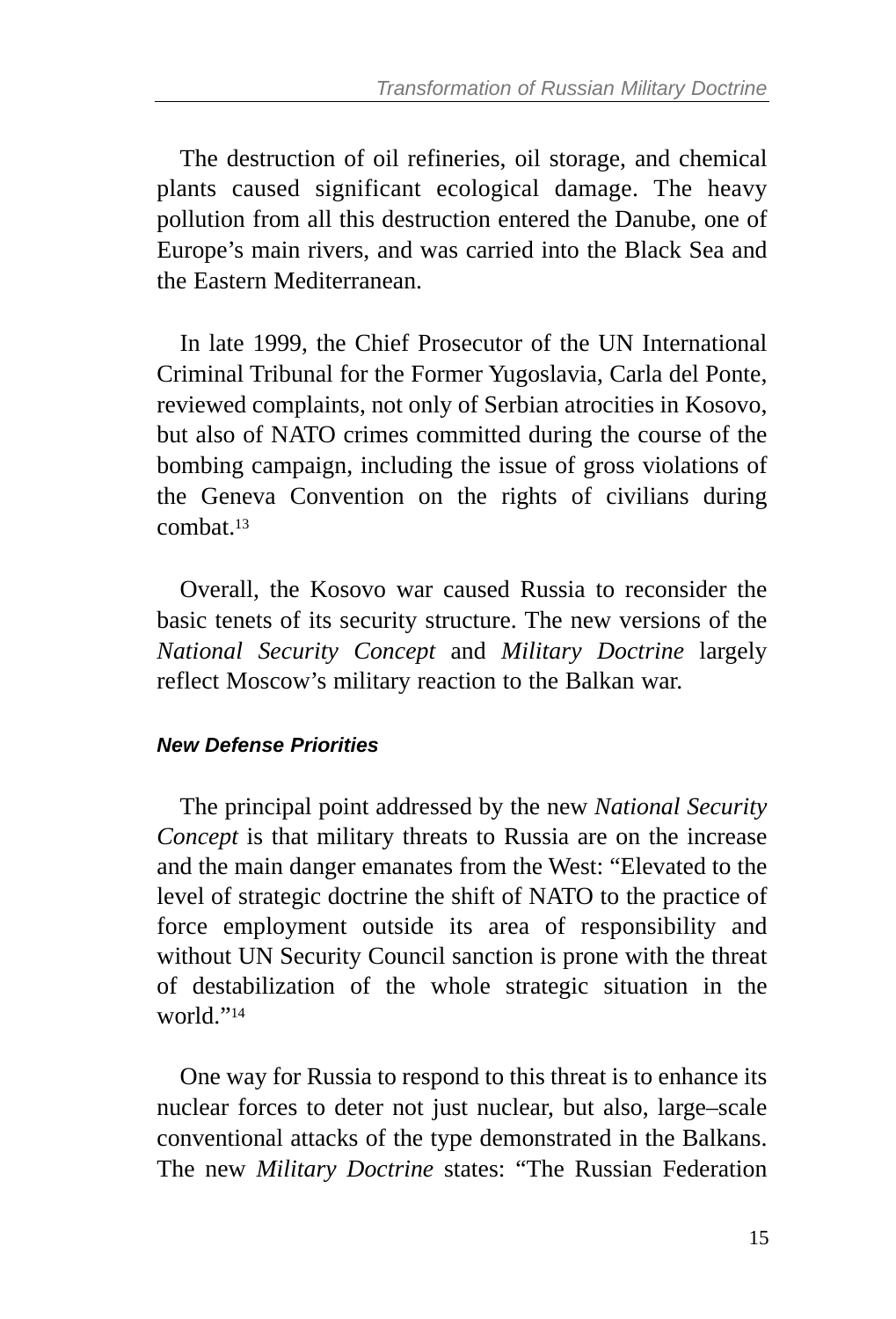reserves the right to use nuclear weapons in response to the use of nuclear and other mass destruction weapons—weapons [used] against Russia and its allies—as well as in response to a large–scale conventional aggression in critical situations for Russia and its allies."15

Russia's preference for a strong nuclear posture and its acknowledgement of the possibility of a first nuclear strike were already proclaimed in the 1993 *Doctrine*. During these times of economic, political, ideological, and military weakness and uncertainty, a combat ready (in contrast to de–alerted) nuclear arsenal is perceived by the majority of the new Russian political elite as the only legacy of its former status and influence in the world.

Russia's historical position, as one of two major world powers, based on earlier nuclear and military might, allows it to symbolically remain equal to the United States and superior to all other nations. Russia's traditional, conventional military superiority *vis–à–vis* NATO, Japan, and China has in fact declined during the last decade. Russia is now seriously inferior in terms of both quantitative and qualitative factors relating to theater military balances. Just as NATO employed a nuclear first use strategic concept during the decades after 1945 (when NATO needed to emphasize its nuclear forces in order to offset its conventional force vulnerabilities), Russia has chosen the same strategy. Since 1993, it has adopted a nuclear first use strategic concept in order to de–emphasize the weaknesses in its conventional military forces.

However, until the Yugoslav crisis, Russia's *National Security Concept* was really a theoretical exercise, in that there was no serious external military threat—at least from the direction of the West. From 1993–1999 Russian strategic and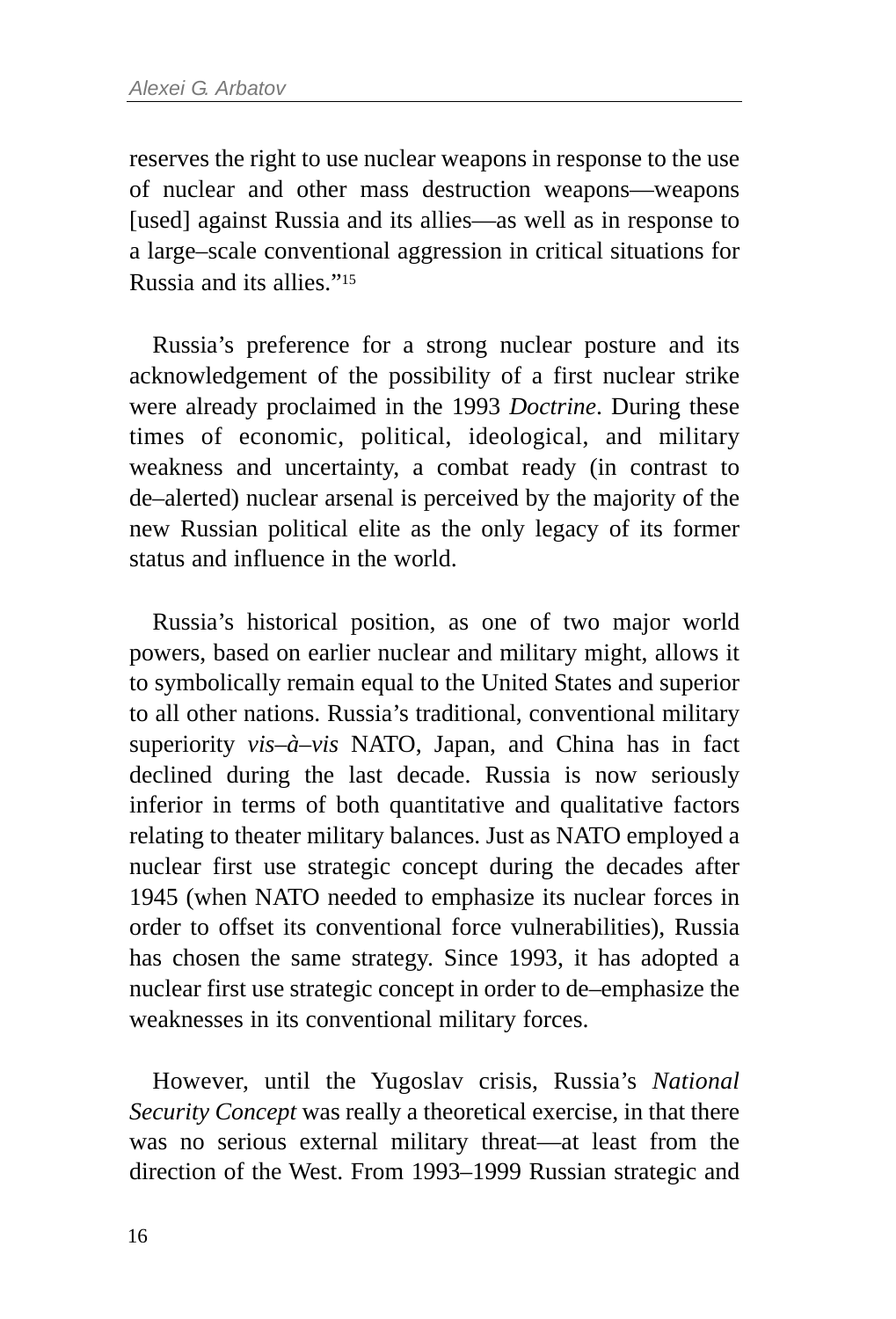tactical nuclear forces were consistently underfunded. Plans for modernization, operational plans, target lists,  $C<sup>3</sup>I$ systems and procedures were all stagnant. Nuclear forces were de–alerted and de–targeted, and their general readiness status was significantly relaxed.

*Russian fear: "Today Yugoslavia – Tomorrow Russia"*

"Today Yugoslavia—Tomorrow Russia." This is the deeply felt public consensus since NATO's attack. A serious reassessment of Russian military reform became essential. Once again conventional forces would need to be ready for the type of high–technology warfare dictated by NATO and the West, rather than focusing on the requirements of local or regional ground wars in the south. In reality, however, development and deployment of sophisticated military capabilities, analogous to that of NATO's massive, precision–guided, conventional air and naval potential, would for a long time be beyond Russia's financial capacity. Therefore, the most probable Russian response, a response that is already taking shape, would be to place even greater emphasis on a robust nuclear deterrence, relying on enhanced strategic and tactical nuclear forces and their C<sup>3</sup>I systems.<sup>16</sup>

Accordingly, on March 18, 1999 a new law, *On Financing the Defense Contract for Strategic Nuclear Forces*, was adopted by the *Duma* and approved by the President. This law envisions stable, long–term funding for strategic forces R&D and procurement at a level of about 40 per cent of the investment portion of the defense budget.

Of equal importance, this law emphasizes tactical nuclear forces as the prime candidate for first use against a large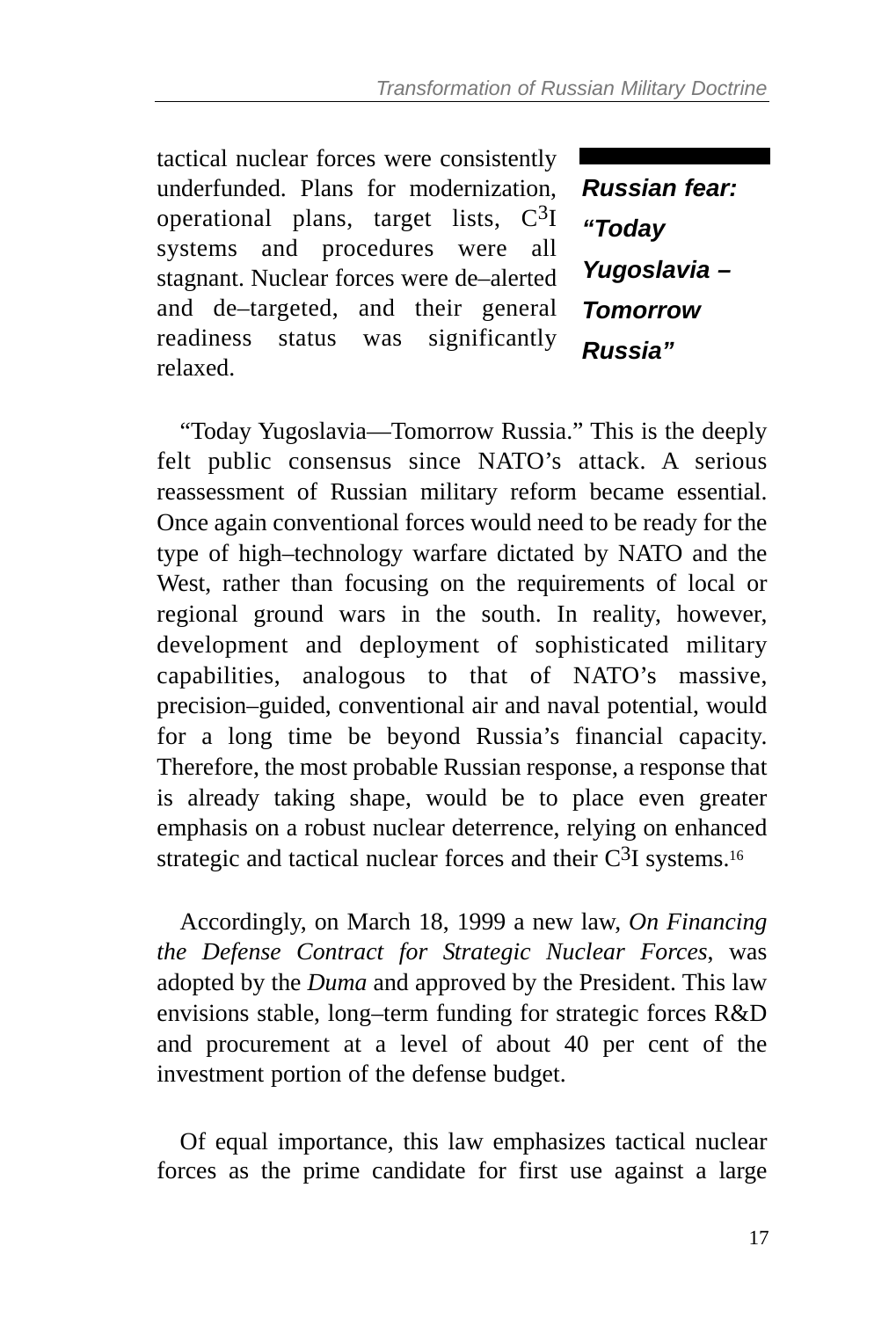conventional attack. The *Iskander*, a new, tactical ballistic missile (with a range of below 500 km—the INF–SRM limit) and a new, naval tactical nuclear weapons system were specifically discussed as nuclear options. Russian Minister of Defense Igor Sergeev pointed out that the highest priority was "creating an integrated system of different forces, including strategic and tactical nuclear components, which will permit a reasonable concentration of efforts and resources of state for enhancing deterrence and preserving Russia's nuclear potential."<sup>17</sup>

Nonetheless, some Russian critics claim that the threat of nuclear first use would not be a credible deterrent against NATO. Due to Russia's shortage of funding for maintenance and modernization of its nuclear forces, NATO will acquire a clear–cut nuclear strategic and tactical superiority over Russia during the next 10 years. Whereas a suicidal threat of nuclear escalation could present a credible deterrent against a full–scale, theater–wide conventional aggression—including major ground warfare—Balkan–type selective air and naval strikes, even if massive and prolonged, might not be deterred.

The NATO bombing campaign against Yugoslavia has left the Russian people with a vivid image of a possible future scenario—with Russia on the receiving end of surgical strikes against industrial, infrastructure, and military targets. These strikes would be especially targeted against nuclear forces and C3I sites, and would be sufficiently selective not to provoke a nuclear response. They would, however, efficiently destroy Russia's deterrence capability within a few days or weeks. This possible scenario has been of serious concern to the Russian military for quite some time. Since Yugoslavia, it has certainly moved up to the very top of the list of military challenges.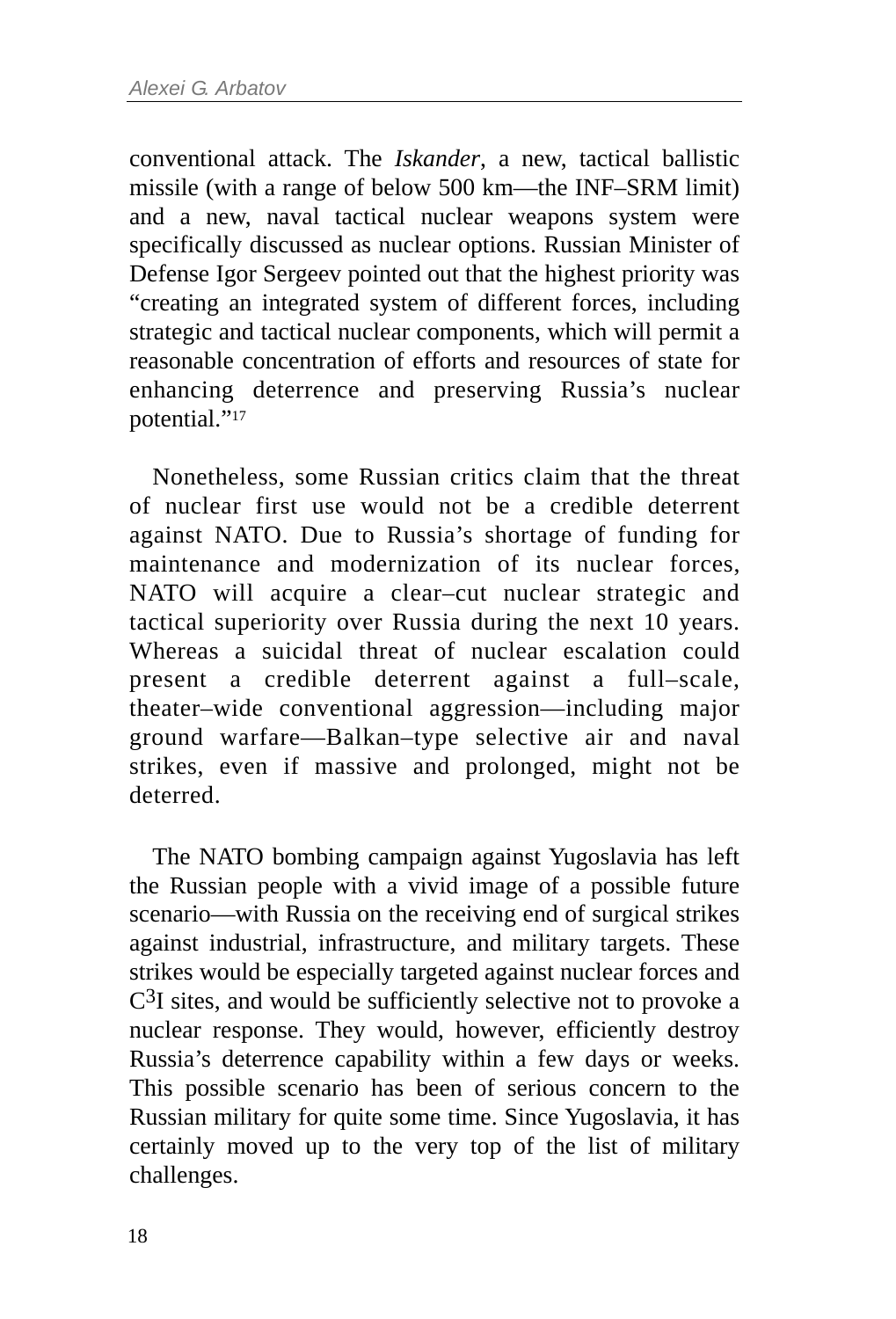Hence, the new emphasis on building up and modernizing Russia's conventional air defense, air force, and naval assets (in particular S–300 and S–400 SAMs, a new air superiority fighter, Multi–role Front–line Fighter [MFI], and new Yahont–type naval missiles, as well as a new precision–guided, long–range, conventional Air–to–Ship Missile [ASM] to be based on heavy bombers). These should be capable of inflicting sufficient losses on attacking NATO forces and bases to induce NATO either to stop its aggression, or to escalate it to the level of massive conventional warfare, including a ground offensive. This would then justify Russia's first use of tactical nuclear weapons. The main portion of the supplemental appropriations for the year 2000 defense budget (approximately 26 billion rubles) was allocated to such programs.

Still, even if Russian military expenditures are raised from the present 2.8 per cent to 3.5 per cent of GNP, the new funding will hardly be enough to support: a) strategic nuclear forces at the START–III level (2,000–2,500 warheads); b) enhanced, tactical nuclear capability to deter large–scale, conventional threats in the east and in the west; c) strong conventional defenses to prevent Balkan–type aggression; and d) at the same time address the requirements of managing local conflicts around Russia's perimeters, plus peacekeeping operations. The requirement to manage border conflicts has just recently arisen with the new, Kosovo–influenced, war in the North Caucasus.

Actually, in spite of all the emphasis on enhanced nuclear deterrence, a clear shift of defense priorities exists. In the short–run, the new defense priorities are local, conventional combat and peacekeeping operations along Russia's borders, in post–Soviet space. In the longer term,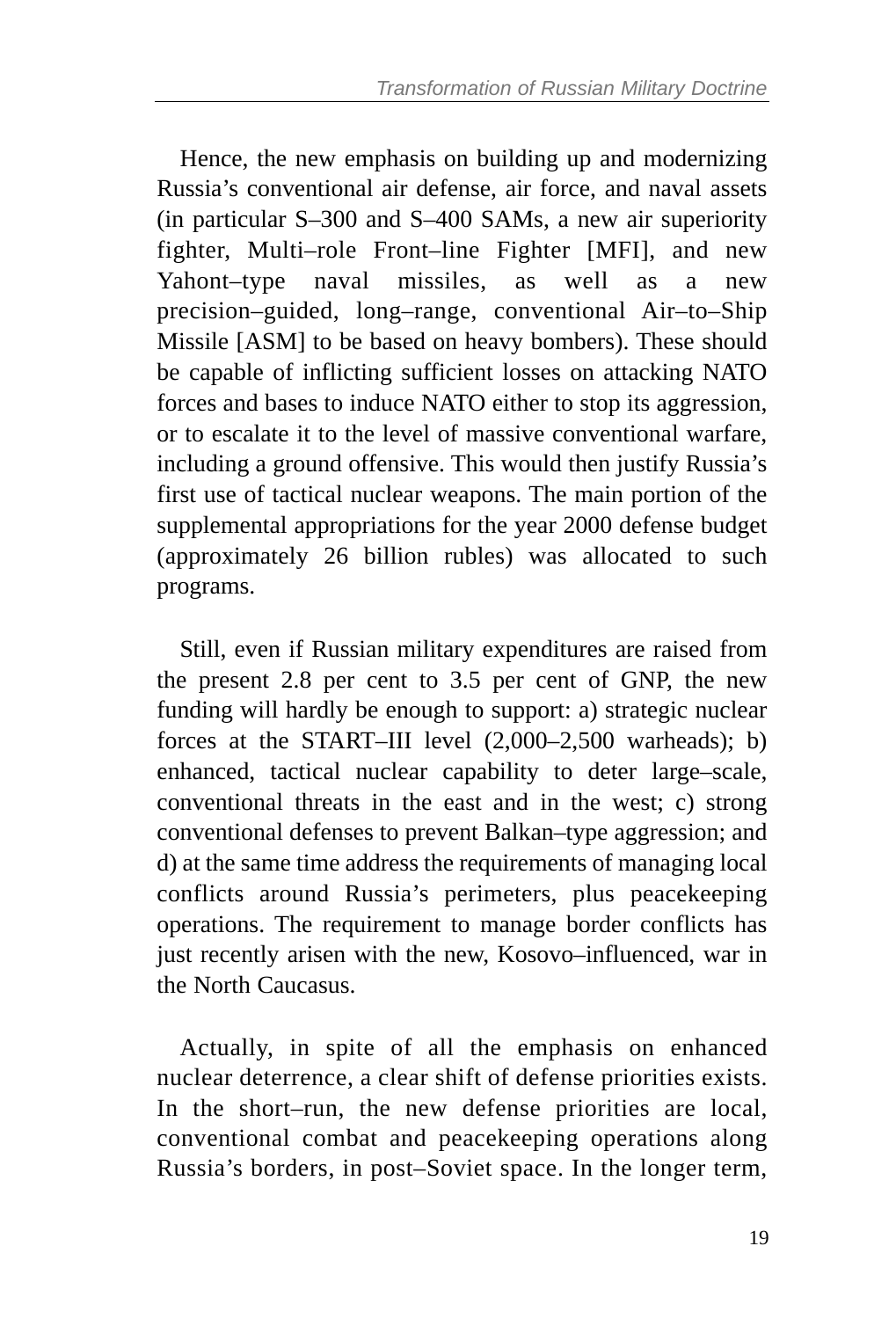the new defense priorities include planning for a robust conventional defense against a "Balkan–type" threat to Russia and its allies.

#### *The New Chechen War*

A crucial provision of the new *National Security Concept* and the *Military Doctrine* is that they clearly spell out the possibility of employing armed forces in domestic conflicts. The armed forces are, by definition, militarily superior to Russian internal troops and police. The use of military forces to resolve domestic problems, however, must be regulated by strict legal rules and procedures. Otherwise, the practice of their use will potentially be a major threat to a young and weak Russian democracy. Although at present this doctrinal point is evidently and directly related to the war in Chechnya, the precedent of using military force to control domestic conflicts could be extended to any other domestic issue. This could then lead to dictatorial rule by a commander in chief, some military leader, or politician, supported by the armed forces.

It has to be recognized that Russia's new war in Chechnya, initiated in the Fall of 1999, and its effect on the relationship between Russia and the West are closely tied to the events that took place in Kosovo earlier in the year. The war in Yugoslavia had a significant impact on Russia's leadership and public opinion.

The main lesson learned is that the goal justifies the means. The use of force is the most efficient problem solver, if applied decisively and massively. Negotiations are of dubious value and are to be used as a cover for military action. Legality of state actions, observation of laws and legal procedures, and humanitarian suffering are of secondary significance relative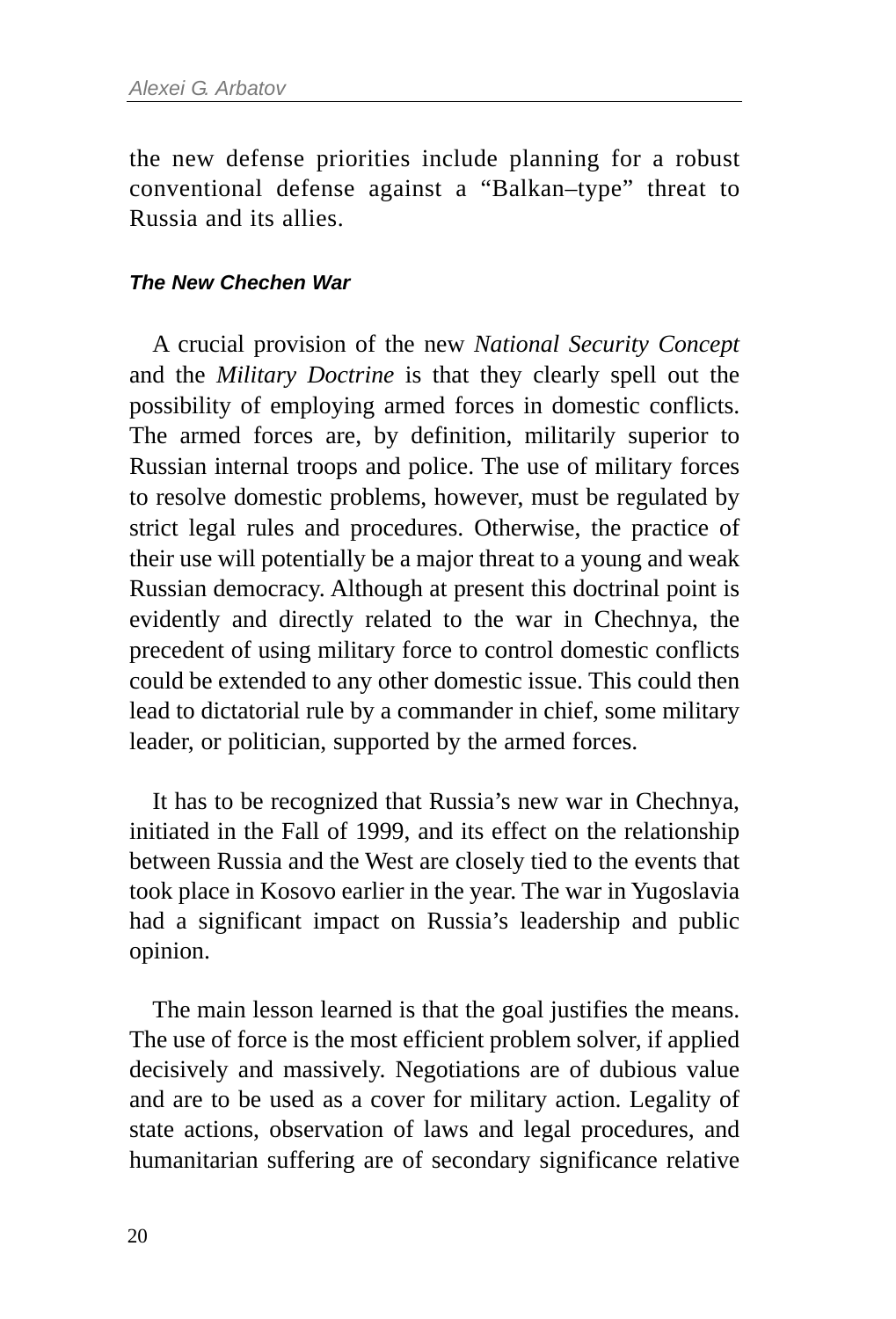to achieving the goal. Limiting one's own troop casualties is worth imposing massive devastation and collateral fatalities on civilian populations. Foreign public opinion and the position of Western governments are to be discounted if Russian interests are at stake. A concentrated and controlled mass media campaign is the key to success.

All of these lessons learned were applied beginning in September 1999 with deadly results in the Chechen war, a "counter–terrorist operation" that transformed into a large–scale war. The first Chechen war syndrome was over. The taboo against the use of force in a Chechen–like environment no longer

*Kosovo removed the taboo against using force in Chechnya*

existed. Because NATO proclaimed its right to attack a sovereign state to achieve NATO's own aims, Russia was all the more entitled to use force on its own territory. Russia would make it clear that no one would be allowed to intervene in Russian domestic affairs. The West would be taught that Russia is not Yugoslavia. This is how Russia thinks today.

The use of force in Chechnya is based on what is, in fact, a flimsy legal foundation, just like NATO's action against Yugoslavia. According to the Russian law *On Defense*, the use of armed forces (in contrast to internal troops and special police units) to resolve domestic problems is regulated by the law *On the State of Emergency*. *On the State of Emergency* was adopted in 1999 and is now outdated. It permits the use of armed forces only for relief operations in natural and man–made catastrophes. Armed forces may never be used for domestic combat actions.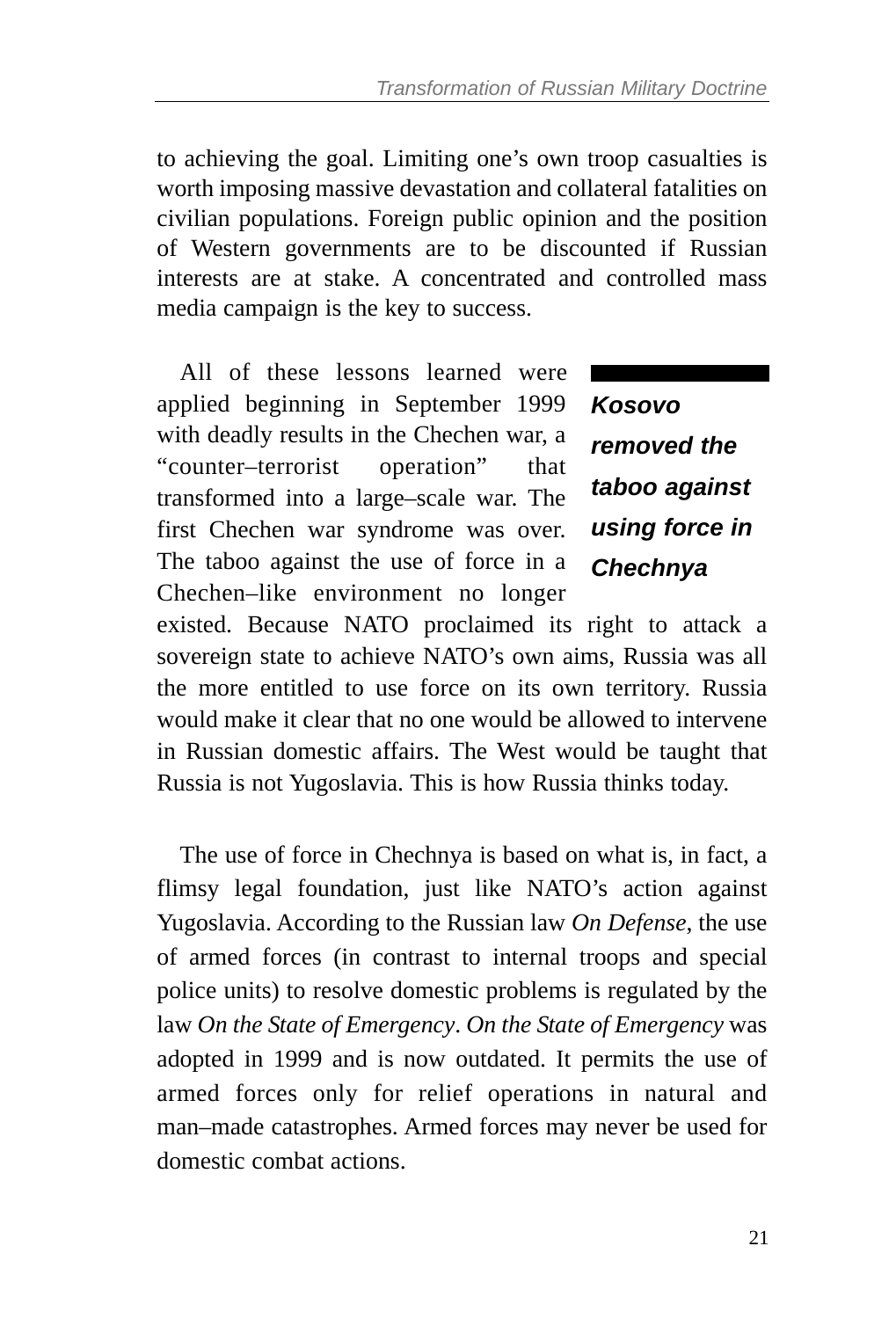However, as was shown by both the Chechen war of 1994–1996 and the current campaign, internal troops and police, lacking heavy weapons and training in field combat actions, cannot cope with well–armed, organized, skilled, and motivated guerilla forces. For that reason, in both cases, Russian armed forces were employed. And, they were used without introducing the legally required State of Emergency. Lacking a declared State of Emergency, the wars were deprived of a proper federal legal foundation. The cost was high. There were huge additional losses and damage to the civilian population and federal forces, and many new problems were created for both Russian domestic politics and foreign policy.18

Although not based on the *State of Emergency*, the use of armed forces in the new Chechen campaign was officially sanctioned by, but not strictly covered by, another law, *On Struggle with Terrorism*. This law allows the use of armed forces in concrete operations against specific cases of terrorism and clearly defined terrorists. It does not authorize their use in long, large–scale military campaigns that use aircraft, armor, and artillery, nor in campaigns that devastate whole cities and villages, resulting in huge losses among federal troops (8,000 killed and wounded in 8 months), plus even heavier losses among the local population.

Russia's dubious justification for the Chechen war and the war's weak legal foundation are, among other things, serious reasons for the West's strong condemnation of Russia's actions. The results of the second Chechen war are questionable at best. The Chechen territory was re–conquered, but not without expense. Great losses occurred among federal troops and the local civilian population. There was large–scale devastation of property and of the local economies—foremost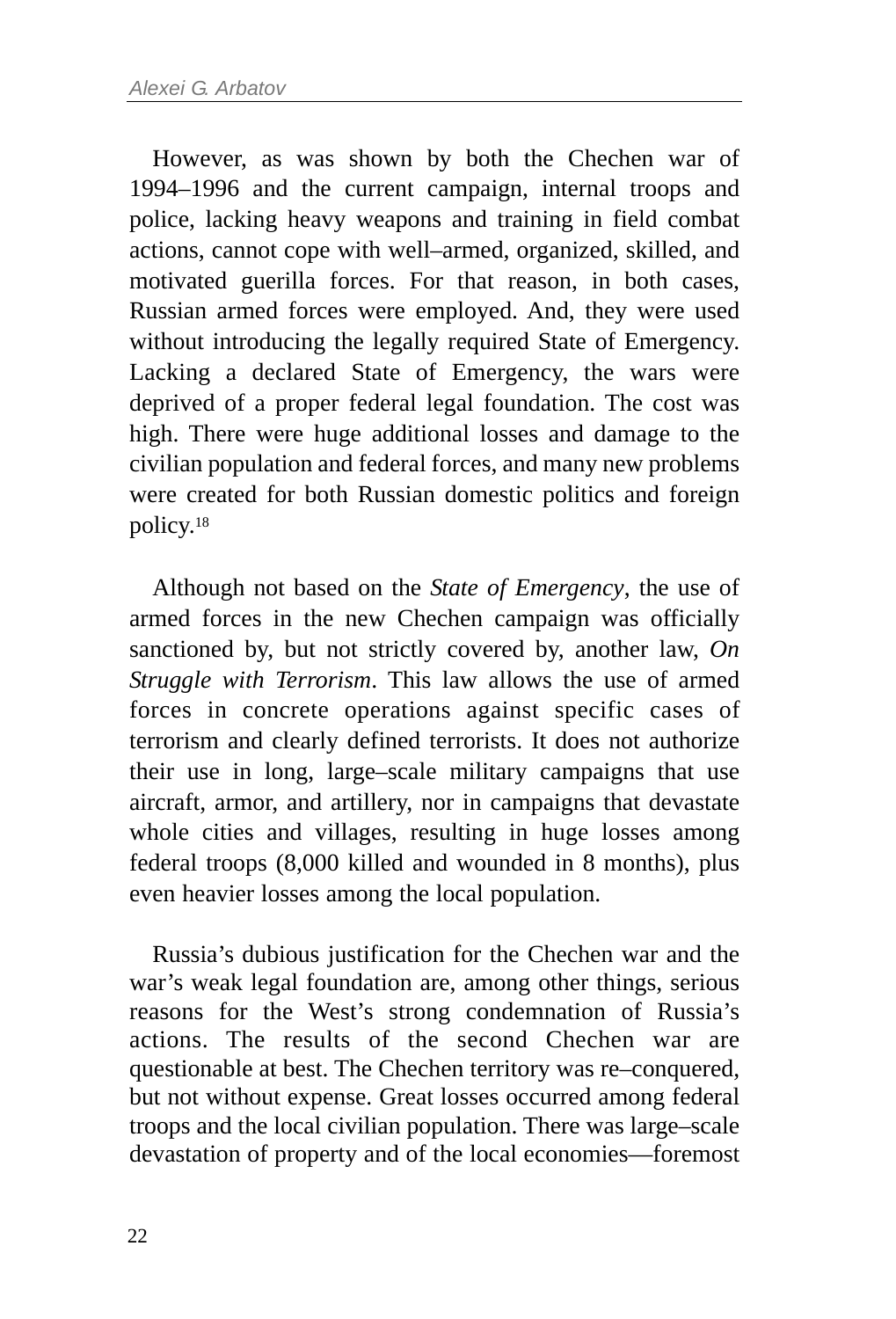in the city of Grozny, but in many smaller towns and villages as well. Guerilla warfare will continue in Chechnya and will prevent social and political stabilization or economic restoration. Moreover, the threat of a horizontal escalation of massive warfare to the neighboring North Caucasus Republics and the Transcaucasus remains quite serious.

Hence, one of the crucial dilemmas of Russian domestic and military policy is whether using Russian armed forces in internal conflicts should be legalized by amending *On the State of Emergency*. Is it better to amend the law, given all the political dangers and devastating collateral effects inherent in that action, or to lose control over armed secessionist movements, armed revolts, and violent civil, ethnic, and religious conflicts, knowing that they can not be effectively dealt with by internal troops and police? Another important issue is whether funding the use of armed forces and operations in Chechen–type conflicts will consume resources needed for nuclear deterrence and robust, sophisticated, conventional defense systems against a "Balkan–type" threat.

# *Russian Defense and Budget Options*

Even the broadest defense and budget assessments reveal that the principal priorities of Russian defense policy are hardly realistic under present and projected budget levels. Moreover, these priorities are clearly unattainable alongside the implementation of an actual Chechen–type military operation.

The Russian 2000 defense budget is currently defined at 146 billion rubles (approximately 5 billion dollars, using the commercial exchange rate, and probably 10–15 billion dollars, in terms of purchasing capacity). This is 2.8 per cent of Russia's GNP and 16 per cent of its total federal budget.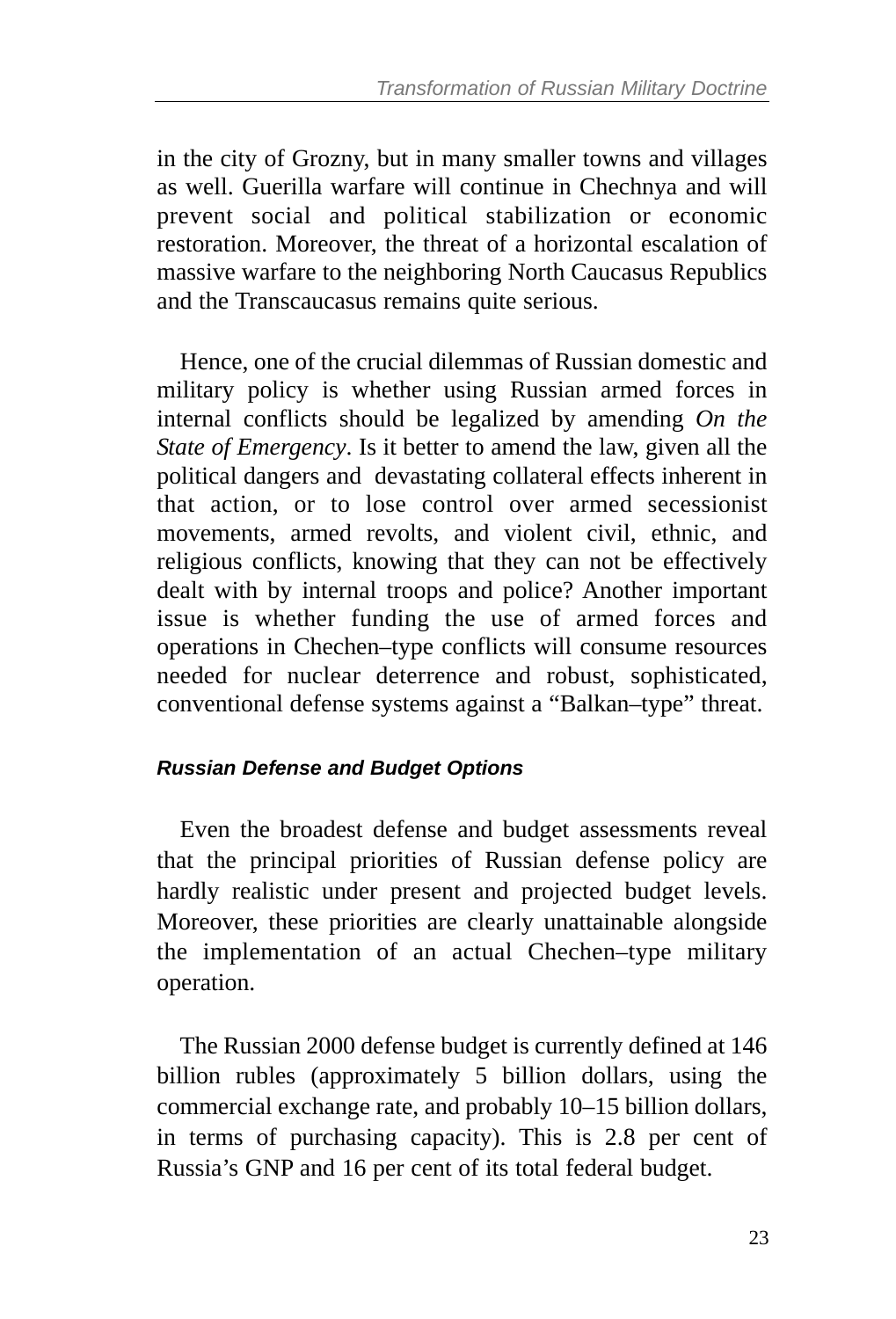Given the ongoing Chechen war, and assuming that it continues and spreads to other areas (at an annual cost of about 50 billion rubles), and that it receives further funding from Ministry of Defense and Ministry for Internal Affairs appropriations, there will be barely enough money to sustain the strategic nuclear forces (SNF) at a level of around 1,000 warheads, or even less, by the year 2010. SNF at this level will not provide credible, enhanced nuclear deterrence. Nor will any funding be available for training and equipping even minimal forces for other local contingencies or minimal modernized forces for "Balkan–type" defenses. If the war in Chechnya were to be over in the nearest future, then SNF could be maintained at a level of 1,500 warheads, and minimal forces for local conflicts could be funded by the year 2010.

If the defense budget were to be raised to 3.5 per cent of GNP (as was planned, but never fulfilled, by the Yeltsin administration)—an amount that would correspond to 180 billion rubles in the 2000 budget—and the armed forces were maintained at their present level of 1.2 million personnel, some additional options might be available.

One would be to maintain SNF at a level of 1,500 warheads in 10 years time; to expand, train, and modernize forces for local conflicts; and to provide for a minimal defense against a "Balkan–type" threat. (See *Future Russian Force Options* below, *Option A*)

A second option would be to maintain SNF at a level of 2,000–2,500 warheads (corresponding to the START–III framework agreement of 1997), but to retain minimal force capability for local conflicts and virtually no defense capability against a "Balkan–type" contingency. (*Option B*)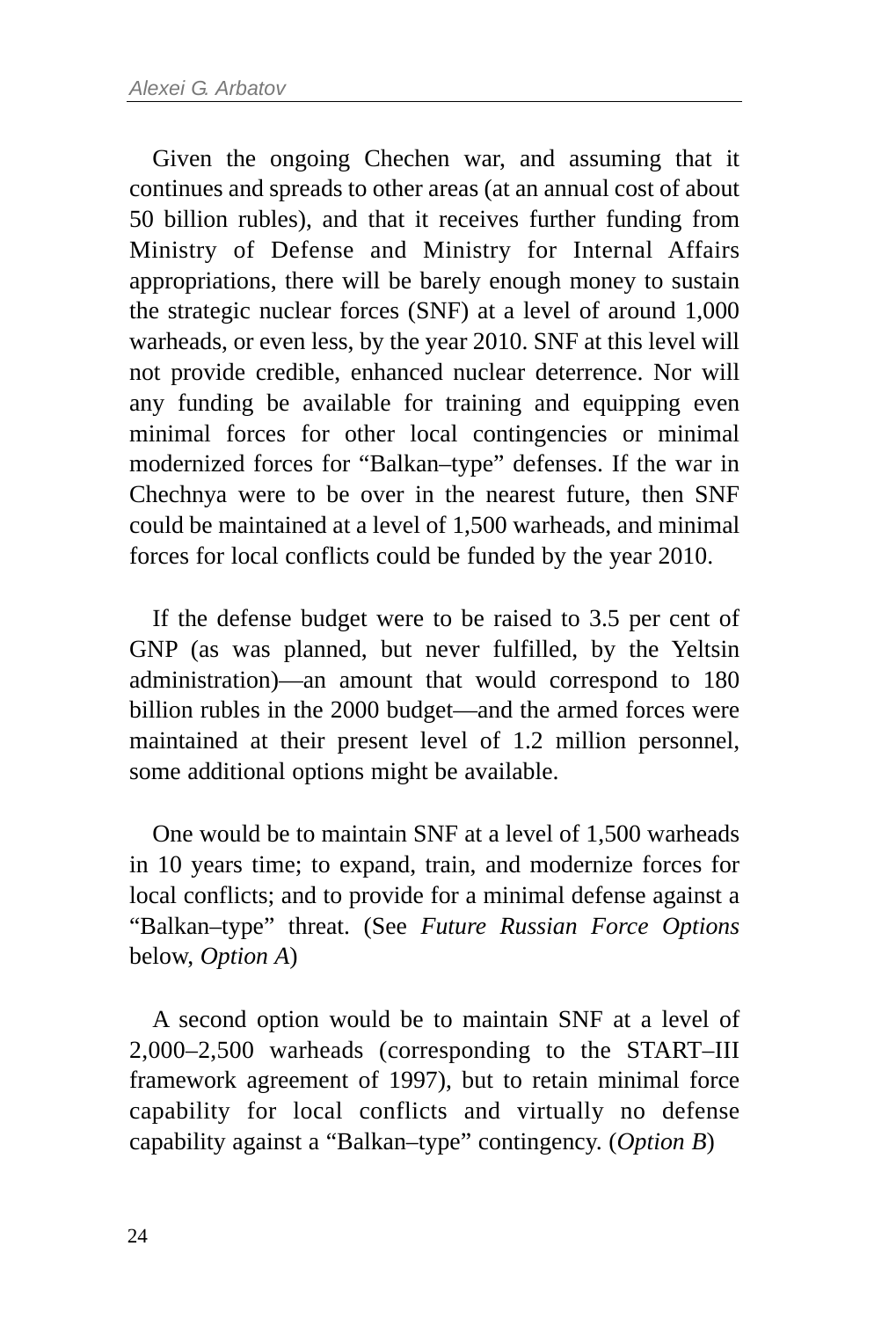The third major alternative would be to raise defense appropriations to 3.5 per cent of GNP, while at the same time reducing the armed forces to 0.8 million personnel and changing the ratio between the maintenance and investment portions of the defense budget to 55:45 per cent or even 50:50 per cent. This would allow the maintenance of SNF at a level of 3,000 warheads in 10 years (equivalent to the START–II ceiling), and it would simultaneously provide for expanded local conflict forces and a minimal "Balkan–type" conventional defense. (*Option C*)

Another option might be to retain the 2,000 SNF level and to fund moderate forces for local contingencies and "Balkan–type" defenses. (*Option D*)

|                                           |           | Bar                                       | Cau      | $D_{\pm}$ | Fx.       |
|-------------------------------------------|-----------|-------------------------------------------|----------|-----------|-----------|
| Strategic.<br>Neclear Warhoads            | 1,569     | $\mathcal{F}\oplus\mathcal{F}$ :<br>2,500 | 3.000    | $-7.009$  | 3.500     |
| Forces for<br>Lecal Confácts              | Satuer    | Missmal                                   | Eastgen  | Misderate | 江南市松西市    |
| Forces for *Salkan-≬<br>Type" Contingency | Mittitusi | Almost<br><b>Builte</b>                   | Merinosi | Moderain  | 5,586,027 |

# **Future Russian Force Options**

Assumptions:

- $*$  Haise determs budget to 3.5% at  $(35\%)$
- $\dagger$  . Easy the nomed turges of their sumset level of 1,2 million personnel.
- $\sim$  Reduce military personnel to 0.8 million and change ratio between maintenance. und investment portions of detense budget to 55.45 of even 50.50.

Finally, it would be possible to reduce the SNF warhead level to 1,500 (modifying START–III) and to expand forces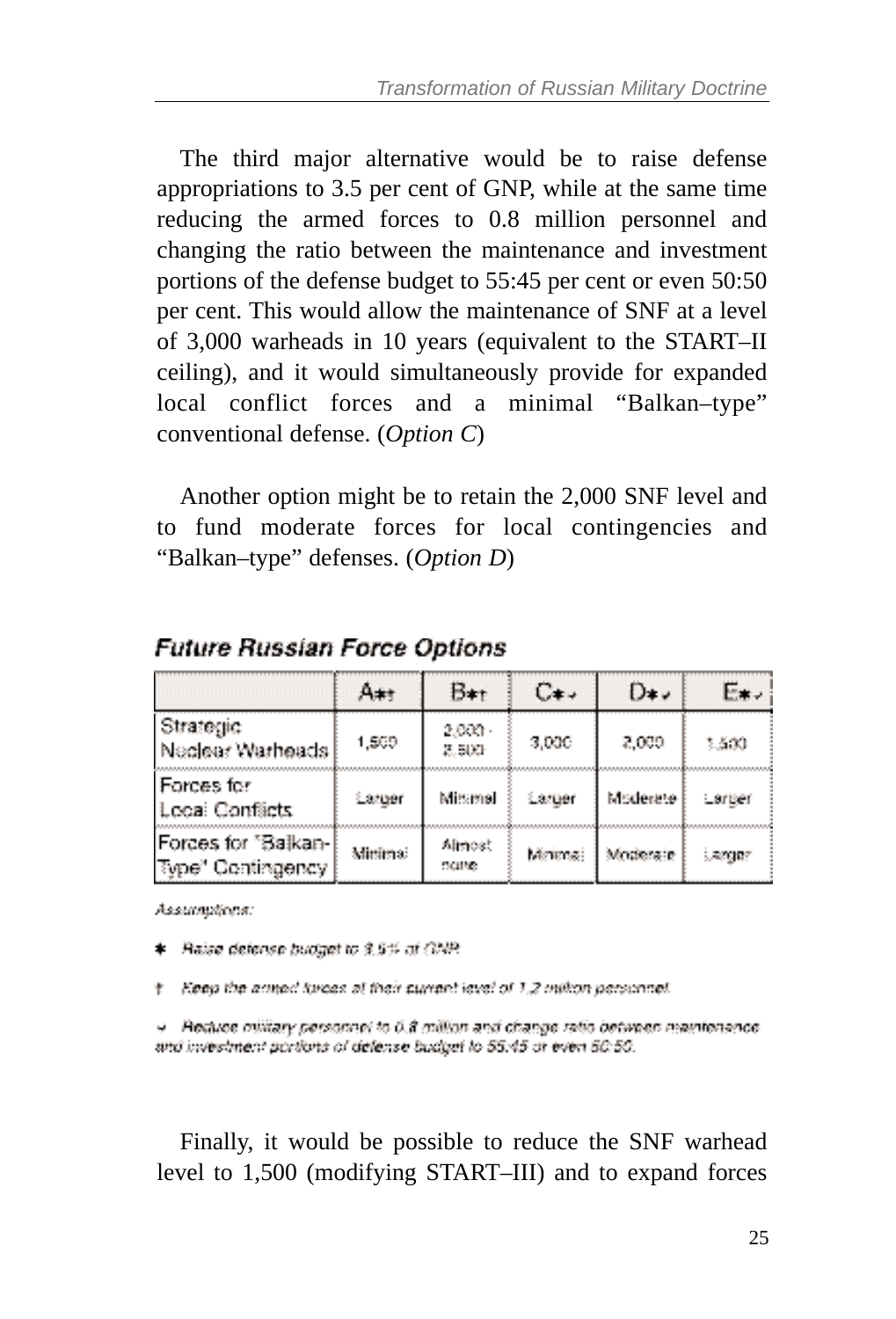for local conflicts and robust defense against a "Balkan–type" threat. (*Option E*)

All of the above considerations are, of course, predicated on the war in Chechnya being brought to a close and avoiding similar operations for the next 10 years. For a number of reasons, it is impossible at this time to provide more detailed financial and technical descriptions of the various nuclear and conventional postures described above. While the new Russian President will make the decision about Russia's long–term defense strategy, the last option seems preferable to all others. It does not pose new confrontations with the West and may provide Russia with an increased national security confidence. These two factors could result in more equal and stable political and military relations with the United States and NATO.

#### *Restoring Cooperation between Russia and the West*

*Pillars of new Military Doctrine: nuclear deterrence, nuclear first use, robust conventional defense, military role in domestic conflicts*

It must be recognized that, under the cover of empty declarations and pompous summits, Russian–US and Russian–Western relations have deeply deteriorated during the last half of the 1990s. The growing rift is reflected in Russia's adopting new versions of its most important official documents: the *National Security Concept* and the *Military Doctrine*. These documents emphasize nuclear deterrence and nuclear first use as the principal pillars of Russian security, a robust conventional defense against threats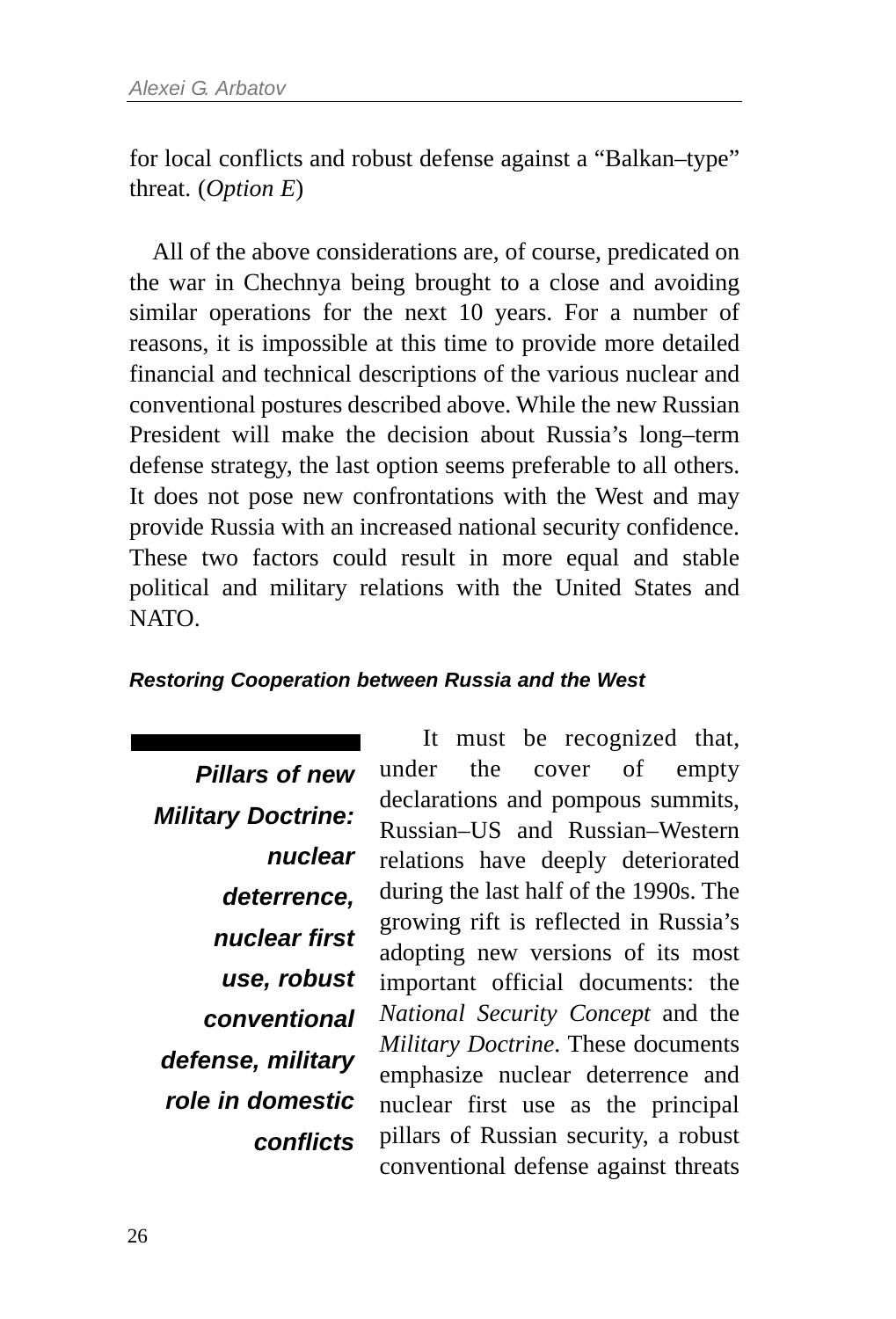posed by NATO, and the routine use of armed forces to deal with local, including domestic, conflicts.

To prevent further tensions and military confrontation between Russia and the West, US–Russian and NATO–Russian security cooperation must be patiently and consistently rebuilt step–by–step. This must be accomplished on a pragmatic basis and without excessive expectations, gradually expanding the zone of cooperation, while at the same time building the required solid public support.

The United States should apply no official, public pressure on Moscow on the issue of Chechnya. Moscow should revise its Chechnya operation, curtailing large–scale offensive actions and concentrating on special operations against guerilla units and leaders. If NATO's Kosovo peacekeeping operation were realigned to comply with *UN Security Council Resolution No. 1244*,19 a revival of the NATO–Russian "Partnership for Peace" would be encouraged.20 Ratification of START–II by the *Duma* on April 14, 2000 provides a good beginning for the development of a cooperative security policy between Russia and the West. Now it depends largely on the United States as to whether a new START–III/Anti–Ballistic Missile (ABM) package can be negotiated.

Other steps to be taken should include a tacit understanding that there will be no further NATO expansion during the next several years. The NATO–Russia Permanent Joint Council (PJC), an integral part of the NATO–Russia Founding Act of May 1997, was created to "be the principal venue of consultation between Russia and NATO in times of crisis or for any other situation affecting peace and stability." The PJC forum could be used to develop and finalize agreements, as well as to plan and prepare joint peacekeeping operations, on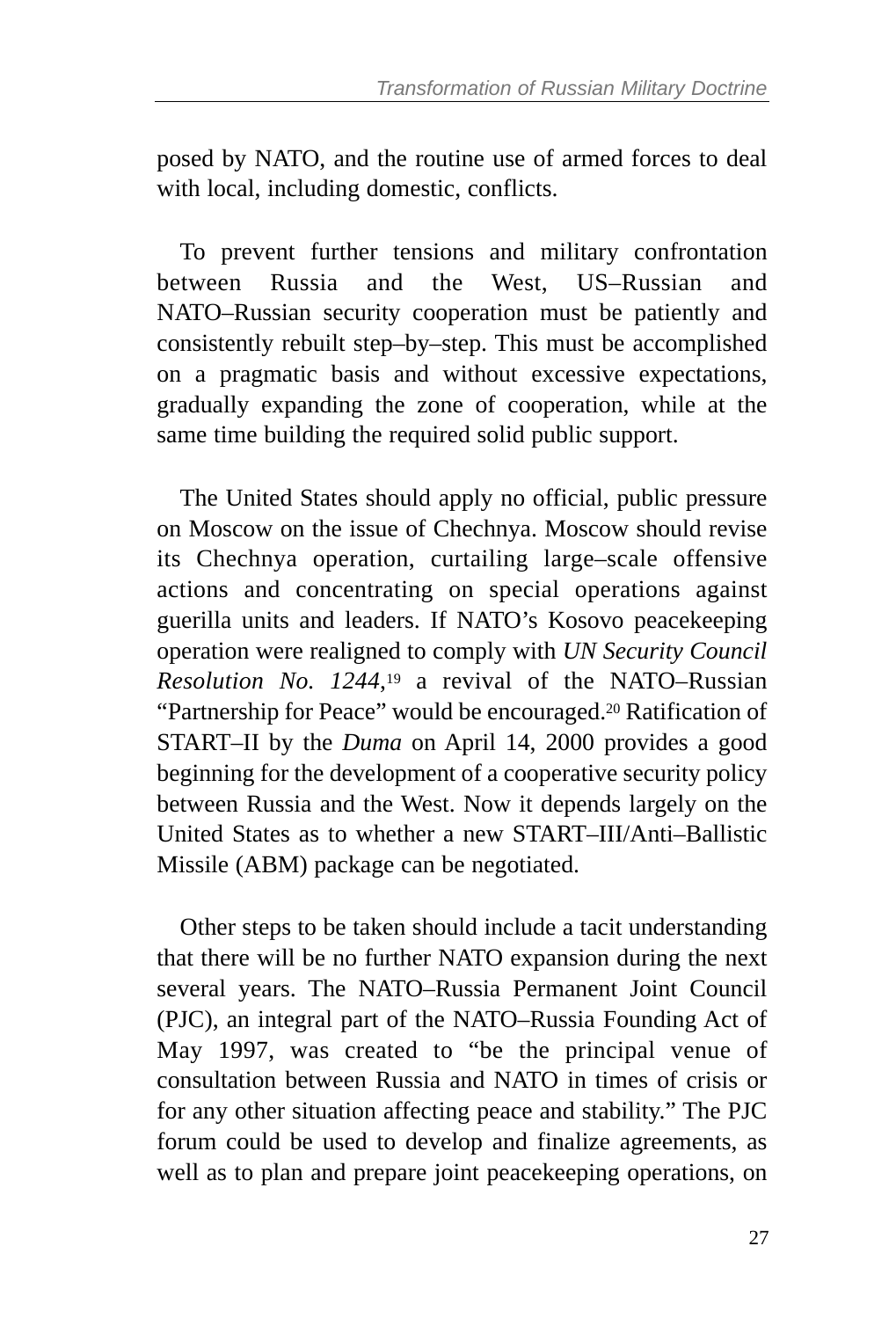which Moscow by definition should participate as an equal with NATO member states.

It must be recognized, at least tacitly, that NATO will only implement any new out–of–area military action with the authorization of the UN Security Council. Deep reductions and a restructuring of conventional forces for joint peacekeeping operations could be a goal for CFE–2.

*Rebuild security cooperation and the West step–by–step*

Even if all these goals are achieved, the great dreams of the early 1990s of a post–Cold War **between Russia** integration, partnership, and even strategic alliance will hardly be revived. However, it is possible to stop further disintegration of

international security and arms control regimes. A reasonable measure of cooperation between Russia and the West can be enhanced, until the time when major new Russian domestic and Western foreign policy and strategy reforms may open the door for a much closer economic, political, and military integration.

#### *Endnotes*

<sup>1.</sup> Some preliminary considerations and conclusions of this paper were presented at a lecture by the author at a conference on "The New World Order: Russia Between East and West," Tel Aviv University, April 3–5, 2000.

<sup>2.</sup> The "Founding Act on Mutual Relations, Cooperation and Security between the Russian Federation and the North Atlantic Treaty Organization" was agreed on May 14, 1997 and approved by the North Atlantic Council on May 16, 1997. Among other things it declared that:

. . . Russia and NATO do not consider each other as adversaries. They share the goal of overcoming the vestiges of earlier confrontation and competition and of strengthening mutual trust and cooperation. The present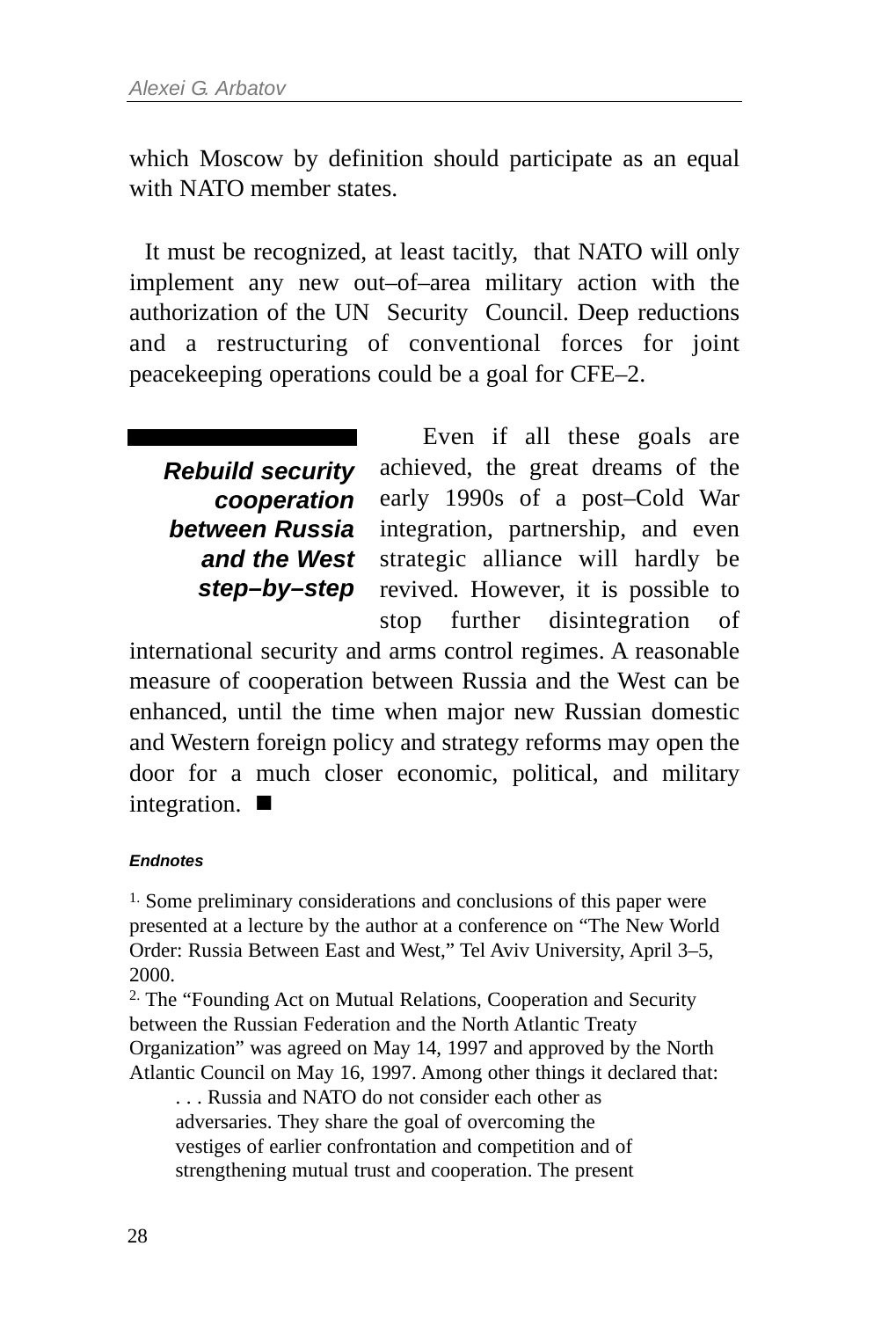Act reaffirms the determination of Russia and NATO to give concrete substance to their shared commitment to build a stable, peaceful and undivided Europe, whole and free, to the benefit of all its peoples. Making this commitment at the highest political level marks the beginning of a fundamentally new relationship between Russia and NATO. They intend to develop, on the basis of common interest, reciprocity and transparency a strong, stable and enduring partnership. . . .

To achieve the aims of this Act, Russia and NATO will base their relations on a shared commitment to the following principles:

— refraining from the threat or use of force against each other as well as against any other State, its sovereignty, territorial integrity or political independence in any manner inconsistent with the United Nations Charter and with the Declaration of Principles Guiding Relations Between Participating States contained in the Helsinki Final Act;

— respect for sovereignty, independence and territorial integrity of all States and their inherent right to choose the means to ensure their own security, the inviolability of borders and peoples' right of self–determination as enshrined in the Helsinki Final Act and other OSCE documents.

3. On January 24, 1994, Presidents Clinton and Yeltsin signed an agreement on de–targeting both countries' strategic nuclear forces by May 30 of that year. According to later official statements, that goal was reached on schedule. Great Britain joined this agreement on February 15, 1994. On September 2, 1994, Russia and China signed a de–targeting agreement. These agreements are primarily symbolic due to their essentially unverifiable nature. Yeltsin undermined them even further in April 1999 when he addressed the re–targeting of strategic missiles against states engaged in the bombing of Yugoslavia. Although probably just another of Yeltsin's notorious improvisations on strategic matters (there was no subsequent official confirmation), he put the validity of these re–targeting agreements into question.

4. A strict Muslim sect.

<sup>5.</sup> "The National Security Concept of the Russian Federation," *Nezavisimoye Voennoe Obozrenie (Independent Military Review)*, No. 1, January 14–20, 2000, pp.1–6. (See Appendix B)

6. "The Military Doctrine of the Russian Federation," *Nezavisimaya*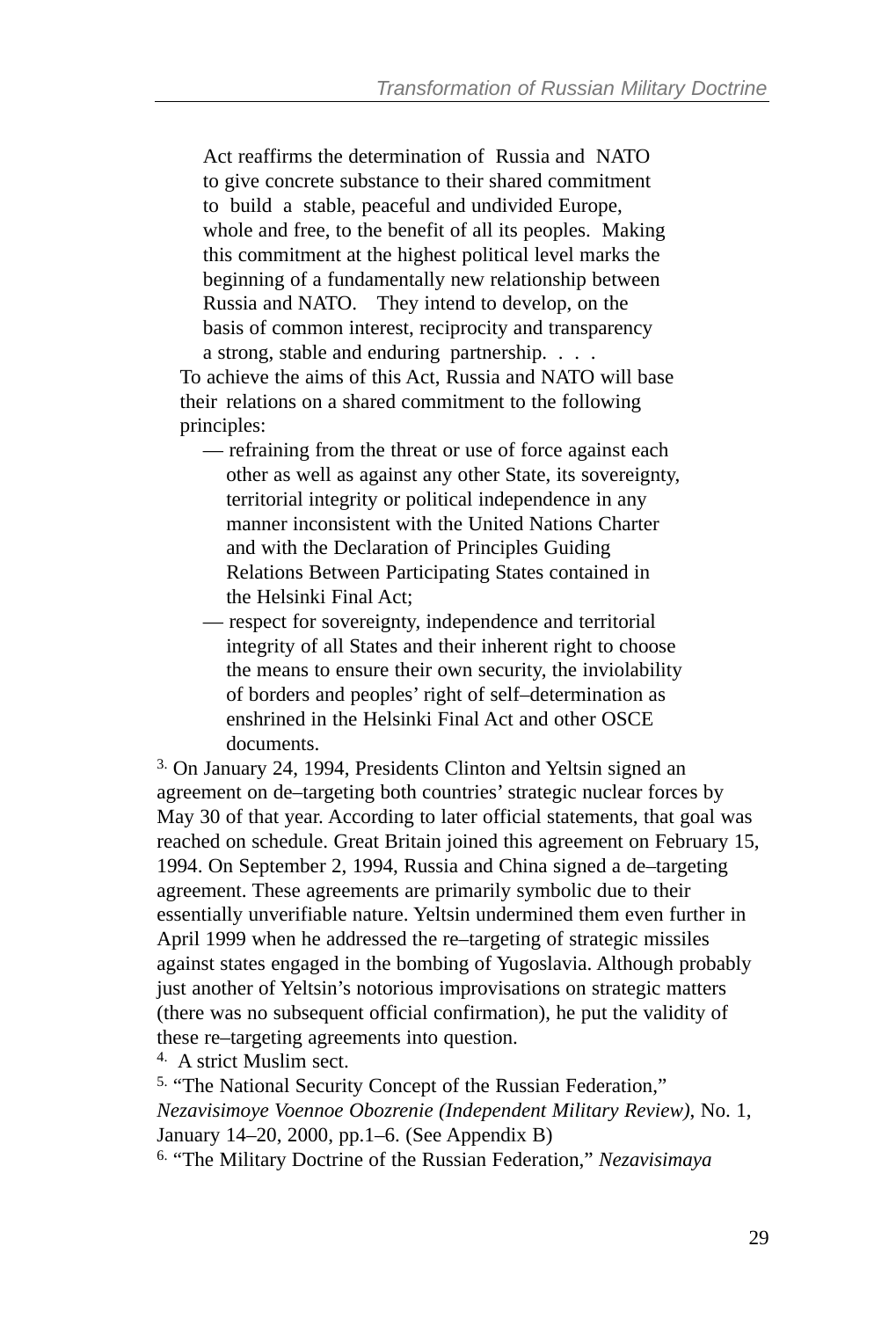*Gazeta (Independent Newspaper)*, April 22, 2000. (See Appendix A) 7. Based on the commercial exchange rate.

8. Whether the West's strategic nuclear superiority is 30 per cent, 2:1, or 3:1, depends on the outcome of future arms control treaties and the level of funding for Russian strategic forces.

9. S. Oznobistchev, "Cooperation between Russia and NATO: Doubts and Prospects," *PRISM*, Vol. 3, No. 10, June 1997, pp. 5–11.

10. On October 1, 1996, Defense Minister Igor Rodionov told a Moscow press conference that the 98.7 trillion rubles (18 billion dollars) allocated to the armed forces in the draft 1997 budget would cover only one–third of the military's needs. *Krasnaya Zvezda (Red Star)*, October 2, 1996. 11. Elsewhere I have emphasized the "wide consensus in Russia that the Balkans remain the only region outside the post–Soviet space where Moscow has retained serious economic, political and security interests. At least Russia has much greater reasons to hold this view than the United States. And this has nothing to do with the 'Slavic orthodox fraternity,' which is a subject of speculation by nationalists in Russia and Yugoslavia, as well as an easy and empty explanation of Russian behavior in the West. The Balkans are directly adjacent to the Black–Caspian Sea zone of vital Russian interests. The Balkans are a possible route for Russian oil and gas pipelines (with terminals at the Russian Black Sea shore and shipping across the Black Sea) to circumvent the Turkish Black Sea Straits, which are periodically closed to Russian oil tankers. Developments in the Balkans affect Russia's relations with Ukraine, Moldova, Romania, Bulgaria, Turkey and the volatile Transcaucasus and North Caucasus sub–regions. The Russian political and military presence in the Black Sea and the Eastern Mediterranean is highly dependent on Russian positions in the Balkans. Also, Moscow highly values the Serbian stance against NATO expansion, fully shared by Russia and very few other European countries. If this is one of the reasons why the West does not like Milosevic, any military pressure on Yugoslavia would be as disagreeable to Russia as Russian military pressure on countries that are applicants to NATO would be unacceptable to the West." Alexei G. Arbatov, "The Kosovo Crisis: The End of the Post–Cold War Era," *Occasional Paper*, The Atlantic Council of the United States, Washington, DC: March 2000, p. 11.

12. *ITAR–TASS*, June 11–13, 1999.

13. On June 2, 2000, she informed the UN Security Council that there was no basis for a formal investigation into whether NATO had committed war crimes during the bombing of Yugoslavia in 1999. Barbara Crossette, "U.N. War Crimes Prosecutor Declines to Investigate NATO," *New York Times*, June 3, 2000, p. 3. However, on June 6, Amnesty International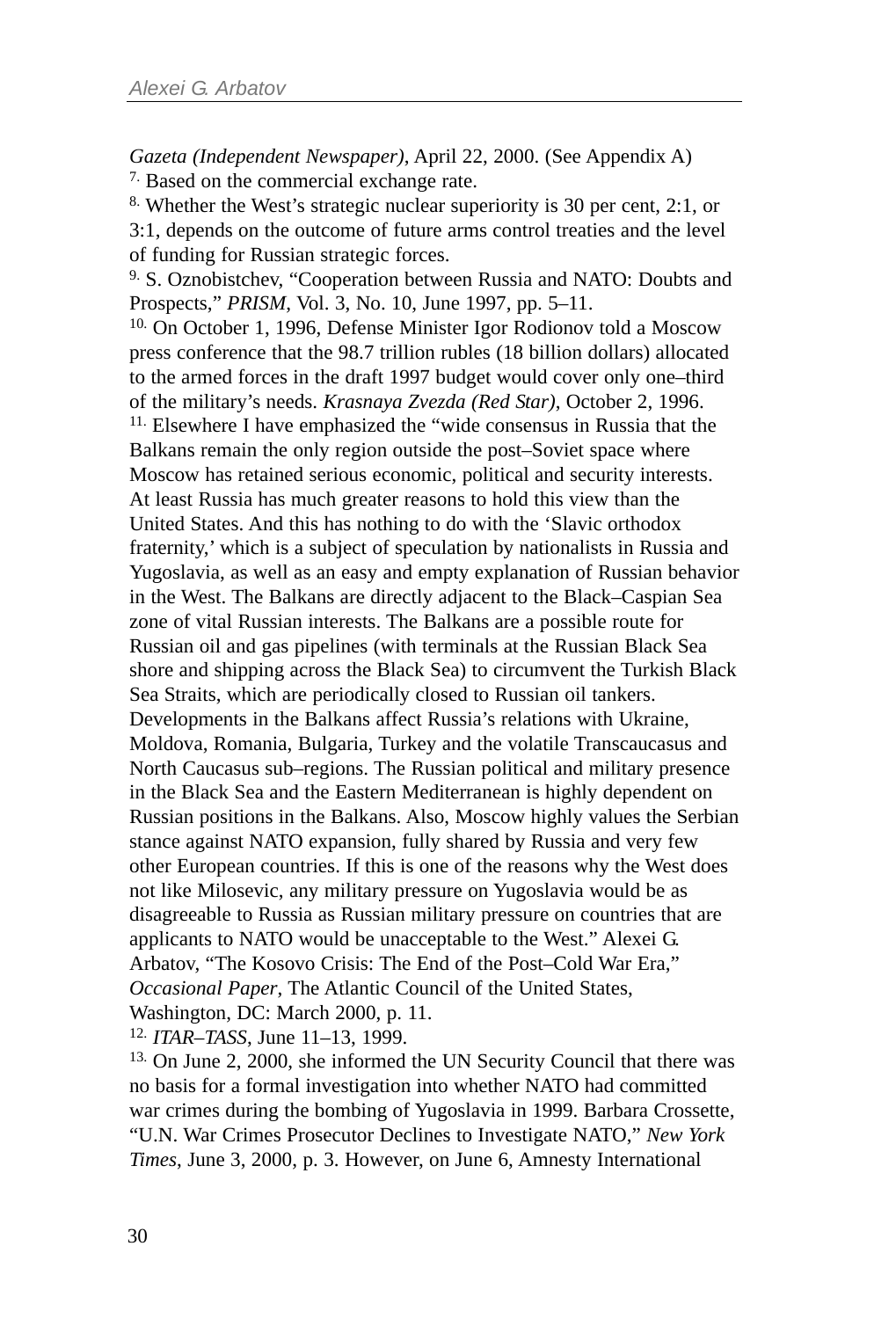accused NATO of unlawfully killing civilians during the Kosovo conflict and branded one attack that killed 16 people a war crime. Pauline Jelinek, "Report Calls NATO Raid in Belgrade A War Crime," *Washington Post*, June 7, 2000, p. 26.

14. "National Security Concept." (See Appendix B)

15. "Military Doctrine." (See Appendix A)

16. Vadim Solovev and Vladimir Mukhin, "NATO declares its preparedness for operations on a worldwide scale. Ministry of Defense of the Russian Federation formulates a geopolitical counter-balance." *Nezavisimoye Voennoe Obozrenie (Independent Military Review)*, April 30–May 6, 1999, pp. 1–2.

17. Igor Sergeev, "The Foundations of Military–Technical Policy of Russia in the Beginning of the XXI Century," *Krasnaya Zvezda (Red Star)*, December 9, 1999.

<sup>18.</sup> The main point of the 1999 impeachment effort almost adopted by the *Duma* against Yeltsin was the first Chechen war.

19. Sergey V. Lavrov, Russian Ambassador to the United Nations, has pointed out a number of problems in the implementation of this resolution. "Divergent Views Expressed as Security Council Hears Kosovo Mission Report," UN Press Release SC/6856, May 11, 2000, pp. 4–5.

20. For the first time since NATO's Kosovo operation, Russia participated at the ambassadorial level in the NATO–Russia Permanent Joint Council in Brussels and then at the ministerial level in Florence on May 24, 2000. *ITAR–TASS*, May 25, 2000.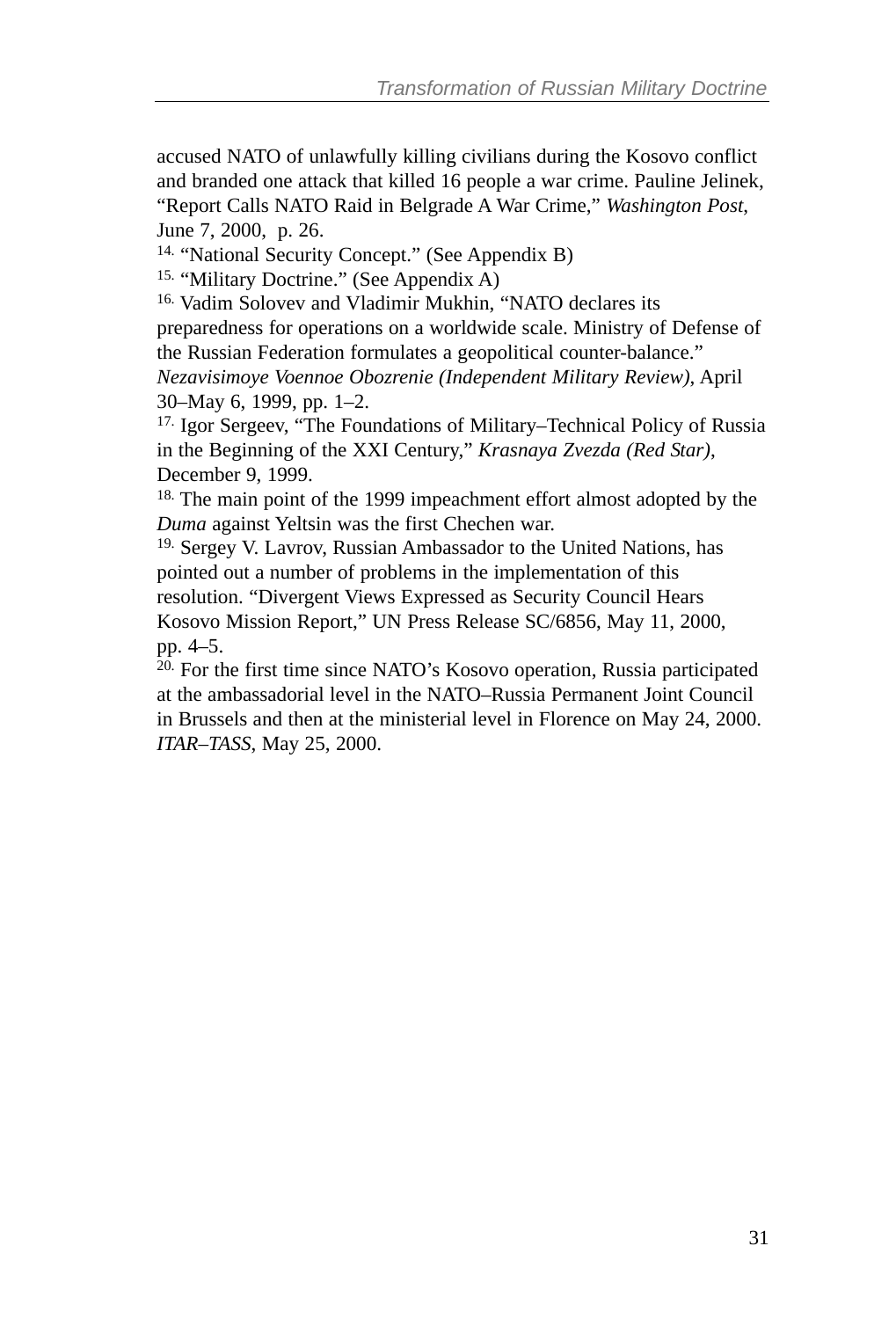## *Acronyms*

ABM – Anti–Ballistic Missile

ASM – Air–to–Ship Missile

CFE – Conventional Armed Forces of Europe

CTBT– Comprehensive Test Ban Treaty

CWC – Chemical Weapons Convention

GNP – Gross National Product

INF – Intermediate–Range Nuclear Forces

KLA – Kosovo Liberation Army

MFI – Multi–role Front–line Fighter

NATO – North Atlantic Treaty Organization

OSCE – Organization for Security and Cooperation

PJC – NATO–Russian Permanent Joint Council

R&D – Research and Development

SAM – Surface–to–Air Missile

SNF – Strategic Nuclear Forces

SRM – Shorter–Range Missiles

START – Strategic Arms Reduction Treaty

USSR – Union of Soviet Socialist Republics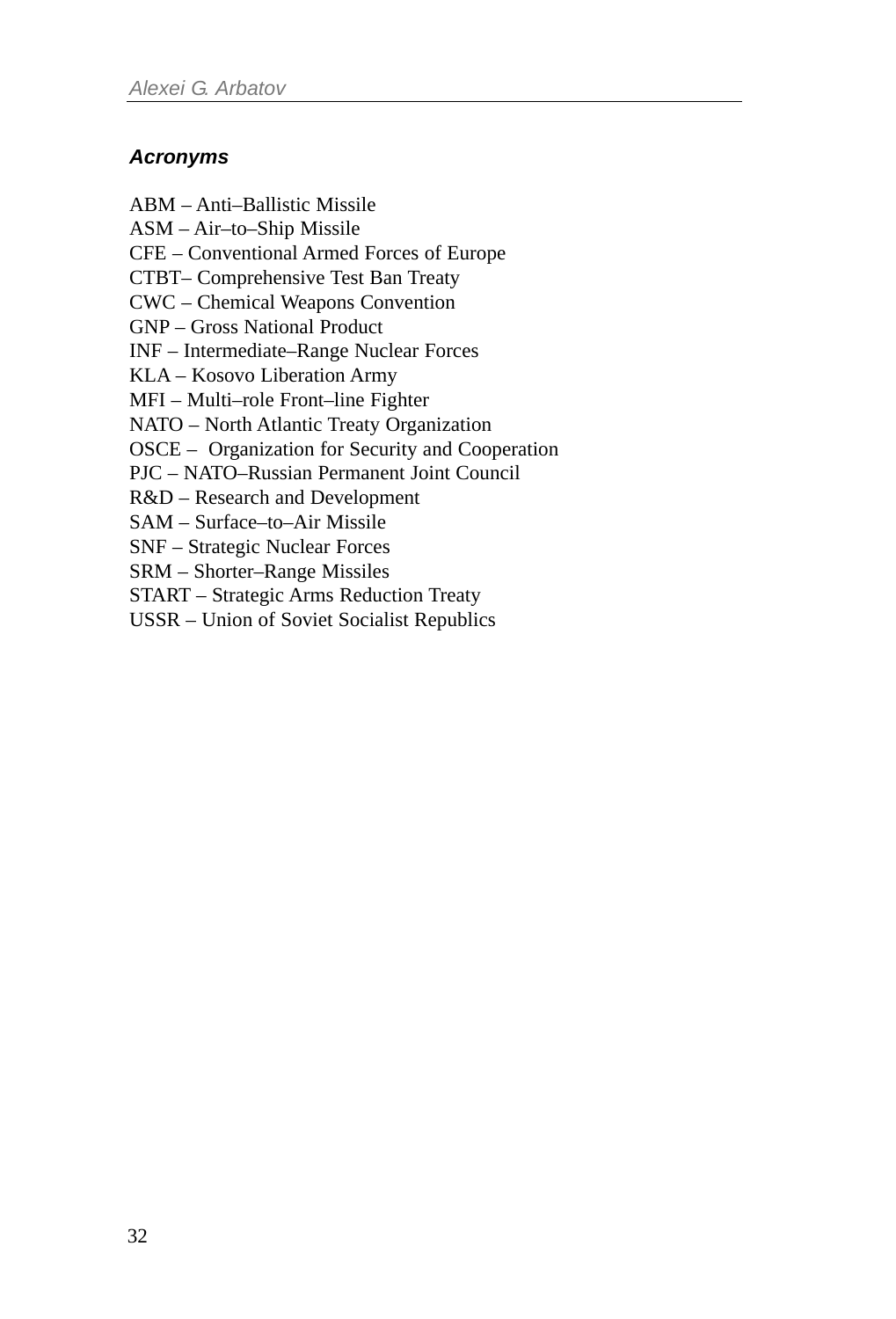# *Appendix A*

# *Russian Federation Military Doctrine*

(Approved by Russian Federation Presidential Decree of 21 April  $2000$ )<sup>1</sup>

The *Russian Federation Military Doctrine* (hereinafter, the *Military Doctrine*) constitutes the sum total of the official views (precepts) determining the military–political, military–strategic, and military–economic foundations for safeguarding the Russian Federation's military security.

The *Military Doctrine* is a document for a transitional period—the period of the formation of democratic statehood and a mixed economy, the transformation of the state's military organization, and the dynamic transformation of the system of international relations.

. . .

#### **I. Military–Political Principles**

#### *Military–Political Situation*

1. The state of and prospects for the development of the present–day military–political situation are determined by the qualitative improvement in the means, forms, and methods of military conflict, by the increase in its reach and the severity of its consequences, and by its spread to new spheres. The possibility of achieving military–political goals through indirect, non–close–quarter operations predetermines the particular danger of modern wars and armed conflicts for peoples and states and for preserving international stability and peace, and makes it vitally necessary to take exhaustive measures to prevent them and to achieve a peaceful settlement of differences at early stages of their emergence and development.

2. The military–political situation is determined by the following main factors:

- a decline in the threat of the unleashing of a large–scale war, including a nuclear war;
- the shaping and strengthening of regional power centers; the strengthening of national, ethnic, and religious extremism; the rise in separatism;
- the spread of local wars and armed conflicts; an increase in the regional arms race;
- the spread of nuclear and other types of weapons of mass destruction and delivery systems; the exacerbation of information confrontation.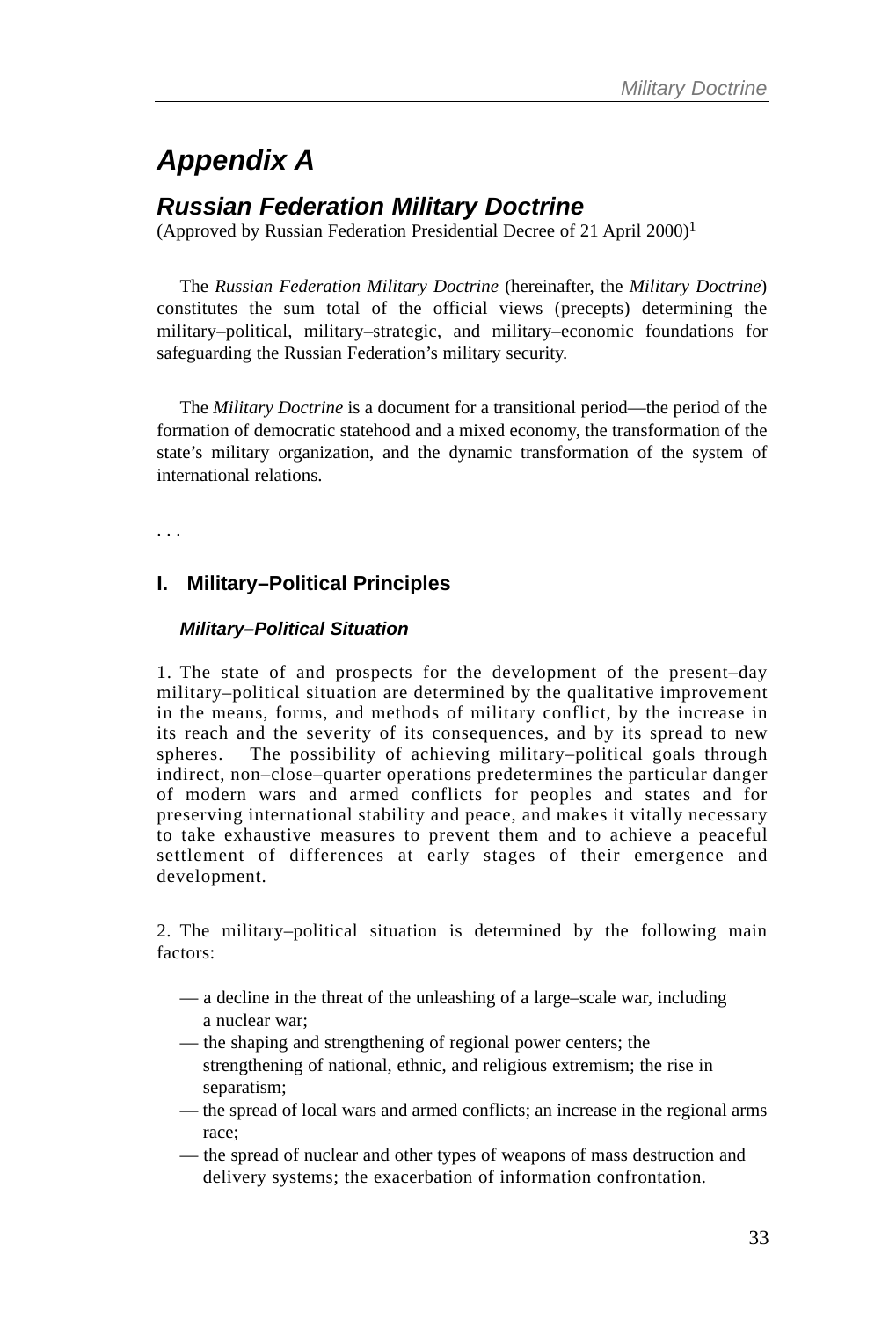- 3. A destabilizing impact on the military–political situation is exerted by:
	- attempts to weaken (ignore) the existing mechanism for safeguarding international security (primarily the UN and the OSCE);
	- the utilization of military–force actions as a means of "humanitarian intervention" without the sanction of the UN Security Council, in circumvention of the generally accepted principles and norms of international law;
	- the violation by certain states of international treaties and agreements in the sphere of arms limitation and disarmament;
	- the utilization by entities in international relations of information and other (including nontraditional) means and technologies for aggressive (expansionist) purposes;
	- the activities of extremist nationalist, religious, separatist, and terrorist movements, organizations, and structures;
	- the expansion of the scale of organized crime, terrorism, and weapons and drug trafficking, and the multinational nature of these activities.

#### *The Main Threats to Military Security*

4. Under present–day conditions the threat of direct military aggression in traditional forms against the Russian Federation and its allies has declined thanks to positive changes in the international situation, the implementation of an active peace–loving foreign–policy course by our country, and the maintenance of Russia's military potential—primarily its nuclear deterrent potential—at an adequate level. At the same time, external and internal threats to the military security of the Russian Federation and its allies persist and in certain areas are increasing.

- 5. The main external threats are:
	- territorial claims against the Russian Federation; interference in the Russian Federation's internal affairs;
	- attempts to ignore (infringe) the Russian Federation's interests in resolving international security problems, and to oppose its strengthening as one influential center in a multipolar world;
	- the existence of seats of armed conflict, primarily close to the Russian Federation's state border and the borders of its allies;
	- the creation (buildup) of groups of troops (forces) leading to the violation of the existing balance of forces, close to the Russian Federation's state border and the borders of its allies or on the seas adjoining their territories;
	- the expansion of military blocs and alliances to the detriment of the Russian Federation's military security;
	- the introduction of foreign troops in violation of the UN Charter on the territory of friendly states adjoining the Russian Federation;
	- the creation, equipping, and training on other states' territories of armed formations and groups with a view to transferring them for operations on the territory of the Russian Federation and its allies;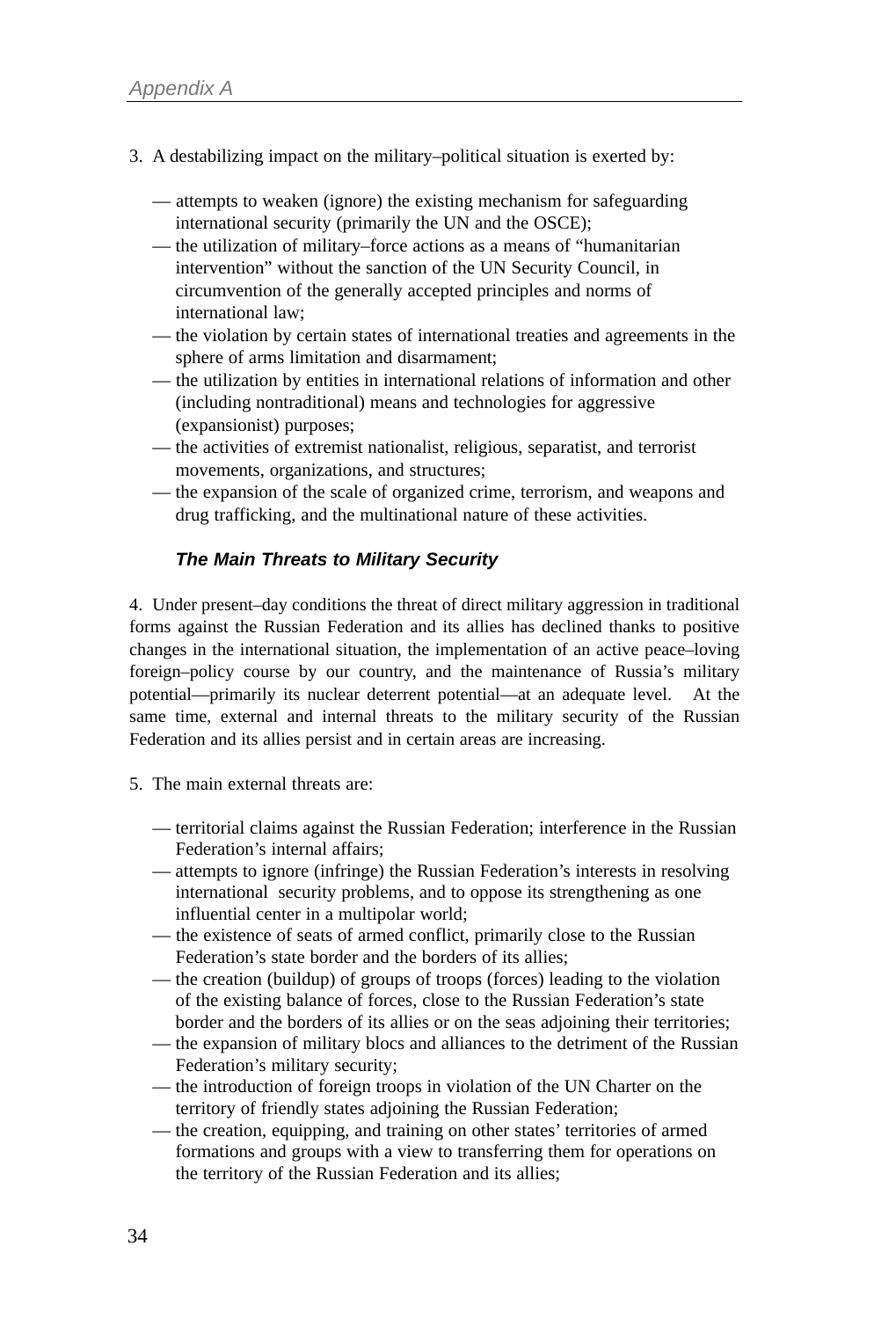- attacks (armed provocations) on Russian Federation military installations located on the territory of foreign states, as well as on installations and facilities on the Russian Federation's state border, the borders of its allies, or the high seas;
- actions aimed at undermining global and regional stability, not least by hampering the work of Russian systems of state and military rule, or at disrupting the functioning of strategic nuclear forces, missile–attack early–warning, antimissile defense, and space monitoring systems and systems for ensuring their combat stability, nuclear munition storage facilities, nuclear power generation, the nuclear and chemical industries, and other potentially dangerous installations;
- hostile information (information–technical, [and] information–psychological) operations that damage the military security of the Russian Federation and its allies;
- discrimination and the suppression of the rights, freedoms, and legitimate interests of the citizens of the Russian Federation in foreign states;
- international terrorism.
- 6. The main internal threats are:
	- an attempted violent overthrow of the constitutional order;
	- illegal activities by extremist nationalist, religious, separatist, and terrorist movements, organizations, and structures aimed at violating the unity and territorial integrity of the Russian Federation and destabilizing the domestic political situation in the country;
	- the planning, preparation, and implementation of operations aimed at disrupting the functioning of federal organs of state power and attacking state, economic, or military facilities, or facilities related to vital services or the information infrastructure;
	- the creation, equipping, training, and functioning of illegal armed formations;
	- the illegal dissemination (circulation) on Russian Federation territory of weapons, ammunition, explosives, and other means which could be used to carry out sabotage, acts of terrorism, or other illegal operations;
	- organized crime, terrorism, smuggling, and other illegal activities on a scale threatening the Russian Federation's military security.

#### *Safeguarding Military Security*

- 7. . . . The Russian Federation:
	- proceeds on the basis of the abiding importance of the fundamental principles and norms of international law, which are organically intertwined and supplement each other;
	- maintains the status of nuclear power to deter (prevent) aggression against it and (or) its allies;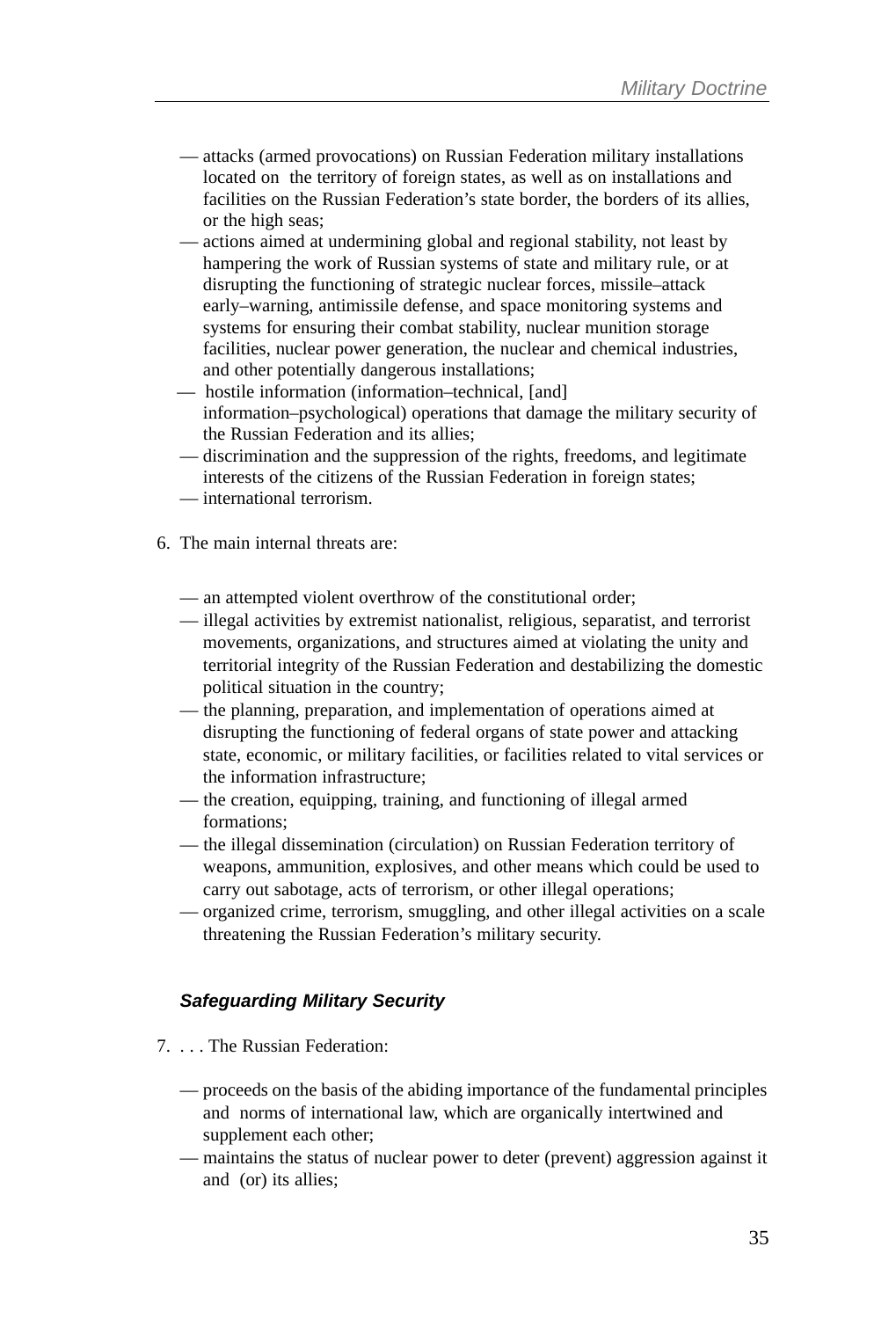- implements a joint defense policy together with the Republic of Belarus, coordinates with it activities in the sphere of military organizational development, the development of the armed forces of the Union State's member states, and the utilization of military infrastructure, and takes other measures to maintain the Union State's defense capability;
- attaches priority importance to strengthening the collective security system within the CIS framework on the basis of developing and strengthening the Collective Security Treaty;
- —views as partners all states whose policies do not damage its national interests and security and do not contravene the UN Charter;
- gives preference to political, diplomatic, and other nonmilitary means of preventing, localizing, and neutralizing military threats at regional and global levels;
- strictly observes the Russian Federation's international treaties in the sphere of arms limitation, reduction, and elimination, and promotes their implementation and the safeguarding of the arrangements they define;
- punctiliously implements the Russian Federation's international treaties as regards strategic offensive arms and antimissile defense, and is ready for further reductions in its nuclear weapons, on a bilateral basis with the United States as well as on a multilateral basis with other nuclear states, to minimal levels meeting the requirements of strategic stability;
- advocates making universal the regime covering the nonproliferation of nuclear weapons and their delivery systems, resolutely enhancing the effectiveness of that regime through a combination of prohibitive, monitoring, and technological measures, and ending and comprehensively banning nuclear testing;
- promotes the expansion of confidence–building measures between states in the military sphere, including reciprocal exchanges of information of a military nature and the coordination of military doctrines, plans, military organizational development measures, and military activity.

8. The Russian Federation's military security is safeguarded by the sum total of the forces, means, and resources at its disposal. Under present–day conditions the Russian Federation proceeds on the basis of the need to have a nuclear potential capable of guaranteeing a set level of damage to any aggressor (state or coalition of states) under any circumstances. The nuclear weapons with which the Russian Federation Armed Forces are equipped are seen by the Russian Federation as a factor in deterring aggression, safeguarding the military security of the Russian Federation and its allies, and maintaining international stability and peace. The Russian Federation reserves the right to use nuclear weapons in response to the use of nuclear and other types of weapons of mass destruction against it and (or) its allies, as well as in response to large–scale aggression utilizing conventional weapons in situations critical to the national security of the Russian Federation. The Russian Federation will not use nuclear weapons against states party to the Nonproliferation Treaty that do not possess nuclear weapons except in the event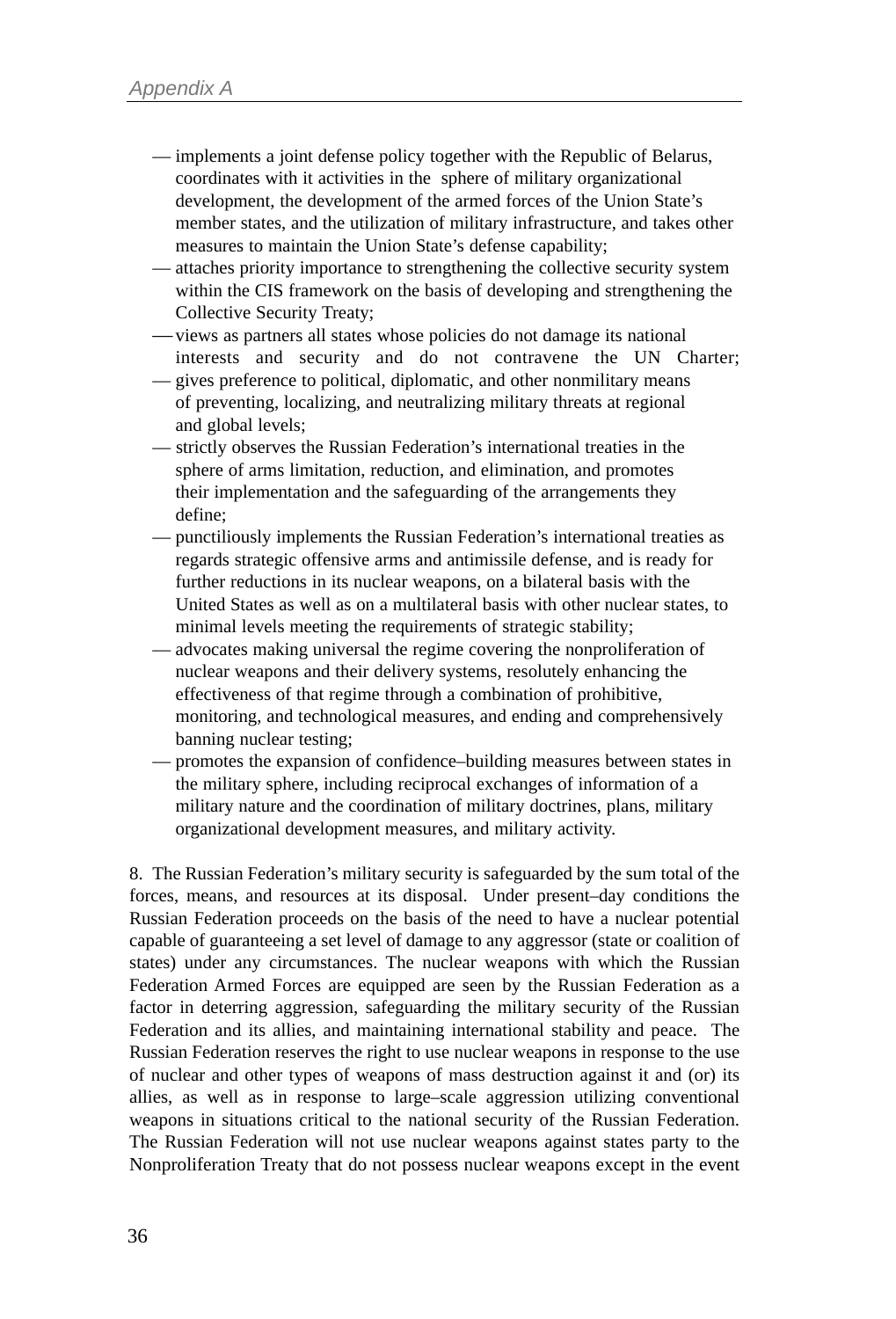of an attack on the Russian Federation, the Russian Federation Armed Forces or other troops, its allies, or a state to which it has security commitments that is carried out or supported by a state without nuclear weapons jointly or in the context of allied commitments with a state with nuclear weapons.

. . .

#### **II. Military–Strategic Principles**

#### *Nature of Wars and Armed Conflicts*

1. The Russian Federation maintains a readiness to wage war and take part in armed conflicts exclusively with a view to preventing and repulsing aggression, protecting the integrity and inviolability of its territory, and safeguarding the Russian Federation's military security as well as that of its allies in accordance with international treaties.

2. The nature of modern wars (armed conflicts) is determined by their military–political goals, the means of achieving those goals, and the scale of the military operations. In accordance with this a modern war (armed conflict) may be:

- in terms of military–political goals:
	- just (not contravening the UN Charter and the fundamental norms and principles of international law, and waged as self–defense by the party subject to aggression);
	- unjust (contravening the UN Charter and the fundamental norms and principles of international law, falling within the definition of aggression, and waged by the party undertaking the armed attack);
- in terms of means utilized:
	- using nuclear and other types of weapons of mass destruction;
	- using only conventional weapons;
- in terms of scale: local, regional, or large–scale.
- 3. The main general features of modern war are:
	- its impact on all spheres of human activity;
	- its coalition nature;
	- the extensive use of indirect, non–close–quarter, and other (including nontraditional) forms and means of operation, and long–range effective engagement and electronic engagement;
	- a desire on the part of the sides to disrupt the system of state and military command and control;
	- the use of highly efficient state–of–the–art systems of arms and military hardware (including those based on new physical principles);
	- highly maneuverable operations by troops (forces) in disparate areas with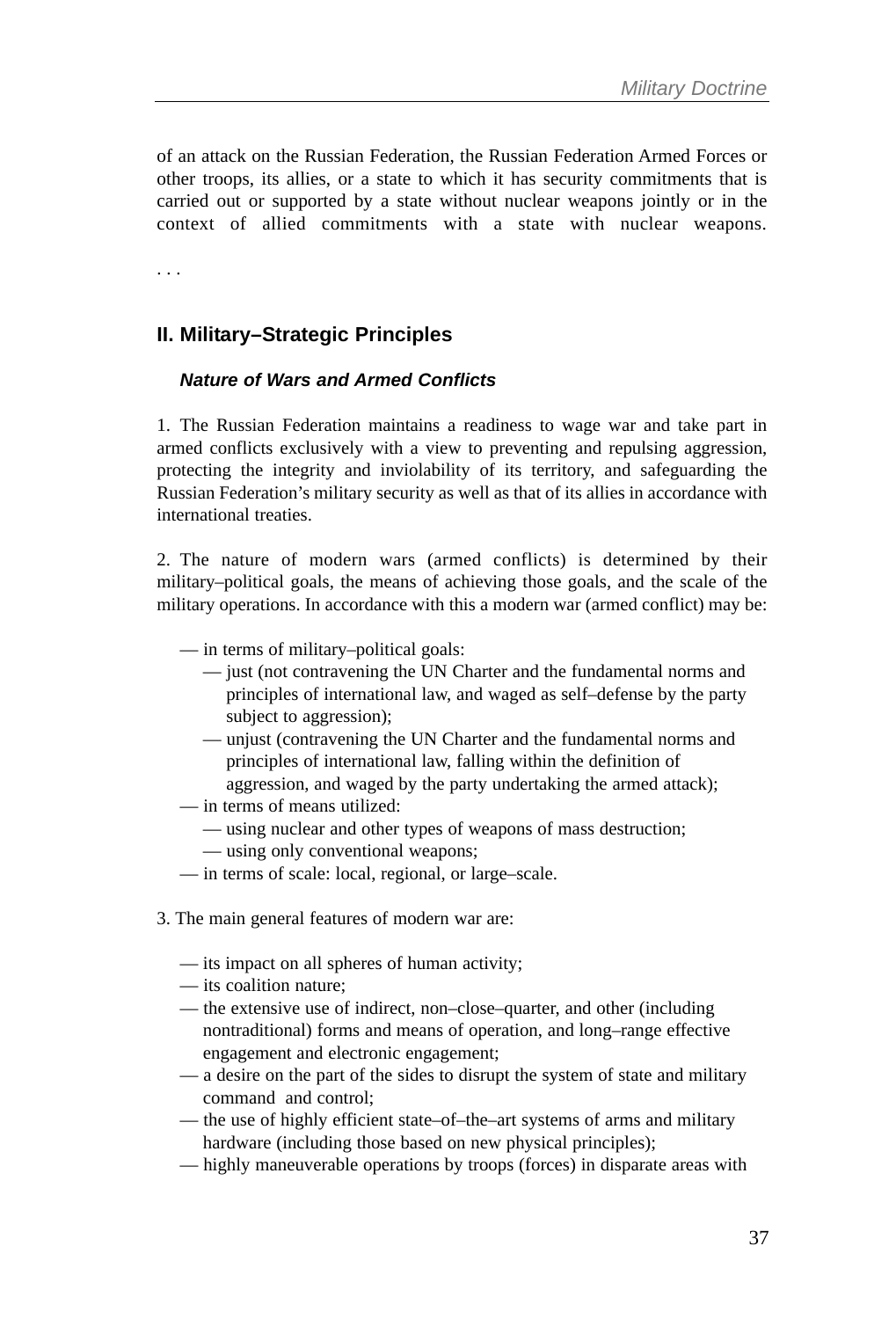the extensive utilization of air–mobile forces, airborne troops, and special–purpose forces;

- attacks against troops (forces), rear–service and economic facilities, and means of communication throughout the territory of each of the warring parties;
- the implementation of air campaigns and operations; the catastrophic consequences of hitting (destroying) power–generation enterprises (above all nuclear), chemical and other dangerous production facilities, infrastructure, means of communication, and vital installations;
- a high likelihood of new states being drawn into the war, the escalation of warfare, and the expansion of the scale and range of the means employed, including weapons of mass destruction;
- the participation in the war of irregular armed formations alongside regular units conducted within the territory of a single state).
- 6. Armed conflict is characterized by:
	- a high degree of involvement and vulnerability of the local population;
	- the use of irregular armed formations;
	- the extensive utilization of sabotage and terrorist methods;
	- the complex moral and psychological atmosphere in which the troops operate;
	- the enforced diversion of considerable forces and assets to safeguard the security of transportation routes or areas and locations where troops (forces) are sited;
	- the threat that it may be transformed into a local war ([in the case of an] international armed conflict) or civil war ([in the case of an] internal armed conflict).

. . .

9. A large–scale war may result from an escalation of an armed conflict, local or regional war, or from the involvement in them of a significant number of states from different parts of the world. A large–scale war utilizing only conventional weapons will be characterized by a high likelihood of escalating into a nuclear war with catastrophic consequences for civilization and the foundations of human life and existence. In a large–scale war the sides will set radical military–political goals. It requires the total mobilization of all the material and spiritual resources of the states involved.

. . .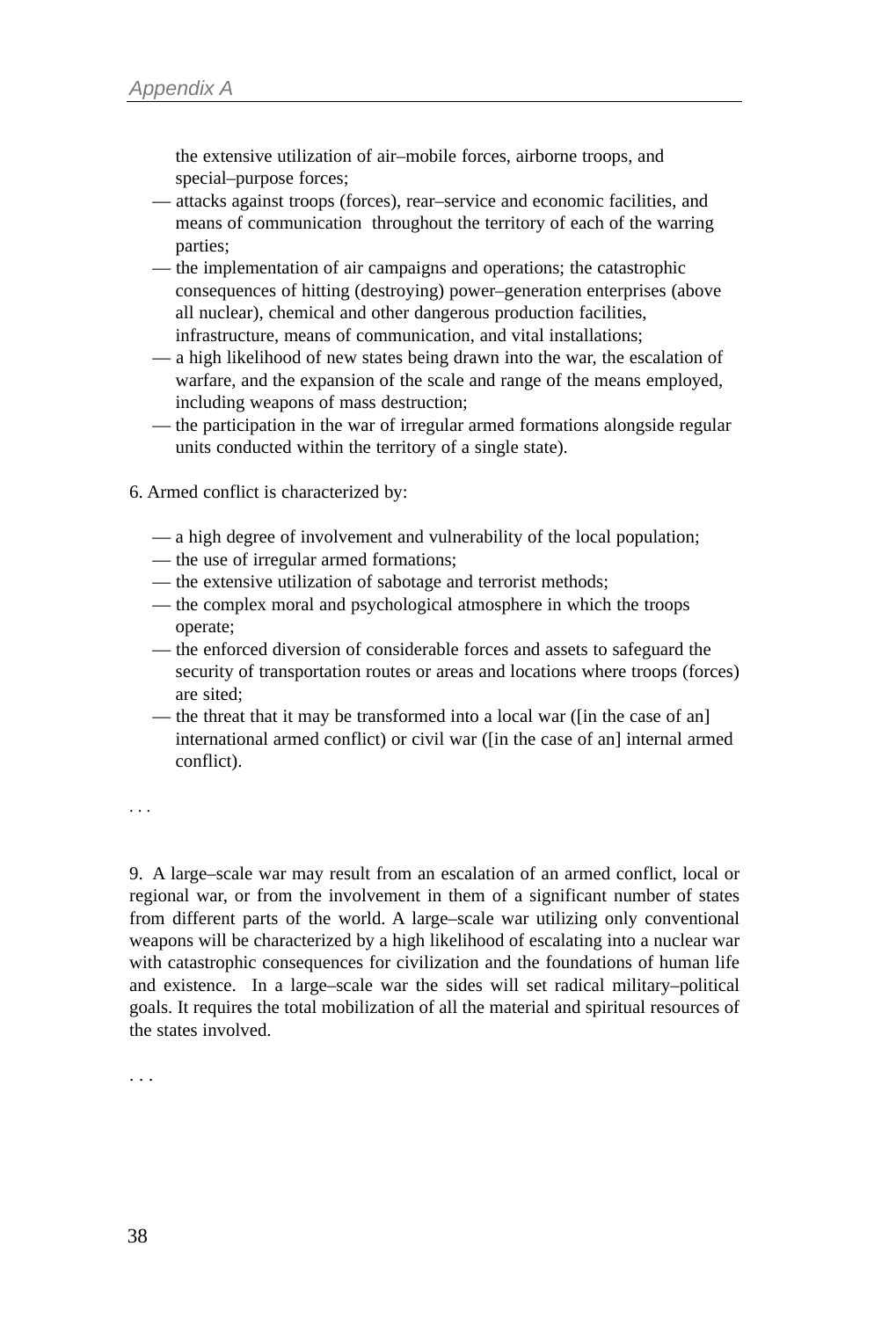#### *Principles Governing the Use of the Russian Federation Armed Forces and Other Troops*

13. The Russian Federation considers it lawful to utilize the Russian Federation Armed Forces and other troops to repulse aggression directed against it. The Russian Federation Armed Forces and other troops can also be used for protection against unconstitutional actions or illegal armed violence threatening the integrity and inviolability of Russian Federation territory, to perform missions in accordance with the Russian Federation's international treaties, and to perform other missions in accordance with federal legislation.

14. The goals of the use of the Russian Federation Armed Forces and other troops are:

- in a large–scale (regional) war in the event that it is unleashed by a state (group or coalition of states): to protect the independence, sovereignty, and territorial integrity of the Russian Federation and its allies, to repulse aggression, to effectively engage the enemy, and to force it to end its military operations on terms according with the interests of the Russian Federation and its allies;
- in local wars and international armed conflicts: to localize the seat of tension, to create the prerequisites for ending the war or armed conflict or for bringing it to an end at an early stage; to neutralize the aggressor and achieve a settlement on terms according with the interests of the Russian Federation and its allies;
- in internal armed conflicts: to rout and liquidate illegal armed formations, to create the conditions for a full settlement of the conflict on the basis of the Russian Federation Constitution and federal legislation;
- in peacekeeping and peace restoration operations: to disengage the warring factions, to stabilize the situation, and to ensure the conditions for a just peace settlement.

15. The main ways of utilizing the Russian Federation Armed Forces and other troops are:

- strategic operations, operations, and combat operations: in large–scale and regional wars;
- operations and combat operations: in local wars and international armed conflicts;
- joint special operations: in internal armed conflicts;
- counterterrorist operations: in the fight against terrorism in accordance with federal legislation;
- peacekeeping operations.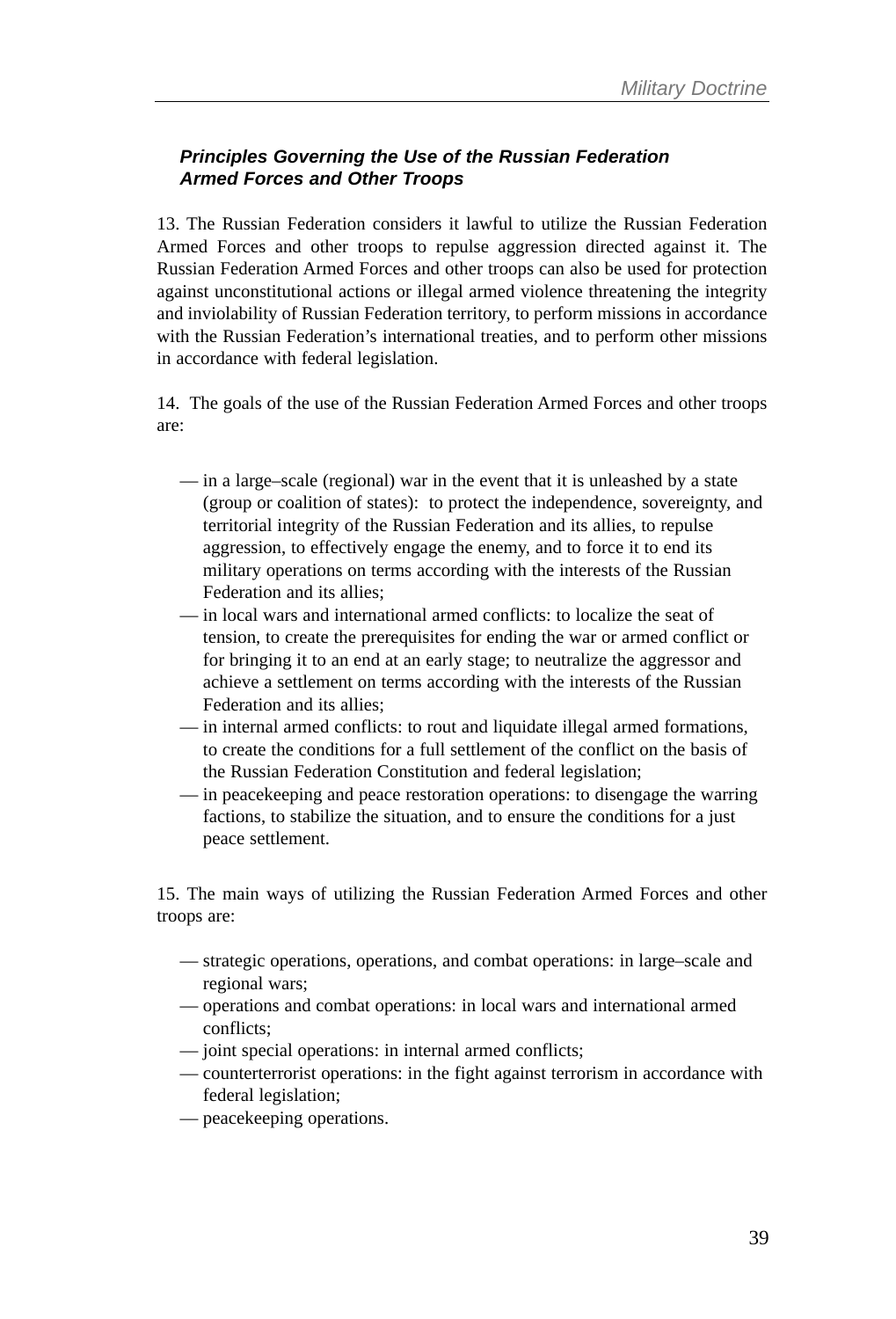16. The Russian Federation Armed Forces and other troops should be prepared to repulse aggression, effectively engage an aggressor, and conduct active operations (both defensive and offensive) under any scenario for the unleashing and waging of wars and armed conflicts, under conditions of the massive use by the enemy of modern and advanced combat weapons, including weapons of mass destruction of all types. At the same time, the Russian Federation Armed Forces must ensure the implementation of peacekeeping activities by the Russian Federation both independently and as part of international organizations.

17. The main missions of the Russian Federation Armed Forces and other troops:

. . .

- c) in domestic armed conflicts:
	- the routing and liquidation of illegal armed formations and bandit and terrorist groups and organizations and the destruction of their bases, training centers, depots, and communications;
	- restoration of the rule of law, and of law and order;
	- safeguarding of public security and stability;
	- maintenance of the legal regime of a state of emergency in the conflict zone;
	- localization and blockading of the conflict zone;
	- termination of armed clashes and disengagement of the warring parties;
	- confiscation of weapons from the population in the conflict zone;
	- strengthening of protection of public order and security in regions adjacent to the conflict zone.

The performance of missions in the prevention and termination of domestic armed conflicts, the localization and blockading of conflict zones, and the elimination of illegal armed formations, bands, and terrorist groups is entrusted to joint (multidepartmental) groups of troops (forces) created on an ad hoc basis and their organs of command and control;

d) in operations to maintain and restore peace:

- disengagement of the conflicting parties' armed groups;
- safeguarding of the conditions for the delivery of humanitarian aid to the civilian population and their evacuation from the conflict zone;
- blockading of the conflict zone with a view to ensuring the implementation of sanctions adopted by the international community;
- creation of the preconditions for a political settlement.

. . .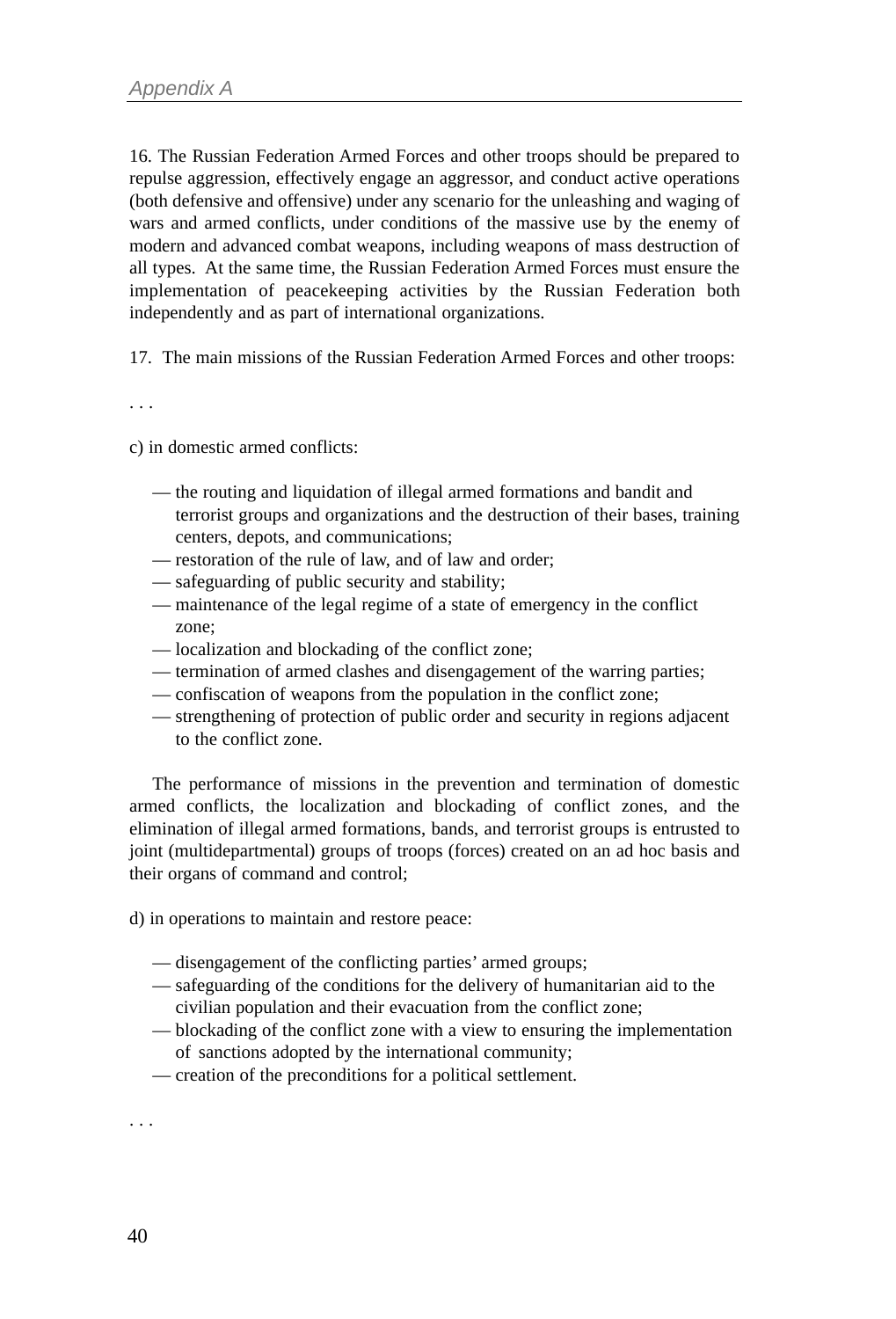20. With a view to forming and maintaining stability and ensuring an appropriate response to the emergence of external threats at an early stage, limited contingents of the Russian Federation Armed Forces and other troops may be deployed in strategically important regions outside the territory of the Russian Federation, in the form of joint or national groups and individual bases (facilities). The conditions for such deployment are defined by the appropriate international legal documents.

21. When mixed military formations of the CIS are created, they are manned by servicemen of the member states in accordance with their national legislation and the interstate agreements adopted. Servicemen who are citizens of the Russian Federation serve in such formations, as a rule, under contract. Russian troop formations located on the territory of foreign states, irrespective of the conditions of deployment, form part of the Russian Federation Armed Forces and other troops and operate in accordance with the procedure there established, taking into account the requirements of the UN Charter, UN Security Council resolutions, and the Russian Federation's bilateral and multilateral treaties.

### **III. Military–Economic Principles**

. . .

#### *Military–Economic Provision for Military Security*

. . .

- 4. The main principles of military–economic provision are:
	- to bring the level of financial and material provision for the state's military organization into line with the requirements of military security and the state's resource potential;
	- to focus financial, material, technical, and intellectual resources on resolving the key tasks of safeguarding military security;
	- to provide state support for enterprises (production facilities) and institutions (organizations) determining the military–technical and technological stability of the defense–industry complex, factory–town enterprises, and closed administrative–territorial entities;
	- to ensure scientific, technical, technological, information, and resource independence in the development and production of the main types of military output.
- 5. The basic guidelines for the mobilization preparation of the economy are:
	- the preparation of an economic management system to ensure stable functioning during the period of transition to work under martial law conditions and during wartime;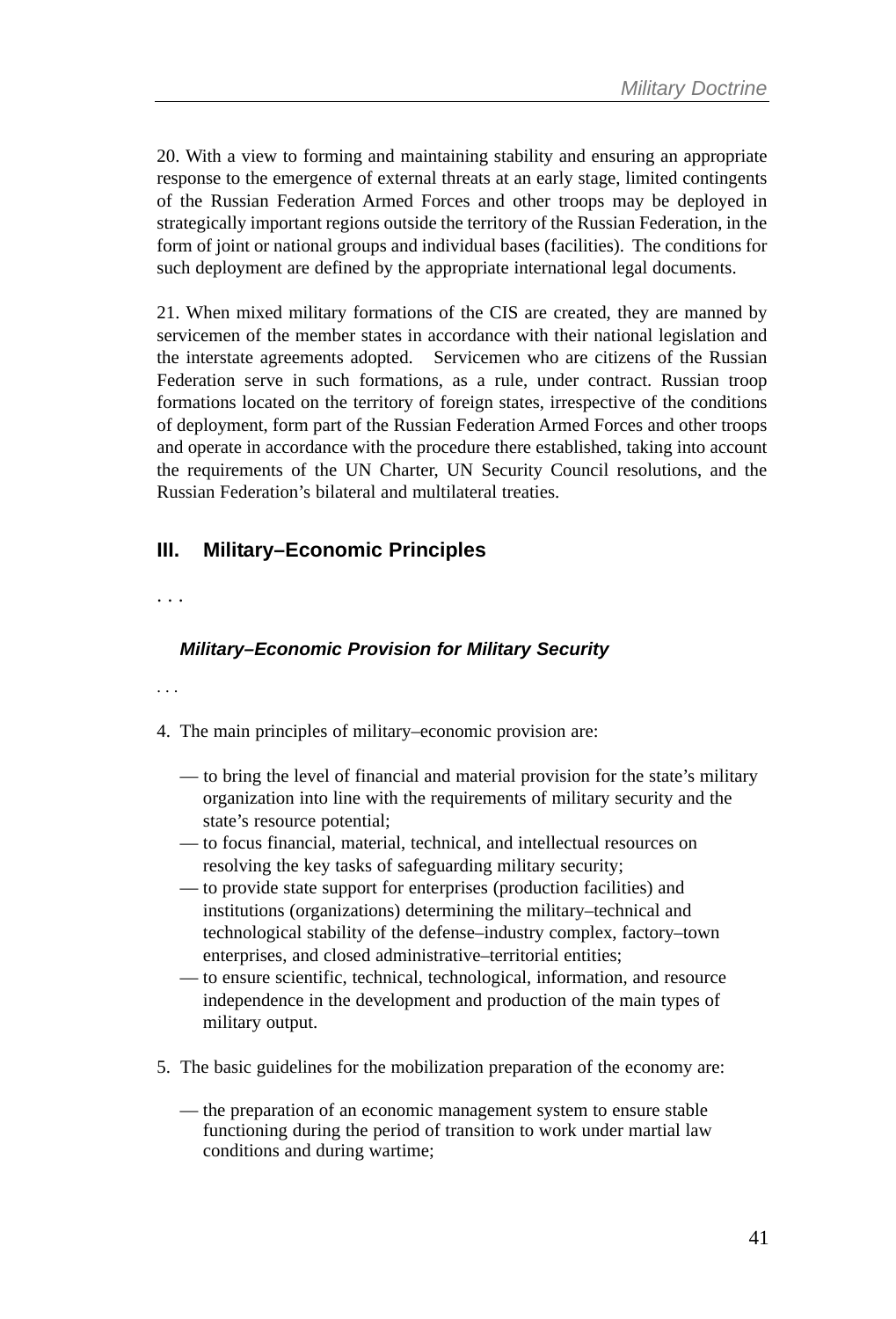- the creation, improvement, and effective functioning of a system of mobilization preparation for organs of state power, as well as organizations and enterprises with mobilization missions;
- the optimization and development of the requisite mobilization capacity and facilities;
- the creation, accumulation, preservation, and renewal of stockpiles of material resources in mobilization and state reserves;
- the creation and preservation of fallback stocks of design and technical documentation for wartime;
- the preservation and development of the economic facilities required for the stable functioning of the economy and the population's survival during wartime;
- the preparation of the financial, credit, and tax systems and the money–supply system for a special system of functioning under martial law conditions;
- the development and improvement of the normative–legal base for mobilization preparation and the transition of the Russian Federation economy, Russian Federation components, and municipal formations to work in accordance with the established plans.

#### *International Military (Military–Political) and Military–Technical Cooperation*

6. The Russian Federation implements international military (military–political) and military–technical cooperation on the basis of its own national interests and the need to ensure the balanced performance of the missions of safeguarding military security. International military (military–political) and military–technical cooperation is the state's prerogative.

7. The Russian Federation implements international military (military–political) and military–technical cooperation on the basis of foreign–policy and economic expediency and the missions of safeguarding the military security of the Russian Federation and its allies, in accordance with federal legislation and the Russian Federation's international treaties, on the basis of the principles of equal rights, mutual advantage, and good–neighborliness, and observing the interests of international stability and national, regional, and global security.

8. The Russian Federation attaches priority importance to the development of military (military–political) and military–technical cooperation with CIS Collective Security Treaty states on the basis of the need to consolidate the efforts to create a single defense area and safeguard collective military security. The Russian Federation, reaffirming its fundamental adherence to the ideas of deterring aggression, preventing wars and armed conflicts, and maintaining international security and universal peace, guarantees the consistent and firm implementation of the Military Doctrine.

#### *Endnote*

 $<sup>1</sup>$ . This is a shortened version of the original document, retaining the sections most relevant</sup> to Dr. Arbatov's paper. A Russian text appeared in *Nezavisimaya Gazeta*, Moscow, April 22, 2000, pp. 5–6, and was translated by FBIS as CEP20000424000171, April 24, 2000. Text and spellings reflect the Marshall Center format.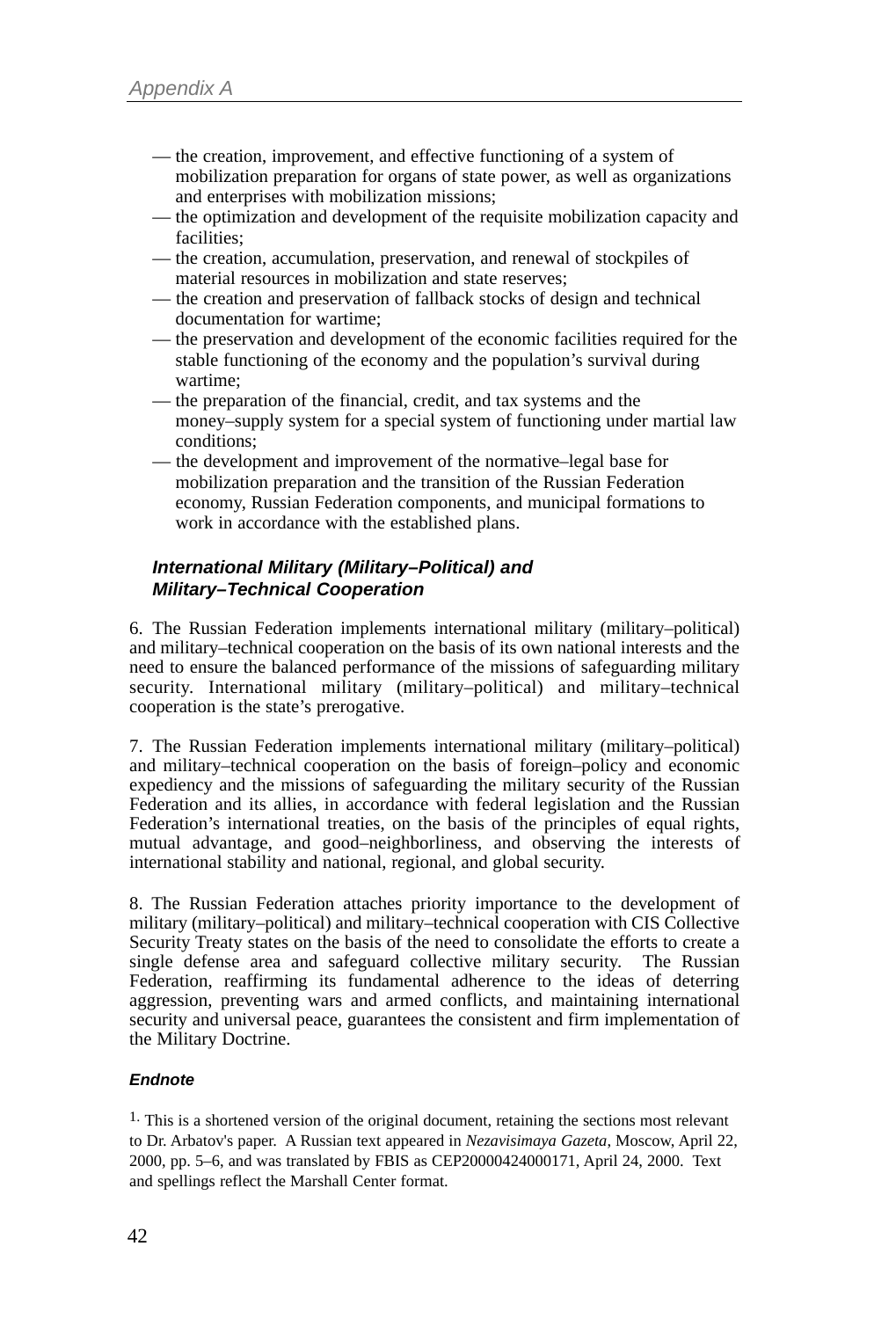# *Appendix B*

# *Russia's National Security Concept*

(Approved by Russian Federation Presidential Decree of 10 January 2000)1

The *National Security Concept* of the Russian Federation is a system of views on how to ensure in the Russian Federation the security of the individual, society, and state against external and internal threats in any aspect of life and activity. The concept defines the most important directions of the state policy of the Russian Federation. The national security of the Russian Federation is understood to mean the security of its multinational people, in whom reside sovereignty and the sole source of authority in the Russian Federation.

#### **I. Russia in the World Community**

The situation in the world is characterized by a dynamic transformation of the system of international relations. Following the end of the bipolar confrontation era, two mutually–exclusive trends took shape. The first of these trends shows itself in the strengthened economic and political positions of a significant number of states and their integrative associations and in improved mechanisms for multilateral management of international processes. Economic, political, scientific and technological, environmental, and information factors are playing an ever–increasing role. Russia will facilitate the formation of an ideology of establishing a multipolar world on this basis.

The second trend shows itself in attempts to create an international relations structure based on domination by developed Western countries in the international community, under US leadership and designed for unilateral solutions (above all via the use of military force) of key issues in world politics by circumventing the fundamental rules of international law. The formation of international relations is accompanied by competition and also by the aspiration of a number of states to strengthen their influence on global politics, including by creating weapons of mass destruction. Military force and coercion remain substantial aspects of international relations.

Russia is one of the world's powers, with centuries of history and rich cultural traditions. Despite the complex international situation and its own temporary difficulties, Russia continues to play an important role in global processes by virtue of its great economic, scientific, technological and military potential and its unique strategic location on the Eurasian continent. There are prospects for the Russian Federation's broader integration into the world economy and for expanded cooperation with international economic and financial institutions. The commonality of interests of Russia and other states is objectively preserved in many international security problems, including opposing the proliferation of mass destruction weapons, settling and preventing regional conflicts, fighting international terrorism and the drug trade, and resolving acute ecological problems of a global nature, including providing for nuclear and radiation safety.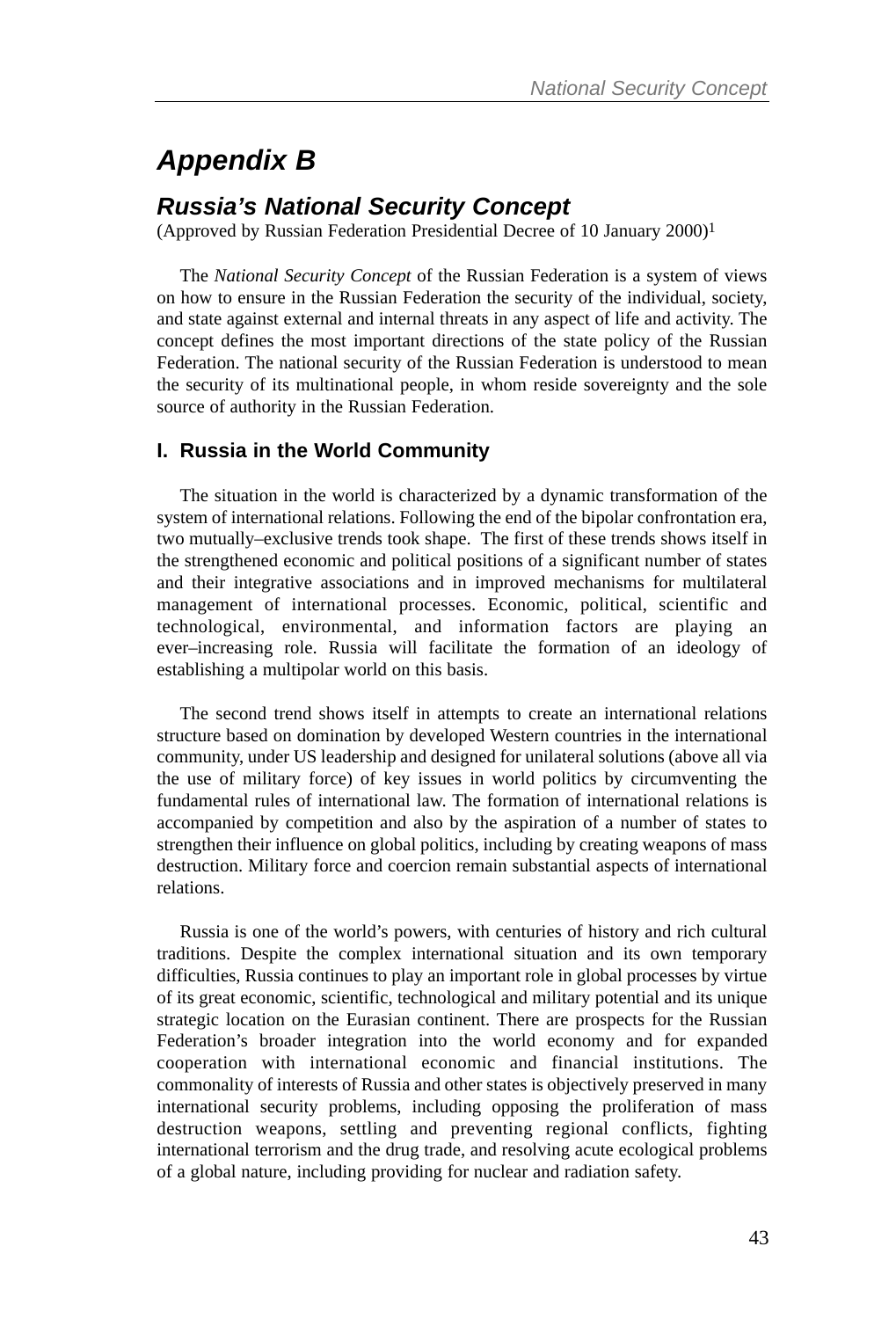At the same time, a number of states are stepping up efforts to weaken Russia politically, economically, militarily and in other ways. Attempts to ignore Russia's interests when solving major issues of international relations, including conflict situations, are capable of undermining international security and stability, and hinder the positive changes achieved in international relations.

Terrorism is transnational in nature and poses a threat to world stability. This issue has been exacerbated sharply in many countries, including in the Russian Federation, and to fight it requires unification of efforts by the entire international community, increased effectiveness of existing ways of countering this threat, and also urgent action to neutralize it.

. . .

#### **III. Threats to the Russian Federation's National Security**

*. . .*

A weakened scientific and technological potential, reduction in research in strategically–important areas of science and technology and departure abroad of specialists and intellectual property mean that Russia is faced with the threat of loss of its leading world positions, decay of its high–technology industries, increased dependence on foreign technology and the undermining of its ability to defend itself.

Adverse trends in the economy lie at the root of the separatist aspirations of a number of constituent parts of the Russian Federation. This leads to increased political instability and a weakening of Russia's unified economic domain and its most important components—industrial production, transportation links, and the finance, banking, credit and tax systems. Economic disintegration, social stratification and the dilution of spiritual values promote tension between regions and the center and pose a threat to the federal structure and the socioeconomic fabric of the Russian Federation. Ethno–egoism, ethnocentrism and chauvinism as manifested in the activity of a number of public formations, and also uncontrolled migration promote nationalism, political and religious extremism and ethnoseparatism, and create a breeding ground for conflicts.

. . .

Threats to the Russian Federation's national security in the international sphere can be seen in attempts by other states to oppose a strengthening of Russia as one of the influential centres of a multipolar world, to hinder the exercise of its national interests and to weaken its position in Europe, the Middle East, Transcaucasus, Central Asia and the Asia–Pacific Region.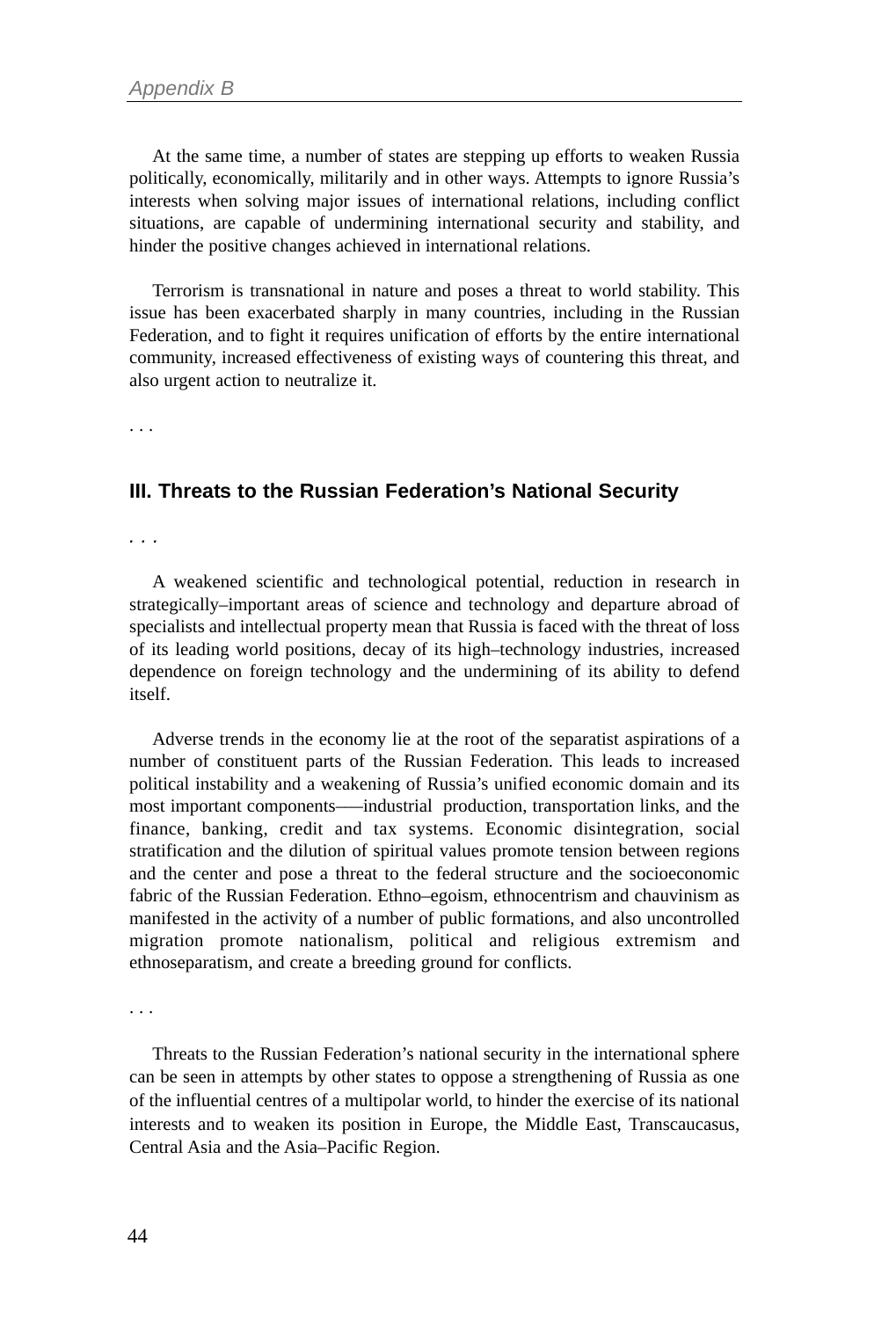Terrorism represents a serious threat to the national security of the Russian Federation. International terrorism is waging an open campaign to destabilize Russia.

There is an increased threat to the national security of the Russian Federation in the information sphere. A serious danger arises from the desire of a number of countries to dominate the global information domain space and to expel Russia from the external and internal information market; from the development by a number of states of "information warfare" concepts that entail creation of ways of exerting a dangerous effect on other countries' information systems, of disrupting information and telecommunications systems and data storage systems, and of gaining unauthorized access to them.

The level and scope of military threats are growing. Elevated to the rank of strategic doctrine, NATO's transition to the practice of using military force outside its zone of responsibility and without UN Security Council sanction could destabilize the entire global strategic situation. The growing technical advantage of a number of leading powers and their enhanced ability to create new weapons and military equipment could provoke a new phase of the arms race and radically alter the forms and methods of warfare.

Foreign special services and the organizations they use are increasing their activity in the Russian Federation.

Adverse trends in the military sphere are being assisted by delays in reforming the military and the defense industry of the Russian Federation, by inadequate funding for defense and by a poor regulatory and legal framework. At the present time, this can be seen in the critically low level of operational and combat training in the Armed Forces of the Russian Federation and of the other troops and militarized formations and agencies, and in the impermissible drop in equipment stocks of the troops with modern armaments and military and special hardware, and in the extreme acuteness of social problems; this leads to a weakening of the military security of the Russian Federation as a whole.

. . .

The threat of a deteriorating ecological situation in the country and depletion of natural resources depends directly on the state of the economy and society's willingness to appreciate the global nature and importance of these issues. For Russia this threat is especially great because of the dominating position in industry of the fuel and energy sector, inadequate legislation for environmental protection, lack or limited use of energy–saving technologies, and low environmental awareness. There is a trend for Russia to be used as a place for reprocessing and burying environmentally dangerous materials and substances. Against this background the weakening of state supervision and inadequate legal and economic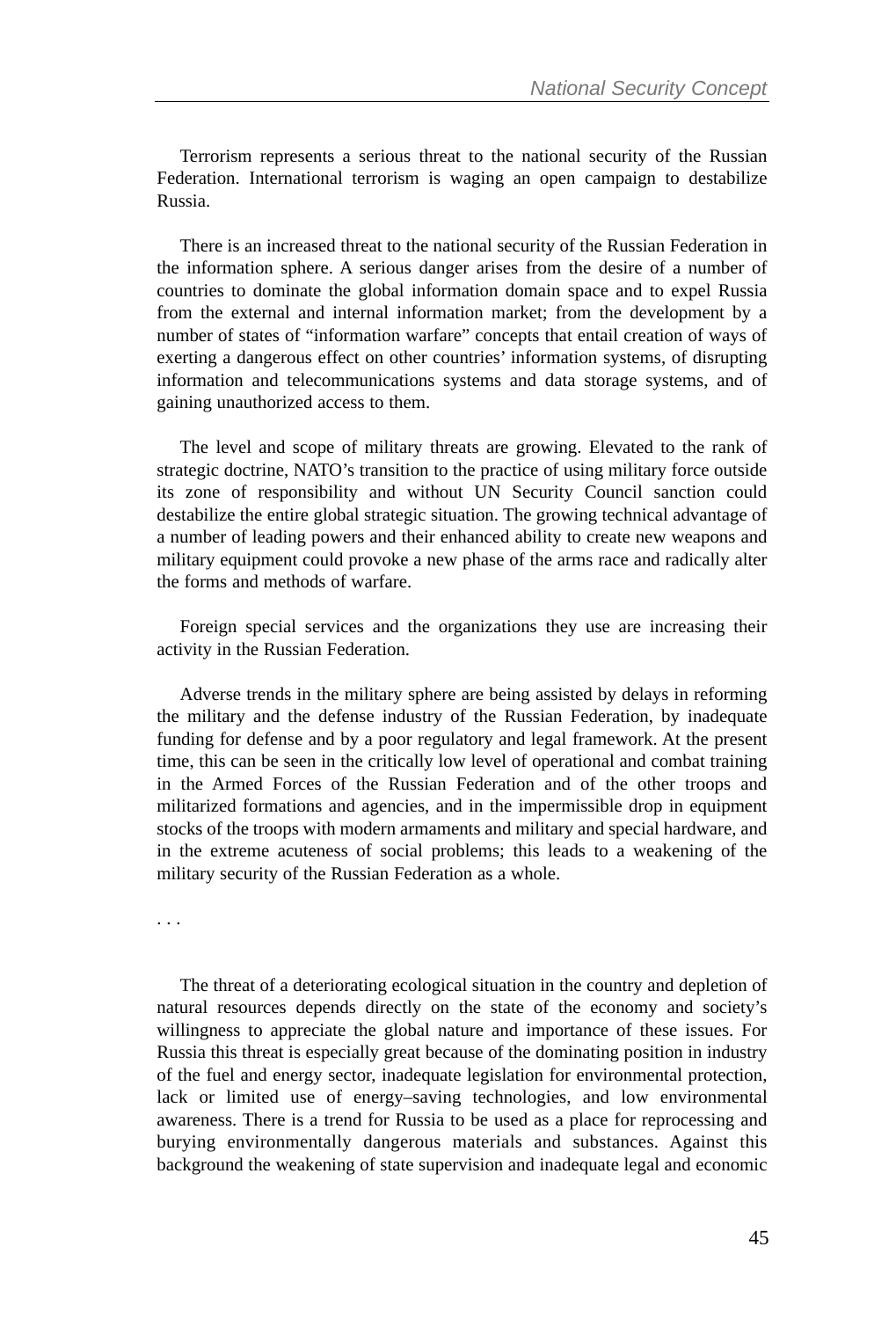levers for averting and relieving emergencies are increasing the risk of man–made disasters in all sectors of the economy.

#### **IV. Ensuring the National Security of the Russian Federation**

The following are the principal tasks for ensuring the Russian Federation's national security:

- to promptly detect and identify external and internal threats to national security;
- to take short– and long–term action to avert and remove internal and external threats;
- to ensure the sovereignty and territorial integrity of the Russian Federation and the security of its border lands;
- to improve the economy and pursue an independent and socially–oriented economic policy;
- to overcome the Russian Federation's scientific and technological dependence on external sources;
- to ensure citizens' personal security and constitutional rights and freedoms in Russia;
- to improve the system of state power in the Russian Federation, the system of federal relations and local self–government and legislation; to create harmonious relations between communities, and to strengthen law and order and preserve socio–political stability in society;
- to ensure unwavering compliance with Russian Federation legislation by all citizens and officials, state bodies, political parties and public and religious organizations;
- to ensure Russia's cooperation, especially with the world's leading countries, on equal and mutually advantageous terms;
- to increase the state's military potential and maintain it at a sufficient level;
- to strengthen the regime of nonproliferation of mass destruction weapons and their delivery vehicles;
- to take effective action to identify, avert and intercept intelligence and subversive activities by foreign states against the Russian Federation;
- to fundamentally improve the country's ecological situation.

. . .

Using the framework of international agreements, there must be effective collaboration with foreign states and their law–enforcement and special agencies, and also with international organizations tasked with fighting terrorism. Broad use must be made of international experience of dealing with this phenomenon and there must be a well–coordinated mechanism for countering international terrorism, closing all available routes for illicit weapons and explosives within the country and preventing their import from abroad. The federal state authorities should pursue within the country persons involved in terrorism irrespective of where acts of terrorism damaging to the Russian Federation were conceived or carried out.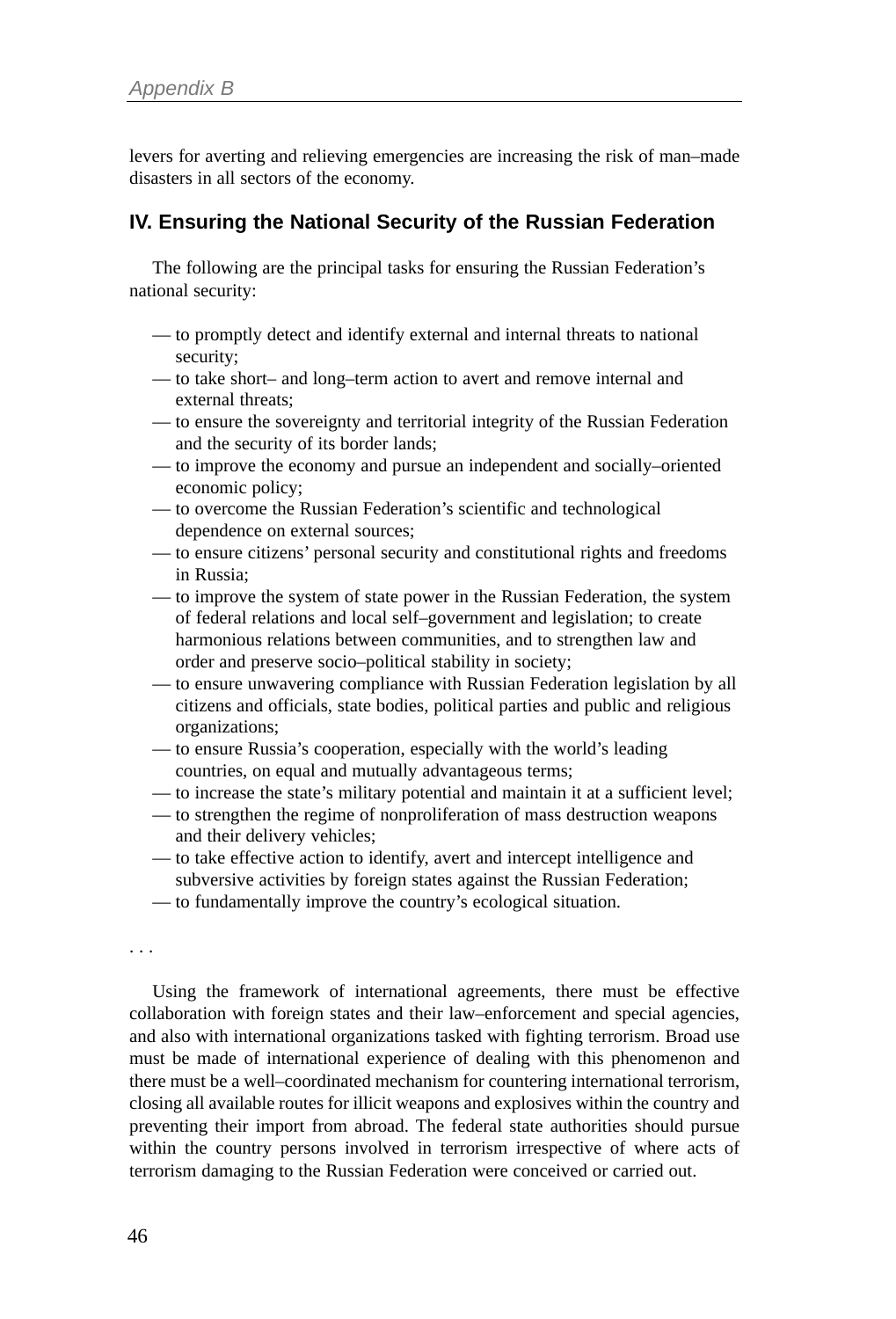Assurance of the Russian Federation's national security also includes protecting the cultural and spiritual–moral legacy and the historical traditions and standards of public life, and preserving the cultural heritage of all Russia's peoples. There must be a state policy to maintain the population's spiritual and moral welfare, prohibit the use of airtime to promote violence or base instincts, and counter the adverse impact of foreign religious organizations and missionaries.

A spiritual renewal of society is impossible without preserving the role of the Russian language as a factor of spiritual unity of the people of a multinational Russia and as the language of intercourse among CIS member states.

. . .

The foreign policy of the Russian Federation should be designed to:

- pursue an active foreign–policy course;
- strengthen key mechanisms, above all of the UN Security Council, for multilateral management of world political and economic processes;
- ensure favorable conditions for the country's economic and social development and for global and regional stability;
- protect the lawful rights and interests of Russian citizens abroad, through the use of political, economic and other measures;
- develop relations with CIS member states in accordance with principles of international law, and developing integrative processes within the framework of the CIS that meet Russia's interests;
- ensure Russia's full–fledged involvement in global and regional economic and political structures;
- assist in settling conflicts, including peacemaking activities under UN, OSCE and CIS aegis;
- achieve progress in nuclear arms control and maintain strategic stability in the world through states' compliance with their international obligations in this respect;
- fulfill mutual obligations to reduce and eliminate weapons of mass destruction and conventional arms, carrying out confidence– and stability–building measures, ensure international oversight of the export of goods and technologies and over the provision of military and dual–purpose services;
- adapt existing arms–control and disarmament agreements in line with the new climate in international relations, and also develop when necessary new agreements especially for enhancing confidence– and security–building measures;
- assist in establishing zones free of weapons of mass destruction;
- develop international cooperation in the fight against transnational crime and terrorism.

. . .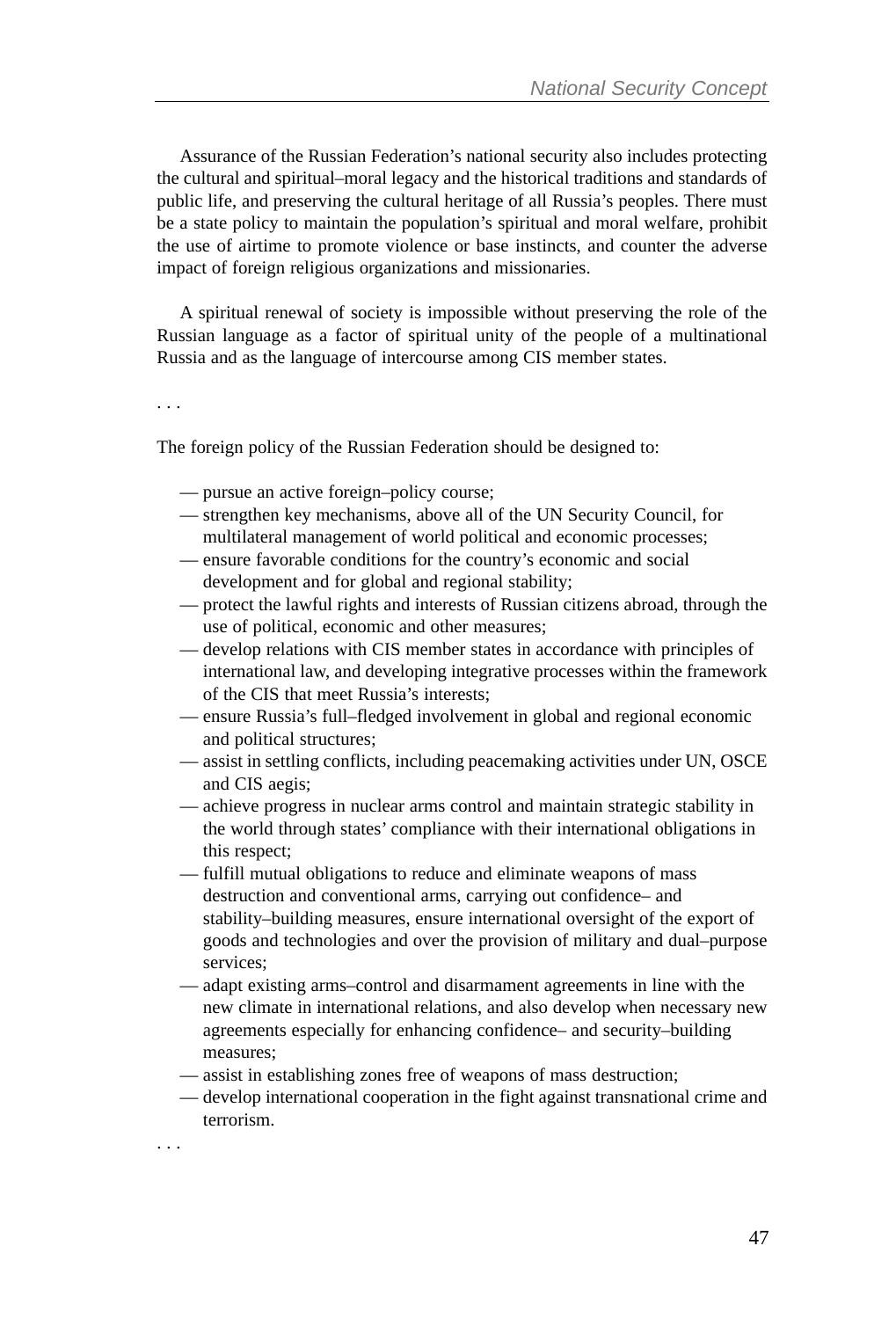The following are crucial tasks for ensuring the Russian Federation's information security:

- exercise of citizens' constitutional rights and freedoms in the sphere of information;
- improvement and protection of the domestic information infrastructure and integration of Russia into the world information domain;
- countering the threat of opposition in the information sphere.

The use of intelligence and counterintelligence resources for the timely discovery of threats and identification of their sources is of particular importance when ensuring the national security of the Russian Federation.

#### *Endnote:*

<sup>1.</sup> This is a shortened version of the original document. It retains the sections most relevant to Dr. Arbatov's paper. A Russian text appeared in *Nezavisimoye Voennoye Obozreniye* (Internet Version), Moscow, January 14, 2000 and was translated by FBIS as LD1601160300. Text and spellings reflect the Marshall Center format.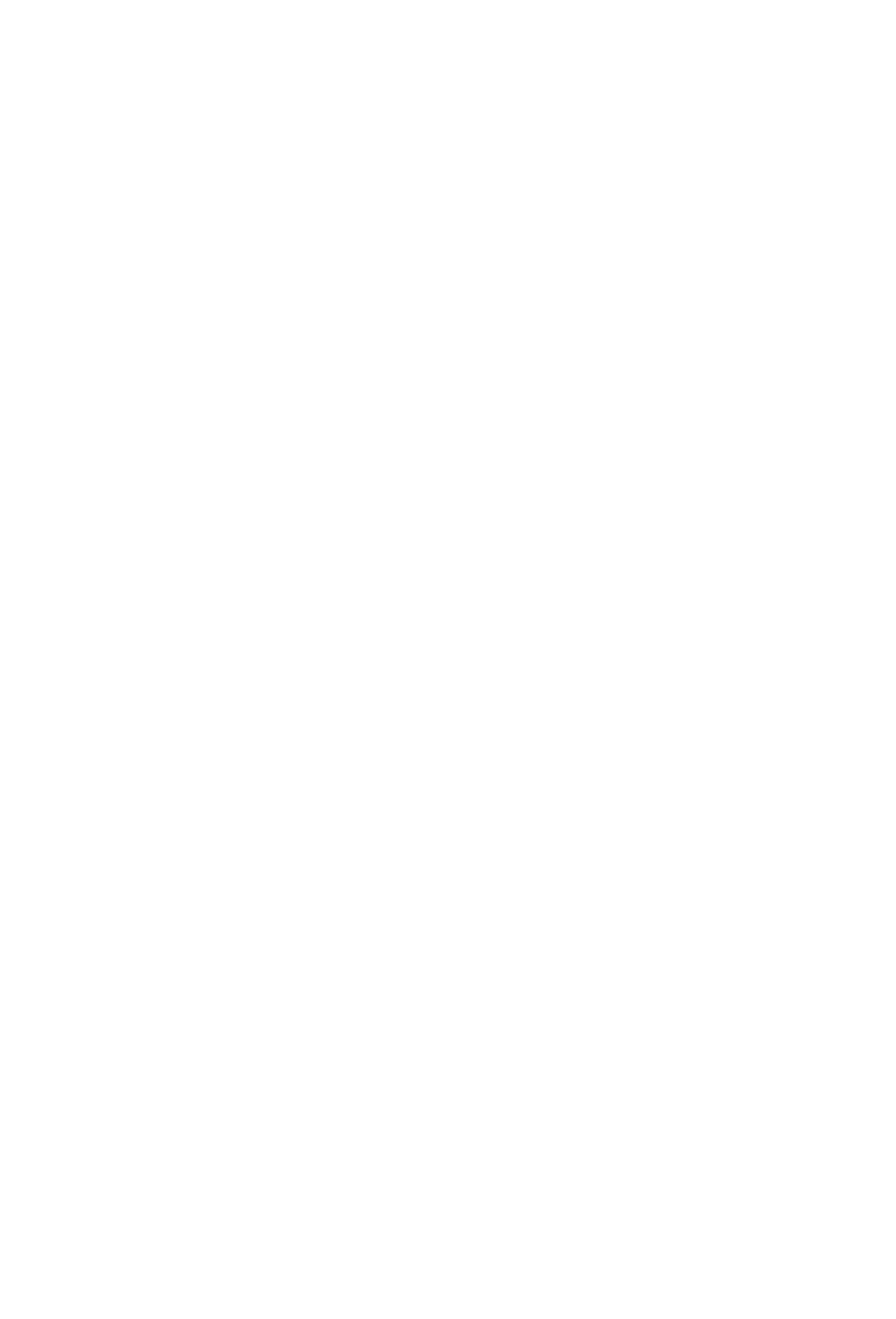# *The George C. Marshall European Center for Security Studies*

Dr. Robert Kennedy **Director** 

MG (Ret.) Franz Werner German Deputy Director

Ambassador Victor Jackovich Associate Director for International Affairs

### *College of International and Security Studies*

Dr. Gary L. Guertner Dean

Dr. G. Paul Holman, Monograph Editor Professor of National Security Studies

Ms. Jean Callaghan, Editorial Review Research Program

Dr. Igor Zevelev, Editorial Review Professor of Russian Studies

Ms. Sara C. Holman Editor, *Marshall Center Papers*

> Mr. Michael J. McNulty **Distribution**